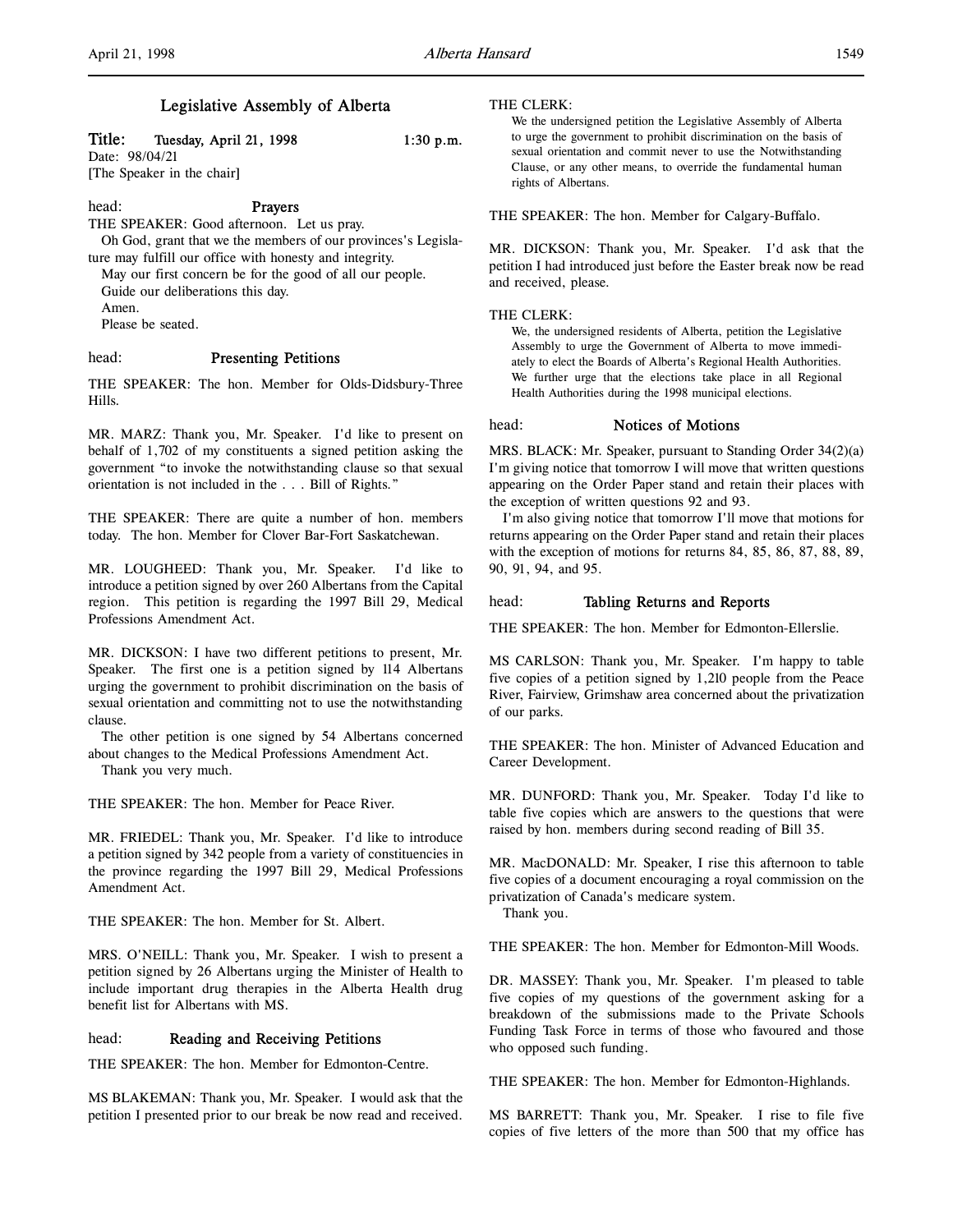THE SPEAKER: The hon. Member for Calgary-Buffalo.

MR. DICKSON: Thank you Mr. Speaker. I'm pleased to table this afternoon copies of a letter dated April 21, 1998, from a coalition of concerned citizens for medicare addressed to all MLAs. I've made sufficient copies for every member of the House this afternoon.

MRS. McCLELLAN: Mr. Speaker, today I'm pleased to file with the Assembly copies of letters I sent congratulating Cathy Borst on her team's bronze medal win at the World Curling Championships last week and a letter to Frank King, who was awarded the Canadian Olympic Order for his work as chair of the 1988 Olympic Winter Games in Calgary.

# head: Introduction of Guests

THE SPEAKER: Hon. members, we have a long list of guests to be introduced today. The hon. Member for Edmonton-Ellerslie, then the hon. Member for St. Albert.

MS CARLSON: Thank you, Mr. Speaker. It's a pleasure today to introduce to you and through you to Members of the Legislative Assembly 28 students from Ellerslie elementary and junior high school. They are accompanied today by a program aide, Mrs. Toni Smith, and their teacher, my very good friend, Mrs. Phyllis Olson. I would ask that they please rise and receive the traditional warm welcome of the Legislature.

THE SPEAKER: The hon. Member for St. Albert.

MRS. O'NEILL: Thank you, Mr. Speaker. It gives me pleasure to introduce to you and through you to Members of the Legislative Assembly 32 students and four adults from Vital-Grandin elementary school in St. Albert. They are here today with their teachers, Mrs. Jeanne Boutin, Mr. Jim Montpetit, and Mrs. Marie Stolson, and parent Mrs. Doreen Spence. They're in the members' gallery. I would ask them to stand and receive the warm welcome of the Assembly.

THE SPEAKER: The hon. Member for Edmonton-Strathcona.

DR. PANNU: Thank you, Mr. Speaker. I am pleased to introduce to you and to all members of this House 24 visitors from my constituency, 22 of whom are grade 5 and grade 6 students accompanied by their teacher, Mr. Jean-Daniel Tremblay, and a parent, Claire Cadrin. They all come from l'école Maurice-Lavalee school, which is a very important school in my constituency. I would ask all these guests to stand and receive the warm welcome of this Assembly.

THE SPEAKER: The hon. Member for Calgary-East.

MR. AMERY: Thank you, Mr. Speaker. It's my pleasure to introduce to you and through you to members of the Assembly 29 grade 6 students from St. Mark school located in my constituency of Calgary-East. The students are accompanied by their teacher, Mr. Bruce Campbell, and three parents: Ms Lillian Tumax, Ms

Ellie Bruer, and Ms Holly Trotta. They're all sitting in the members' gallery. I would like to ask them to rise and receive the warm welcome of the Assembly.

THE SPEAKER: The hon. Member for Leduc.

MR. KLAPSTEIN: Thank you, Mr. Speaker. I'm delighted to introduce to you and through you to members of the Assembly Mrs. Gwen Hooks. She is a retired teacher, poet, and author of note. She is accompanied by Mr. Bob MacDonald, the former superintendent of schools for the county of Leduc, a city of Leduc alderman, and an able assistant in our constituency office. Please extend to them the warm welcome of the Assembly.

# 1:40

THE SPEAKER: The hon. Member for Edmonton-Highlands.

MS BARRETT: Thank you, Mr. Speaker. It's my pleasure to introduce several dozen staunch supporters of the public health system. They're seated in the public gallery. Most of them are wearing little green badges like mine that read "Save Medicare: Stop Bill 37." They'll be back tonight for committee reading of Bill 37. I'd ask them to rise and receive the warm welcome of the Legislature.

THE SPEAKER: The hon. Member for Highwood.

MR. TANNAS: Thank you, Mr. Speaker. I am delighted to introduce to you and through you to members of the Assembly a constituent presently taking law. His name is Wade Clark. He's sitting in the members' gallery, and I'd ask him to rise and receive the warm welcome of the Assembly.

head: Oral Question Period

#### Private Health Services

MR. SAPERS: Mr. Speaker, the government closed down public hospital beds, claiming there were too many of them. Now under pressure from their corporate friends this government wants to approve private, for-profit hospital beds. My questions are for the Premier. Why does Alberta need private hospitals paid for with public dollars when this government just finished closing down public hospitals throughout this province?

MR. KLEIN: Well, Mr. Speaker, as I understand it, we are not promoting in any way, shape, or form private hospitals or private health care.

Mr. Speaker, there will be plenty of time to debate. The hon. leader of the ND opposition pointed out that this bill will be going to committee tonight, and there will be ample time at that point to debate this bill.

You know, I find it strange that the Liberals would complain about this bill. Their cousin in Ottawa, Mr. Rock, the chief health honcho for the country, said only five days ago: "Alberta's Bill 37 . . . is similar to Ontario legislation that's been used to prevent such development." I'm quoting from the Lethbridge Herald. I imagine it's as good as any of the other publications that we quote from. He was in Lethbridge obviously. He said:

It's a tool governments can use to preserve the public health system and that's what [Alberta] health minister Halvar [Jonson] says he's determined to do.

So the federal Minister of Health is totally onside. As a matter of fact, it says here: "Rock will roll with Alberta's Bill 37."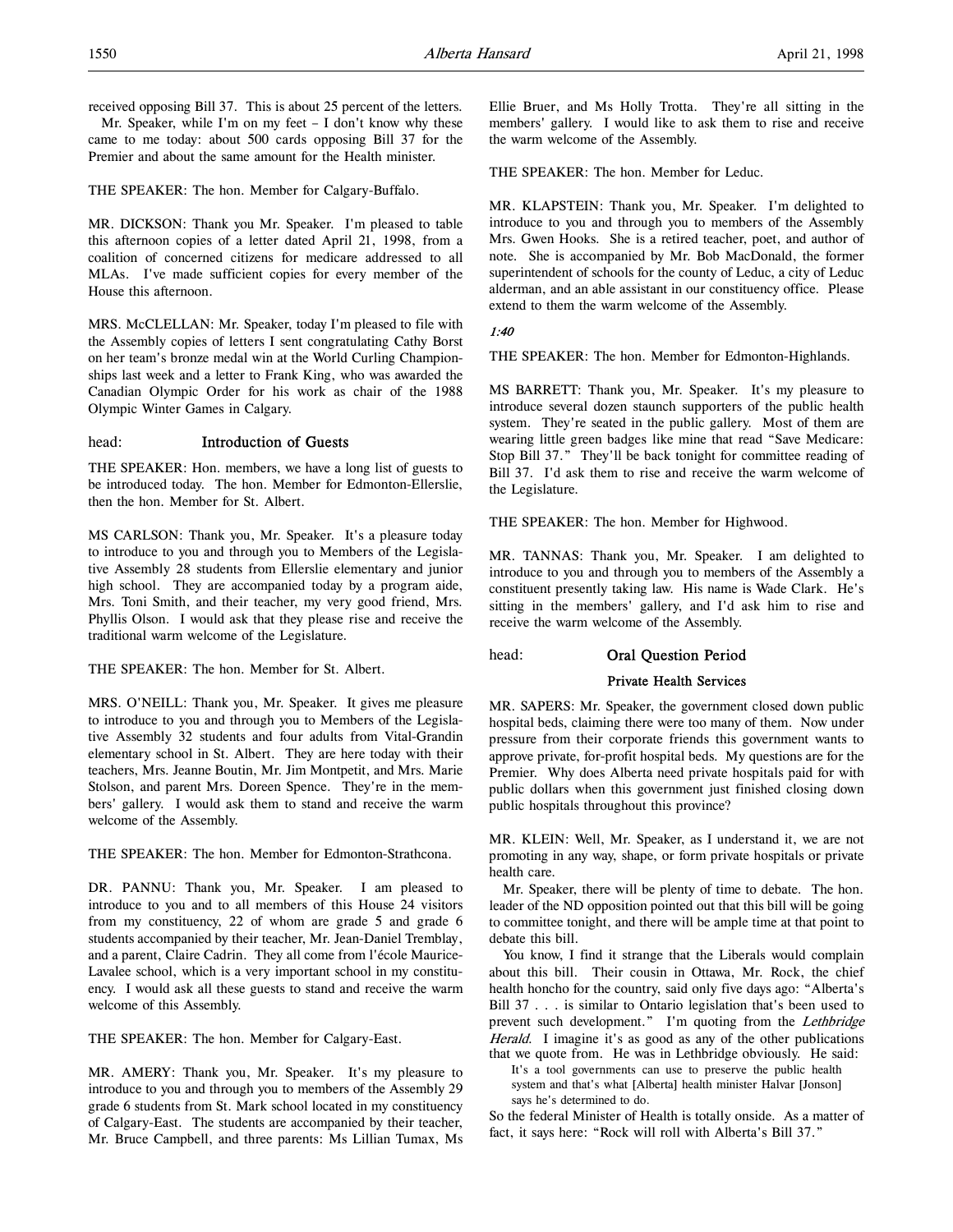# Speaker's Ruling Anticipation

THE SPEAKER: Hon. members, if these questions are going to lead us to Bill 37, the point has to be made today that in essence it is clearly on for committee review tonight. I'm sure the galleries will be full in anticipation of this enormous debate. So that we don't follow through with what we did yesterday, the anticipatory rule will apply today to all hon. members.

# Private Health Services

(continued)

MR. SAPERS: Dealing with government policy. Thanks, Mr. Speaker.

The feds just don't know this government the way we do, but we'll be bringing them up to speed, Mr. Speaker.

Now, which is it, Mr. Premier? Were hospitals closed because Alberta had too many beds, or was it just part of your government's plan all along to create a market for private health care facilities? Is that what you're up to, Mr. Premier?

MR. KLEIN: Well, Mr. Speaker, unlike the Alberta Liberals it appears that the federal Liberals are at least trying to be reasonable.

MR. LUND: They read the Bill.

- MR. KLEIN: Mr. Rock obviously has read the bill, and he says: "I think it's better to wait until facts emerge before I get on a soapbox and tell other people what to do."
	- Ottawa will monitor what's going on and "try to be constructive."

Maybe the Alberta Liberals could try for a change to be constructive.

# MR. SAPERS: Pull the bill. That's constructive.

Will the Premier at least reveal which corporate interests his government has consulted with over health care privatizations so Albertans can at least know who's going to profit from your policy?

MR. KLEIN: Well, Mr. Speaker, am I missing something? We have about 4,500 physicians, you know, in the province. I'm sure that my hon. colleague the Minister of Family and Social Services, who's a physician, profits from his profession. Doctors are not in the business to get poor. They are in the business to treat people of course, but they're also in the business to make a living. They run their clinics based on profit.

THE SPEAKER: Second Official Opposition main question. The hon. Member for Calgary-Buffalo.

MR. DICKSON: Thank you, Mr. Speaker. One week ago the Premier described his policy of licensing private hospitals as innocuous. Last night, however, 150 concerned Albertans met to discuss problems with that policy, a policy which would give the Minister of Health alone the power to license private, for-profit hospitals. Since the Premier wasn't at that meeting, I want to relay to him one of the most frequently asked questions. To the Premier: exactly who will benefit from his private hospital policy other than the small number of shareholders in Health Resource Group and private insurance companies? Give us that list.

MR. KLEIN: Mr. Speaker, there is no private health policy. They've gone from this two-tiered, Americanized, terrible, awful health care system to now a government policy. As a matter of fact, the policy that is being developed through this legislation allows the Minister of Health to make sure absolutely that whatever happens relative to the delivery of health care services has to have ministerial approval. It's a bill to protect the fundamental principles of the Canada Health Act. That's what it's all about.

MR. JONSON: Mr. Speaker, I'd just like to supplement the answer given by the Premier. As we have repeatedly stated in this Assembly, the government supports the principles of the Canada Health Act and the maintenance and improvement of a strong public health care system in this province. I find it very curious that some of the letters, particularly the comments from the opposition, seem to be very general but very short on specifics as to what might be the basis for improvement of Bill 37.

I would just request a bit of latitude on your part to make one illustration. One example of what is in this bill is that with respect to monitoring and controlling private clinics and their ability to charge additional fees or facility fees, we adopted a private clinic policy in 1996. Of course, a policy does not have the effect or strength of legislation. Just as one example of several in this bill, the bill would put the private clinic policy into legislation in the Alberta Health Care Insurance Act, something which strengthens our ability to deal with that type of situation. I could go on at some length, but I agree with you, Mr. Speaker, it is something to be dealt with in committee.

# Speaker's Ruling Anticipation

THE SPEAKER: Hon. members, I must be talking to myself. Just a few minutes ago I got up, and I basically said that there is an anticipatory rule. Everybody shook their heads and said yes, nobody's going to raise questions on it. So here we go with a question on it, and here we go with a response dealing with Bill 37. So I'm going to try one more time, hon. member, and we'll see if it works. If it doesn't work, we're going on to the hon. Member for Edmonton-Calder.

### 1:50 Private Health Services (continued)

MR. DICKSON: Mr. Speaker, still addressing a question of government policy, I'll ask the hon. Premier: just how many phone calls does the Premier have to receive before he will acknowledge that there are serious problems with this new health policy? Is it the threshold he established with Bill 26 of 250 calls? Is it 300 phone calls? Tell Albertans so they'll know what the threshold is, Mr. Premier.

MR. KLEIN: Well, you know, we deal with a number of issues. You name it, and we deal with it. I get phone calls on all kinds of issues. You want to talk about phone calls. A week and a half ago we received about 3,700 phone calls a day – a day, Mr. Speaker – and a lot of those phone calls were very, very nasty phone calls. We did the right thing. If I had listened to the majority of those phone calls, we probably would have used the notwithstanding clause because that's what the majority of the people were telling us to do. But we didn't. We did the right thing, and we have accepted the reading into the human rights legislation of the right of appeal on the basis of sexual orientation. So there's a very, very good example.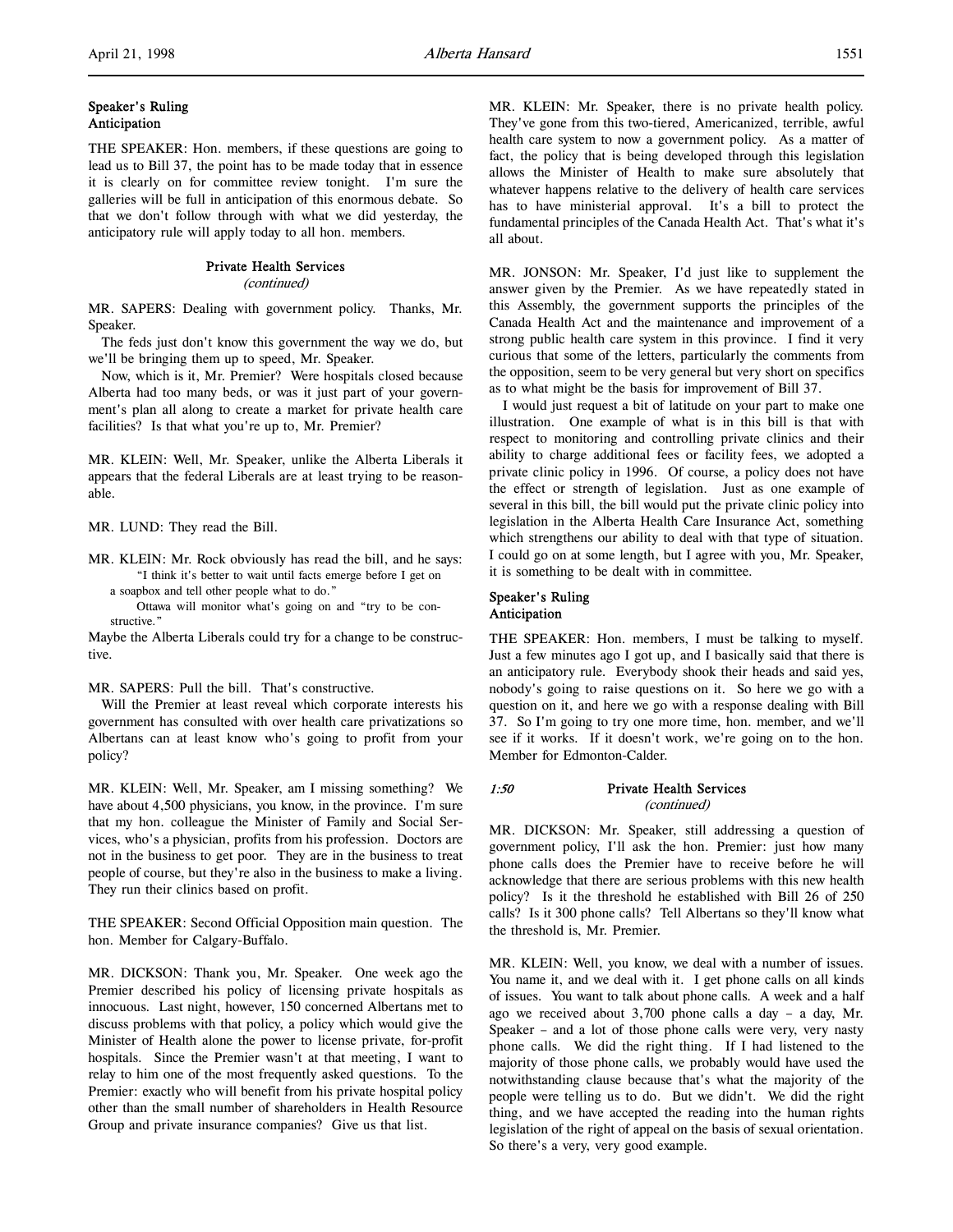We don't run our government via phone calls and letters, especially those that are promoted and written and photostatted by the Liberals so people can sign them and send them out.

MR. DICKSON: Mr. Premier, through the Speaker, how many phone calls will it take before the government changes its policy? How many phone calls?

MR. KLEIN: Well, Mr. Speaker, we do what is right. The place to debate policy, which the hon. minister explained is about to be incorporated into legislation to allow for the protection of the public health system as we know it now – that is a matter of doing the right thing. That's not a matter of cards and letters and phone calls and rallies and so on. It's not a matter of a Liberal politically orchestrated campaign. It's a matter of doing the right thing, and that's what we're going to do.

THE SPEAKER: Third Official Opposition main question. The hon. Member for Edmonton-Calder.

# Electric Utilities Deregulation

MR. WHITE: Thank you, Mr. Speaker. Government policy to limit return of benefits to customers under electricity deregulation represents the biggest single giveaway of asset value in this province's history. It's bigger by double than NovAtel, Gainers, MagCan, and the Lloydminster upgrader all combined. The \$8.7 billion beneficiaries of this policy change are clearly the power producing corporations, as is evident by the doubling of their share value in the last three years. My questions are to the Minister of Energy. How can you tell the ratepayers that they are not losing out when the shareholders are clearly reaping the benefits of this deregulation plan?

DR. WEST: Mr. Speaker, I'll look Albertans in the eye and tell them that Bill 27 goes the fullest length to return full benefits, reasonable and prudent and fair benefits, to the people of Alberta and at the same time getting on with deregulation to allow customer choice and competitive electrical generation in the province of Alberta.

MR. WHITE: Thank you, sir. Then can you tell the House this: how can you proceed with this policy change when the only studies you've produced thus far and tabled in this House will guarantee that the utility companies are the only beneficiaries?

DR. WEST: Mr. Speaker, those studies, some of which I've tabled in this House, do not do what was just alleged by this member in this House.

MR. WHITE: Thank you, sir. Will you now admit, then, that the reason you are invoking closure after just six hours of debate on this particular policy item is because the ideological dogma that you run is that unfettered market value is the only solution?

THE SPEAKER: Hon. member, I'm sorry. I have the Order Paper in front of me. Bill 27 is up for debate tonight. There has been no notice given in this Assembly about anything, so let's move on to the leader of the ND opposition.

#### Private Health Services

(continued)

MS BARRETT: Mr. Speaker, I listened quite carefully to the Premier in response to other questions put to him on his health

care policy, and he kept saying: well, this policy will mean that we can say no, that we can look after public medicare. Therefore, my question to the Premier is: why doesn't he enunciate today a policy on behalf of the government that will say a specific no to HRG and no to private, for-profit hospitals being able to dip into the taxpayer system?

MR. KLEIN: Mr. Speaker, I think that what is fundamental here is not a matter of saying no to anything. It's a matter of saying yes. It's a matter of saying yes in particular to abide by and to protect the fundamental principles of the Canada Health Act. To that we say yes, and I'm sure that the hon. leader of the ND opposition would say yes to that as well.

MS BARRETT: No, I don't think it goes far enough, Mr. Premier.

Mr. Speaker, given that a recent study by the New England Journal of Medicine found that fully 34 percent of the costs of operating U.S. private, for-profit hospitals is eaten up by administration, how can the Premier justify supporting a policy that will invite private, for-profit hospitals to pad their profits by using tax dollars?

MR. KLEIN: Mr. Speaker, I think that the hon. member is reading a lot more into this bill than is actually there. Again I point out that this bill is to protect and preserve those very fine and very fundamental principles of the Canada Health Act.

I'll have the hon. minister supplement.

MR. JONSON: Mr. Speaker, I would like to get into the specifics of the bill again, but I will certainly not do so until it is up for debate in the House. Again, I think it is very important to recognize what the hon. leader said in her question, and that is that she talks about HRG. HRG is offering uninsured services, not part of the overall scope of what we support within the public health care system.

MS BARRETT: Well, Mr. Speaker, given that under NAFTA, once Alberta allows any for-profit hospital to dip into the taxpayer funded system, we will be forced to open the door to U.S. corporations like Columbia/HCA, how can the Premier justify jeopardizing the future of our entire health care system by allowing investors to own and operate acute care hospitals?

MR. KLEIN: Well, Mr. Speaker, I really don't know how NAFTA would figure in this whole situation. If you want to use that argument, I guess, then you could say that there has to be some prohibition, I would think, on the part of the thousands and thousands of Canadians who visit the United States and pay out of their own money to attend places like Mayo Clinic and Scripps and other institutions.

Then you would also have to examine the policy which has existed in this province for years and years whereby hospitals, especially border hospitals in places like Cardston and Milk River, Banff – the Banff hospital is good – where they actually go out and promote from outside the province, from outside the country, people to come to their hospitals and charge 125 percent . . .

MR. SAPERS: That's private money for public care. That's the other way around.

MR. KLEIN: Oh, they're different people? They aren't people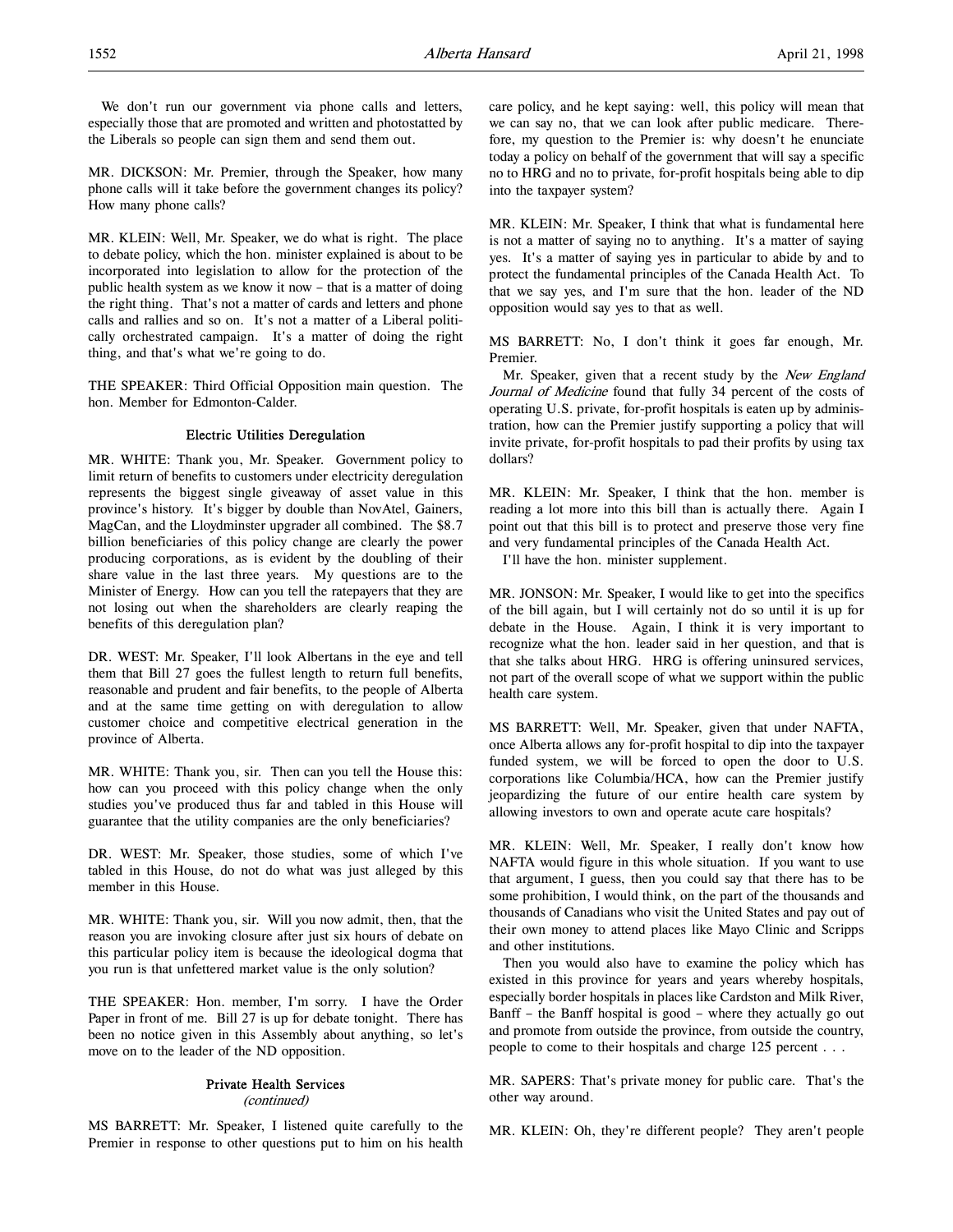because they're from America? That's what he's saying.

They charge 125 percent of premium, and most of those hospitals operate in the black. All the minister is trying to do through this bill once again is to protect the fundamental principles, as we know them now as Albertans, of the Canada Health Act. That's all he's trying to do.

THE SPEAKER: The hon. Member for Calgary-Currie, followed by the hon. member for Spruce Grove-Sturgeon-St. Albert.

#### Applied Degree Programs

MRS. BURGENER: Thank you, Mr. Speaker. I'd like to clarify that this is an education question. In 1995 this government caught up with the future in implementing an applied degree program in this province. The concept of applied degrees, which combine learning and work experience, is being tested in eight demonstration projects around our province. The minister has appointed an advisory committee to make recommendations to him on those projects as well as the future of applied degree credentials and appropriate accreditation mechanisms for applied degrees. Can the minister now advise this House when the committee will report?

#### 2:00

MR. DUNFORD: Well, thank you, Mr. Speaker. The advisory committee that is looking into the applied degrees is expected to recommend a model and have an answer to me by this summer, the summer of '98, so that we can put a decision-making structure into place, and then we can start looking at perhaps the approval of further applied degree programs by the fall of 1998. Decisions on further applied degree programs will likely be possible, then, by December of '98 for implementation in 1999.

MRS. BURGENER: Mr. Speaker, as currently at Mount Royal College their interior design program is having to put in limbo 50 students because the accreditation process is being compromised, is the minister prepared to respond to those students wanting to enroll in applied degree programs sooner than his time line of 1999?

MR. DUNFORD: Well, the mention of the time lines being compromised is interesting. The hon. member, as well as members of the House, will undoubtedly recall that when we first went to applied degree programs and approved them, in setting up the advisory committee, we talked about the year 2001 as the date for a final review and then a commitment on the part of this ministry on whether or not we would continue on with them at that particular time. So we feel that again as a ministry we've been trying to be responsive by moving up the date. We're applying some pressure, I would indicate to you, on the approval committee.

The applied degree programs that are ongoing seem at this particular time certainly to be successful. We're trying to, then, accommodate all of the requests that we have in front of us as quickly as we can. I think that similar to what this government has done in the past, we want to end up making the right decision, and I'm not going to be forced into making a decision just because of someone else's agenda. We have a situation here that's very, very important for the future of the postsecondary system here in Alberta, and we want to make sure we're doing the right thing.

MRS. BURGENER: Mr. Speaker, my final question to the

minister: is he saying that where you have international accreditation up and running and a college prepared to continue a program that will provide educational opportunities for its students, we're going to sit on it while other colleges who don't have that position are going to determine the agenda for this government?

MR. DUNFORD: Well, of course the answer is no, Mr. Speaker. What we have is a situation where in the particular example that's been given in this question, you have a number of professionals in the field which are represented by the organization mentioned applying very strong pressure toward this particular degree. Mount Royal College, wanting to have the approval for this degree, is applying quite a lot of pressure on us as well. What we're trying to do at the present time, though, is to get a better indication from employers in the situation as to how they want to deal with the accreditation that would come from this type of degree.

We as a department are very interested in the applied degree program, because we see it as perhaps a fast-tracking situation over perhaps a university degree. However, it should be made clear and I want to make it clear to all members of this House that we have a tremendous community college system here in the province, and there is a large area and large room and a large demand for diploma type programs, and we're going to continue to work that way. The community college system that's been set up is located very, very well geographically for adult learners within this particular province, and we will not do anything that will tend to destroy the community college operation in this province.

As you know, Mr. Speaker, the community college can adapt to market conditions very, very rapidly, and that's the kind of situation we want to ensure that we have. Also, I can tell you this: as a member of this government, I'm not interested in credential creep on the part of any part of our postsecondary system.

THE SPEAKER: The hon. Member for Spruce Grove-Sturgeon-St. Albert, followed by the hon. Member for Wainwright.

### School Bus Safety

MRS. SOETAERT: Yes. Thank you, Mr. Speaker. The minister of transportation promised that he would take school bus safety seriously and that our children's safety on those buses would greatly improve. Since the beginning of the school year the Calgary Police Service has found that only 50 percent of school buses passed inspection, while the Edmonton Police Service has found that only 40 percent of buses passed basic safety inspections. The minister has not only failed to keep his promise, but more importantly he has failed the children riding on those buses. My questions are to the minister of transportation. Why is the minister willing to risk the lives of 60 percent of our children who are riding school buses?

MR. PASZKOWSKI: Thank you, Mr. Speaker. Certainly we are not risking the lives of the children that are riding in our school buses, to the point where last year our record of performance was that we had some 52 school bus accidents. Of those, one was the result of mechanical failure, out of 94,000 total accidents this past year. We monitor. We have a complete inspection process. We inspect all the buses twice a year with mandatory inspection. We have roadside inspections as well on an ongoing basis. Indeed, the buses in Alberta are safe.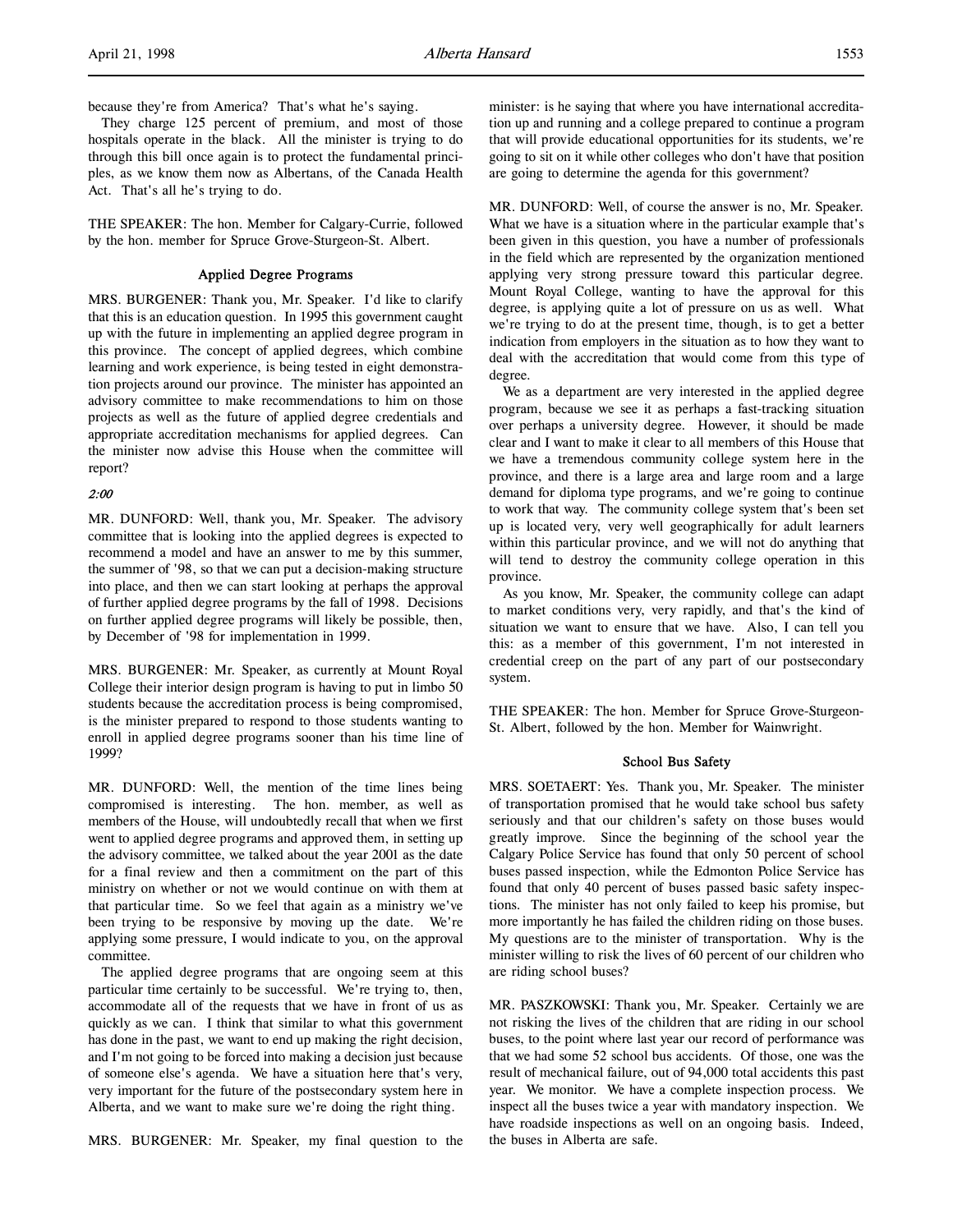MRS. SOETAERT: Thank you, Mr. Speaker. Sixty percent are not.

Parents deserve to know when they can expect some changes from your department. What are you going to do about it to make them all safe?

MR. PASZKOWSKI: We have a continued responsibility, of course, to see that the buses are safe. We have put in place a very, very definitive process that inspects the buses. They have to automatically be inspected twice a year. They're subject to roadside inspections, and they're subject to casual inspections as well. The question basically is the degree of safety of that bus. What can be considered as an unsafe bus is a torn seat cover, an exhaust pipe that can be an inch too long, weather stripping that is protruding. Those types of things can actually identify a bus as being unsafe, so it's the degree of the safety that's critical as well.

MRS. SOETAERT: Thank you, Mr. Speaker. Given that this government finds plenty of money to maintain the luxury fleet that the ministers have, I'd like to ask the Minister of Education: why can't you find enough money in your budget under student transportation to make sure that our children get to school safely?

MR. MAR: Mr. Speaker, I wish to point out that school boards have the overall responsibility for the transportation of students. We have recognized, in accordance with comments made by school boards throughout the province, that there are increased maintenance costs for bus fleets, so we have increased transportation funding by \$13 million.

Mr. Speaker, you know, the contracts that are signed between school boards and transportation companies generally include a clause that obliges that the transportation companies will ensure that buses are safe and roadworthy and that they will transport children safely from home to school. If those obligations, those contractual obligations which are entered into between school boards and bus operators, are not being complied with, then it is incumbent upon the school boards to ensure that the contractual obligations are being lived up to by the transportation operators. I think transportation operators throughout the province take seriously this contractual obligation that they have, that they make with school boards. When bidding, the onus is on the contractor. [interjections]

# Speaker's Ruling Decorum

THE SPEAKER: I really want to listen to what the hon. minister is saying. A question was asked. You know, it's amazing, hon. Member for Spruce Grove-Sturgeon-St. Albert. You ask a question, and then you heckle the person who is answering the question. I don't get it. There's something I just don't understand in that. I really don't. I'm going to spend a lot of time this summer really thinking about that though.

So, hon. Minister of Education, would you kindly conclude your answer.

MR. MAR: Thank you, Mr. Speaker. I'm not going to spend that much time thinking about it.

2:10 School Bus Safety (continued)

MR. MAR: When bidding, the onus is on the contractor to ensure that there is sufficient money in the bid that they're making to

cover the expenses of keeping their buses roadworthy and ensuring that there is safe carriage for children.

MR. PASZKOWSKI: Mr. Speaker, I'd just like to supplement as well and identify that the majority of the school bus accidents are a result of other drivers running into school buses. Therefore, it's really critical and important that the people driving the roads of Alberta recognize school buses. They are not allowed to pass school buses. [interjections] Though they may think it's funny, it's very serious. This is a serious item. The drivers of Alberta have to recognize that indeed it is critical that when a bus is discharging children or when a bus is loading children, it is illegal to pass that school bus.

THE SPEAKER: The hon. Member for Wainwright, followed by the hon. Member for Edmonton-Rutherford.

# Prisoners' Voting Rights

MR. FISCHER: Thank you, Mr. Speaker. My questions are to the Minister of Justice. Voting in this country is a privilege. It's earned by being a good, upstanding, law-abiding citizen. The policy of this government has been to deny all lawbreakers the right to vote. This policy is supported solidly by the constituency of Wainwright. Recently the courts ruled that a blanket ban on prisoner voting is unconstitutional. I have heard from many of my constituents, and they are extremely upset. They look upon this issue as another step in the breakdown of the moral fibre of our society. My question to the minister: is this just another case of the courts making the law instead of interpreting it?

MR. HAVELOCK: Well, Mr. Speaker, I have to be cautious in responding to this question because again there is the matter of sub judice. However, to put this in perspective and prior to responding, I'd like to take a few moments to advise the House on a few quotes that have appeared in the media over the last year or so. The first one appeared in the Journal and Herald on February 15, 1997. The quote is, "My personal feeling is that they should have the vote . . . It's not an issue politicians can have much impact on." That was at the time the Leader of the Opposition who made that quote. Another quote which appeared March 7, Edmonton Sun:

Alberta Liberal leader Grant Mitchell has spoken out valiantly in favour of giving prisoners the right to vote . . .

A vote for Mitchell is a vote for prisoners' rights. A ballot for Klein reinforces that crime does not pay.

Finally, one of my favourites. A Mr. Bobby Holt, Bowden Institution, appeared in the Edmonton Sun May 24, 1997. He said, "We're voting Liberal because they're easier on us."

Having said that, I can assure the member that the ruling he refers to is being carefully reviewed. I can also tell the House that our initial assessment shows that with only minor changes to the existing legislation, the prohibition against prisoners' voting can be maintained. In other words, the decision affirms the right of the Legislature to prohibit sentenced prisoners other than those serving very short sentences or those who are in jail for failing to pay a fine. But it affirms the right that we can actually prohibit other prisoners from voting in provincial elections.

MR. FISCHER: To the minister: what sort of term of sentence, then, is considered a short-term sentence?

MR. HAVELOCK: Well, Mr. Speaker, the Court of Appeal was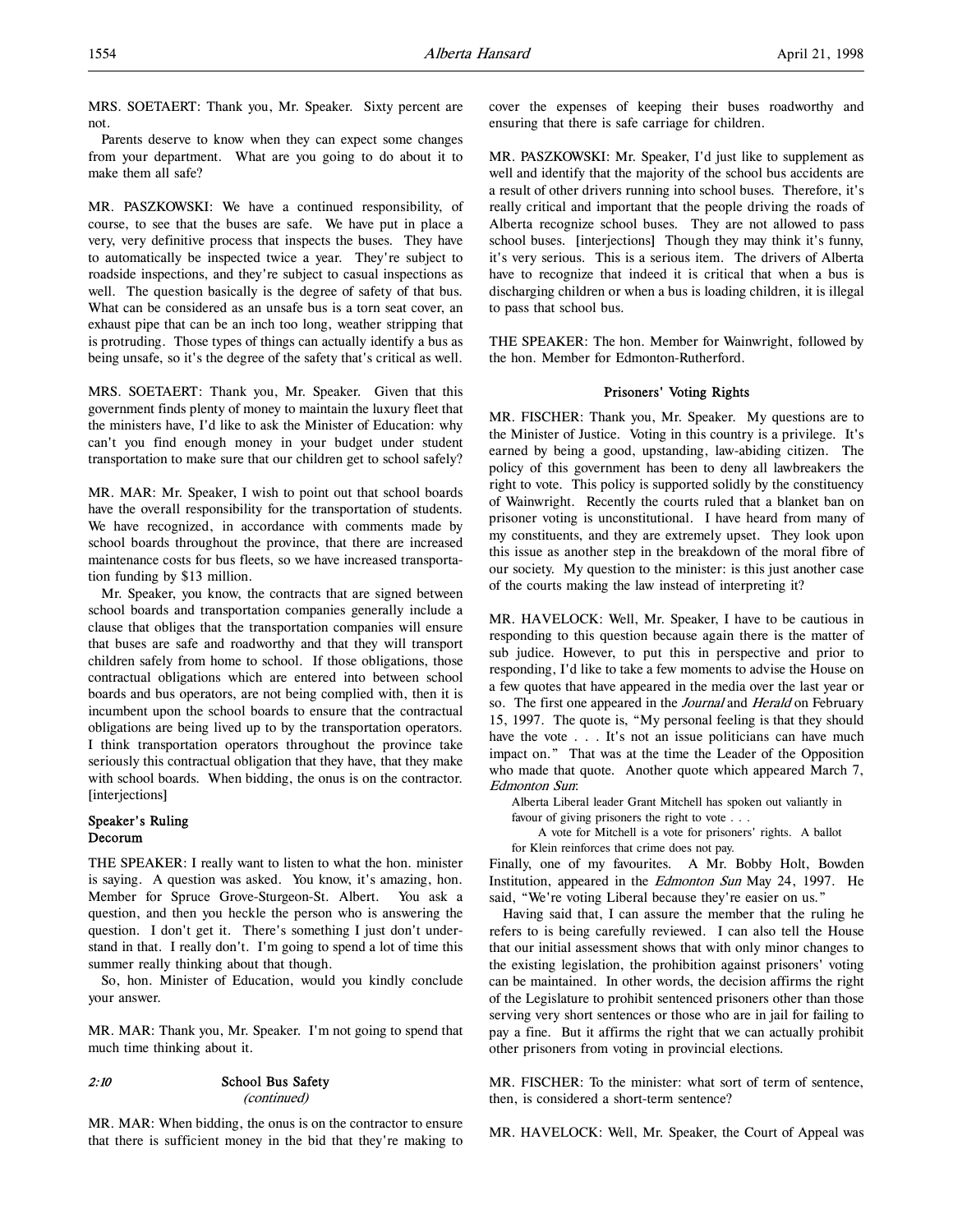very helpful in that regard. In fact they stated that a short sentence could be considered to be one of 10 days or less. The Alberta Election Act currently prohibits all convicted prisoners from voting, including those who have not yet been sentenced. The act also prohibits prisoners from voting who may be serving terms of less than 10 days. As I stated earlier, we are assessing the decision. However it does seem that the prohibition against prisoners' voting, other than those on remand or serving short sentences, can be maintained constitutionally.

MR. FISCHER: To the same minister: will you be appealing this court ruling?

MR. HAVELOCK: Well, Mr. Speaker, the court ruling was only handed down late last week, and we want to review it very carefully. We are considering our options at this time. I can advise the House that in the very near future we'll take some options forward for consideration by caucus.

### VLT Plebiscites

MR. WICKMAN: Mr. Speaker, a substantial number of municipalities will be including a question on their ballots during the fall election. Municipalities have placed their trust in this government's commitment to remove those machines within seven days of a successful plebiscite. To the minister responsible for lotteries: will the minister give her commitment that her government will live up to this commitment and have those machines removed within that time frame?

MRS. BLACK: Mr. Speaker, first of all I'd like to welcome back the Member for Edmonton-Rutherford. I've missed his questions in this area.

I have answered this question several times in this session. There is a process in place that has been put forward that municipalities, once they have held a plebiscite, notify the Alberta Gaming and Liquor Commission. It is actually the commission that has a board decision to remove the machines once they've been notified by the municipal body as to the results of the plebiscite. So that process is in place, and it has been followed all the way through.

MR. WICKMAN: Mr. Speaker, that's not exactly what the Premier said sometime ago.

Nevertheless, to the same minister: have the VLTs now been removed in the municipality of Wood Buffalo, who incidentally made a formal, written request in June of 1997?

MRS. BLACK: Well, Mr. Speaker, again there was a process that was followed by the commission on that in conjunction with the municipality. I will refresh the hon. member. There was a court case and an appeal made by the people in the regional district of Wood Buffalo, and that ruling came down just a few weeks ago. It is in the commission's hands. It is not up to us to make that decision but in fact to the commission to make arrangements with the municipality. Those questions should actually be directed to the commission.

MR. WICKMAN: Mr. Speaker, it's called waffling.

In any case, to conclude, again to the same minister: will the minister do the logical thing and spare the municipalities the unnecessary expense and effort by holding a provincewide plebiscite?

MRS. BLACK: Well, Mr. Speaker, again this question has been asked several times. I'll take the hon. member back to the Lotteries Review Committee's report that came out about three years ago, where 18,500 Albertans expressed the opinion to the committee that the municipalities be allowed to make that determination on their own, municipality by municipality, not the provincial government. Some municipalities have decided to retain the VLTs within their communities; others have decided to remove them. So we have embraced that report and gone with the wishes of Albertans that they, in fact, decide at the local level.

I will remind the hon. member that this weekend there is a gaming summit taking place in Medicine Hat and that, again, people from across Alberta will be expressing their views as part of the three-year review that was also part of the Lotteries Review Committee's report. I'm sure we will hear from Albertans as to the future of gaming in the province of Alberta.

So we are following the wishes of Albertans by allowing each municipality to make that determination, but again I must stress that the municipality must communicate to the commission because they are the governing body for gaming in the province of Alberta.

THE SPEAKER: The hon. Member for Bonnyville-Cold Lake, followed by the hon. Member for Edmonton-Mill Creek.

### 2:20 Drinking Water Quality

MR. DUCHARME: Thank you, Mr. Speaker. Recently there have been a number of news stories about high levels of arsenic in private wells used for drinking water around Cold Lake. One well's arsenic concentrations were so high that the local health authority stopped its use. Some residents are blaming Imperial Oil's operations for the problem. Can the Minister of Environmental Protection please tell me and these residents that are affected by the high arsenic levels what his ministry is doing about the situation?

MR. LUND: Thank you, Mr. Speaker. Currently we are working with the health unit in the area, the health authority, and Imperial Oil to look at this whole situation, but I think it's important to recognize a bit of the history that has happened there. I believe it was in February of '95 that Imperial Oil reported that in fact they had some bitumen that had leaked to the surface. They were concerned about possibly a cracked casing or something of this nature. So we issued them an order, and one part of the order was that they had to set up a water monitoring system within the Cold Lake area. Through that monitoring system, the arsenic was discovered in some wells, and as the hon. member mentions, one of the wells was above the standard that is permitted under the Canada water quality for drinking purposes.

Now, the fact is that there are a number of elements that can exceed that which are naturally occurring; for example, iron or selenium or, for that matter, even sodium. The initial tests seemed to indicate that in fact it is naturally occurring, although there is still further work being done. The monitoring wells that were required at the time when we issued the order are still in place, and we'll be continuing to use those.

MR. DUCHARME: Thank you, Mr. Speaker. To the same minister: will Environmental Protection remain diligent in ensuring that Cold Lake residents and their environment are protected from this problem?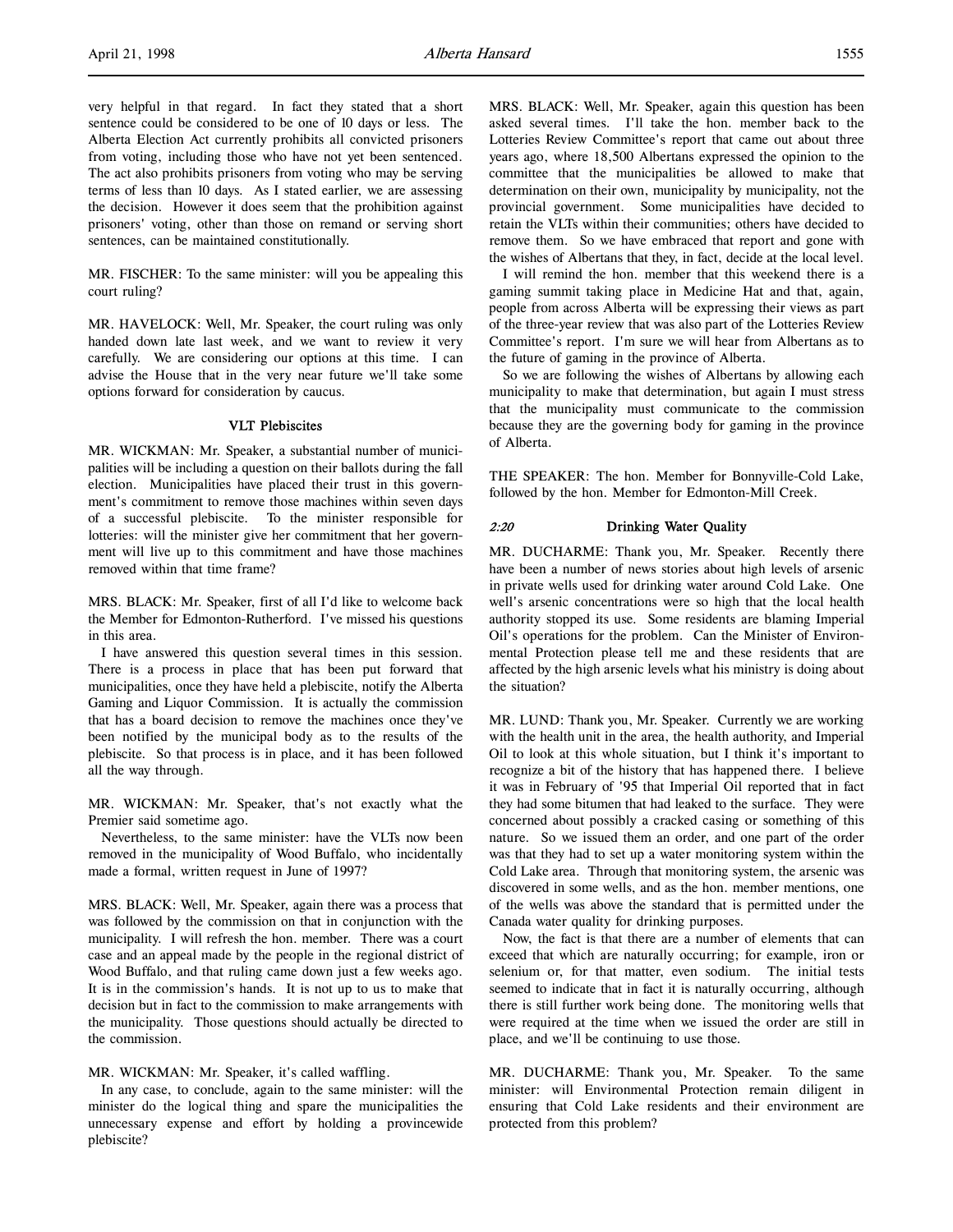MR. LUND: Mr. Speaker, as part of the order the company had to report every two weeks or more often if there was information discovered, and that will continue. As well, as I said earlier, the monitoring wells that were established are still in place, and we are still monitoring those wells.

MR. DUCHARME: Thank you, Mr. Speaker. My second supplemental is to the Minister of Health. If the arsenic in the Cold Lake area is naturally occurring, this entire issue of arsenic in groundwater becomes the responsibility of the Minister of Health and not of Environmental Protection. What are the Ministry of Health's intentions concerning this issue if the arsenic in fact turns out to be naturally occurring?

MR. JONSON: Mr. Speaker, the Lakeland regional health authority has already undertaken a number of measures with respect to dealing with this situation. Alberta Health will be undertaking in conjunction with the regional health authorities and their public health authorities an overall assessment of the situation. We will be involving experts from the University of Alberta in doing this overall assessment. So certainly Alberta Health wants, first of all, to ascertain the overall situation very accurately and, certainly, should there be any threat to health from that base of information, to develop a plan to deal with it in conjunction with the overall community and other government departments.

THE SPEAKER: The hon. Member for Edmonton-Mill Creek, followed by the hon. Member for Olds-Didsbury-Three Hills.

#### Special Waste Treatment Centre

MR. ZWOZDESKY: Thank you. Mr. Speaker, Albertans are very concerned with the Provincial Treasurer's admission yesterday that taxpayers will not receive even one sweat-soaked loony from the government's \$441 million investment in the Swan Hills waste treatment plant for the year 1997. In fact, taxpayers are even further upset that the price tag of \$57 million in site cleanup costs is another figure they'll be stuck with when Bovar gives the plant back to the province on January 1 of 1999. It's a very strange deal, and taxpayers do want some explanations as to what's going on here. So my question is to the Provincial Treasurer. Will you explain why taxpayers are eligible to receive only 20 percent of the profits from the Swan Hills plant in 1998 when they were eligible to receive 40 percent of the profits in 1996?

MR. DAY: Mr. Speaker, everything the member opposite is saying – and usually his questions are well thought out and worth doing some research on – is based on the hypothesis that we're getting the plant back. So would he share with me and with the House the information he has that says that Bovar is giving the plant back to us? Could he could give us that information?

MR. ZWOZDESKY: Mr. Speaker, the question had to do with 20 percent in 1998 versus 40 percent in 1996. Perhaps the Treasurer didn't hear that part.

Let me ask the Treasurer this: will the Treasurer admit that the performance bond posted by Bovar cannot in fact be used to offset the \$57 million in site cleanup costs that taxpayers may have to fork out starting January 1, 1999?

MR. DAY: Mr. Speaker, I have to go with his initial premise.

He prefaced his question saying: when Bovar gives the operation back to us before December 31. Everything he's saying is premised on that. We have no indication from Bovar that, in fact, they'll be doing that. There are some things that could trigger that action. Being very clear, and I heard it very clearly – I was listening carefully – the Member for Edmonton-Mill Creek said: when they give it back. Does he have some information that it's coming back to us? I'm not aware of it.

MR. ZWOZDESKY: Well, zero percent of zero in the last year would certainly point in a direction that you should be wary of, Mr. Treasurer.

I want to ask the Treasurer if he at least would share with us what his plan is to minimize the impact of the \$57 million in potential site cleanup costs starting January 1, 1999? What's your plan?

MR. DAY: Mr. Speaker, yes, indeed, it's been thought of and put in the budget sometime ago in terms of contingent liabilities, and there's an \$18 million residue, if we can call it that, as far as the performance bond. But, again, everything this member is saying – and I like to take him at his word; I find him usually good to work with on that. He stood in the House and prefaced his question by saying, when they give it back, as if he's got some information that it's coming back. I said today and I said it yesterday: there are certain things which could trigger and which could happen which would mean the ownership of the facility would revert to the province. I think at this point it's misleading to stand up and base an entire line of questioning on something that he is saying is fact when, in fact, I have no evidence of that whatsoever.

THE SPEAKER: The hon. Member for Olds-Didsbury-Three Hills, followed by hon. Member for Edmonton-Norwood.

#### Used Oil Management

MR. MARZ: Thank you, Mr. Speaker. This past week I've received numerous complaints from throughout my constituency about the lack of service being provided by the Alberta Used Oil Management Association. It appears that some sites only take used oil products back from their own customers while others simply cannot accommodate the volumes that the farmers are bringing in, so they simply refuse to take it. My first question is to the Minister of Environmental Protection. Who ultimately receives the deposit money that is collected at the point of sale for the oil filters and the oil containers?

MR. LUND: Mr. Speaker, this program is industry driven. The industry actually came to us proposing that this would be a good way to assist in cleaning the environment and making sure it is enhanced. So the levy, the environmental handling charge that is charged at the wholesale level, is remitted to the Alberta Used Oil Management Association. They, I'm told, keep the revenue separate from the oil, the filters, and the containers. In fact, then that money is used for the collection, transportation, and, where necessary, for the recycling of the various materials. So the levy is truly a handling charge that goes to the used oil association.

MR. MARZ: Thank you, Mr. Speaker. To the same minister: given that customers do not receive their deposit back when they return the used product and that there's a lack of capability at the recycling centres to receive the product, what incentive is there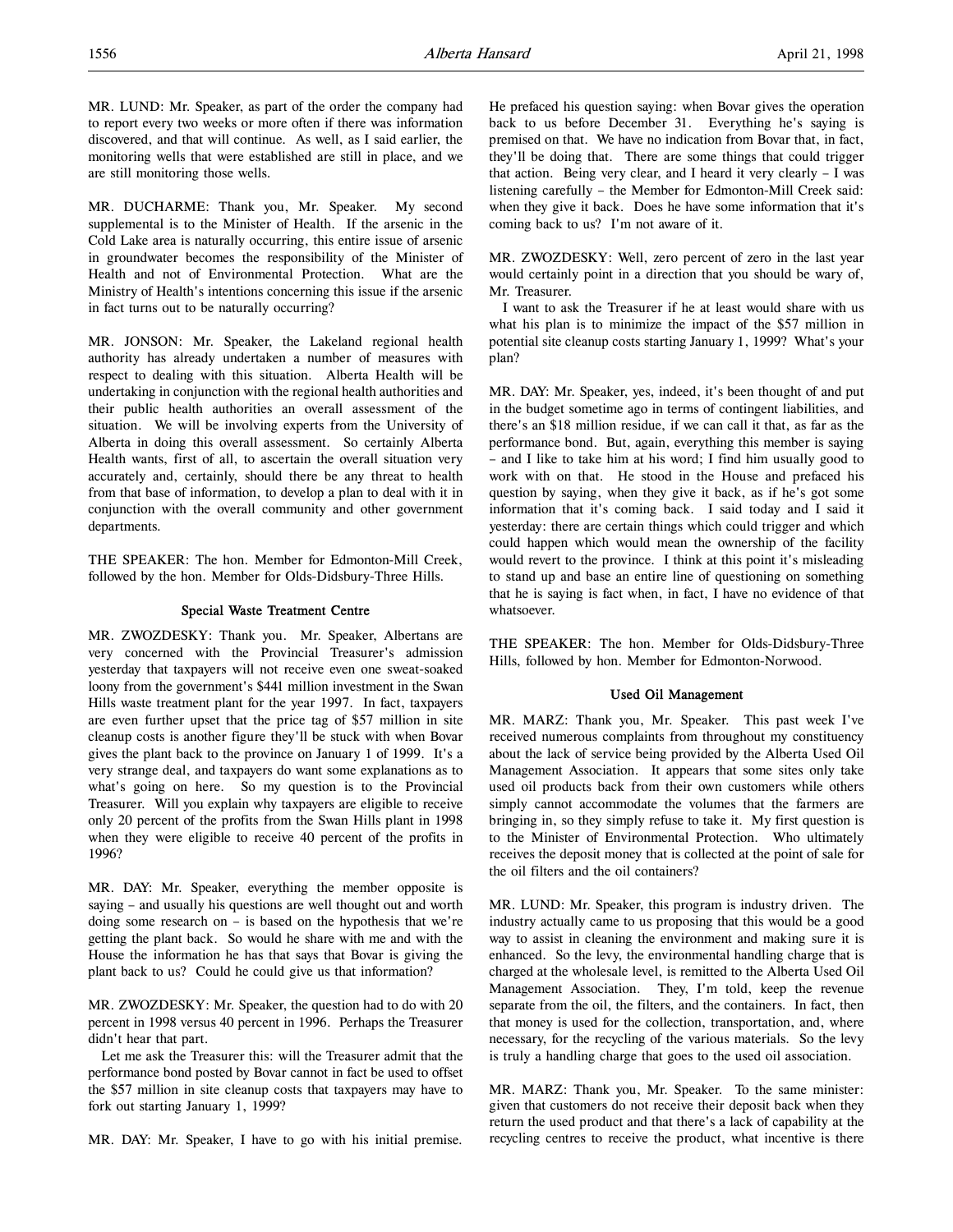for customers to dispose of this material in an environmentally responsible manner?

#### 2:30

MR. LUND: Mr. Speaker, I think that Albertans generally and almost exclusively believe in protecting and enhancing the environment. Certainly the six pilot projects that we had operating within the province before this was officially put in place by some changes in regulation saw a steady increase year after year of products returned: oil, filters, and containers. So I think that over time, with some education and the ability to have sites that are more accessible to the users – for example, right now there are about 200 sites within the province. We've asked AUOMA to get that number up by at least 50 by midsummer so that in fact there will be sites that are easily accessible and within good, easy driving range of the customers.

Now, it's important to recognize that where you have a deposit/return system, that creates a lot of extra paperwork, and there's a lot of costs connected to it. So in fact to put that in place on these items would add costs. We have concern as well as it relates to particularly the oil, as we would be fearful that there would be some contamination in order to increase the volume.

MR. MARZ: Thanks, Mr. Speaker. To the same minister again: why were adequate collection sites not in place prior to collecting fees for this program and prior to putting this program in place?

MR. LUND: Well, Mr. Speaker, the fact is that the program hasn't been in place for very long, and there is quite a cost associated with setting up the depots so that they can receive the product. But as I indicated earlier, we're insisting that there be even more sites added to the program. So I would hope that people have a little patience, and we will have those sites near them.

THE SPEAKER: Hon. members, we'll proceed with Members' Statements in 30 seconds.

Hon. members, prior to proceeding with Members' Statements, might we revert briefly to Introduction of Guests?

HON. MEMBERS: Agreed.

THE SPEAKER: The hon. Member for Clover Bar-Fort Saskatchewan.

# head: Introduction of Guests

(reversion)

MR. LOUGHEED: Thank you, Mr. Speaker. On behalf of my colleague from Sherwood Park I'm pleased to introduce some people from Campbelltown elementary school, 32 students, and they're accompanied by some visitors as well. They are parents and helpers Mrs. Lois Lucas, Mrs. Virginia Olson, Mrs. Leanne Oslund, and teachers Mrs. Heather Weber and Mr. John Younie, a former colleague of mine from Elk Island public schools who was a member of this House from Edmonton-Glengarry from '86- 89. Please welcome them. If they would rise, please.

THE SPEAKER: The hon. Member for Edmonton-McClung caused me to say something today that I vowed I would never say in this House, and that's to use the word "order." I feel really disappointed in myself for having done that, and I'll have to have a chat with him too.

# head: Members' Statements

THE SPEAKER: The hon. Member for Leduc first, then the hon. Member for Edmonton-Centre, then the hon. Member for Calgary-Fish Creek.

#### Gwen Hooks

MR. KLAPSTEIN: Thank you, Mr. Speaker. It is with considerable pride that I present this member's statement recognizing Mrs. Gwen Hooks, a retired teacher from Leduc. Last fall Gwen was the recipient of a black achievement award for outstanding accomplishment in the fine arts and professional category. She received the award for her book titled The Keystone Legacy: Recollections of a Black Settler. The book is a chronicle of the courage and strength of 50 black families who in the early 1900s moved from Oklahoma to Keystone, which is now called Breton, about 70 kilometres west of Leduc. The book is full of anecdotes about the early black settlers as seen through the eyes of Gwen's husband, Mark, who is now deceased. Many of the stories revolve around the poverty experienced by the settlers and the absence of doctors and health care facilities.

Gwen's book has brought her considerable attention. A feature article about her and her book appeared in the Globe and Mail on October 10, 1997. She was invited to speak at the Glenbow Museum. As well, she has been a guest speaker at the Leduc public library, the south side Chapters bookstore, and her church in Leduc. Gwen has recently been nominated to receive an outstanding citizen award from the city of Leduc. Gwen is an accomplished prose writer and has written a great deal of poetry as well.

Gwen Hooks is a great Albertan.

THE SPEAKER: The hon. Member for Edmonton-Centre.

#### Protection against Family Violence Act

MS BLAKEMAN: Thank you, Mr. Speaker. We deal with a wealth of issues in this Legislature, and it's important to set priorities to make sure critical issues for Albertans are dealt with in a timely manner. Domestic violence is a serious problem in Alberta. MLA Alice Hanson introduced Bill 214, the Victims of Domestic Violence Act, in this Assembly two years ago. Despite working co-operatively to amend the bill, the government used an obscure procedure to kill it.

This session the government introduced Bill 19, Protection against Family Violence Act. Despite working co-operatively to amend the bill, I'm now afraid that the government intends to let this necessary bill die on the Order Paper. Bill 19 got through the committee stage on March 31. There have been eight afternoons and eight evenings since that day during which we could have done third reading on the bill, but the government did not schedule the bill, and they could. I note that yesterday after Bill 39 passed second reading in the afternoon, it went to committee the very same evening. Clearly, when it is money rather than women's lives that are at risk, the government can be very speedy indeed.

I look at the Order Paper for today and no Bill 19. I see Bill 13, the Alberta Personal Property Bill of Rights, but no Bill 19. Bill 13 is purely a slogan bill, so fraught with exceptions, exemptions, and notwithstanding clauses as to be virtually meaningless. Only one Member of this Legislative Assembly has even bothered to speak in favour of the bill. Yet despite the numbers of MLAs, stakeholders, professional organizations,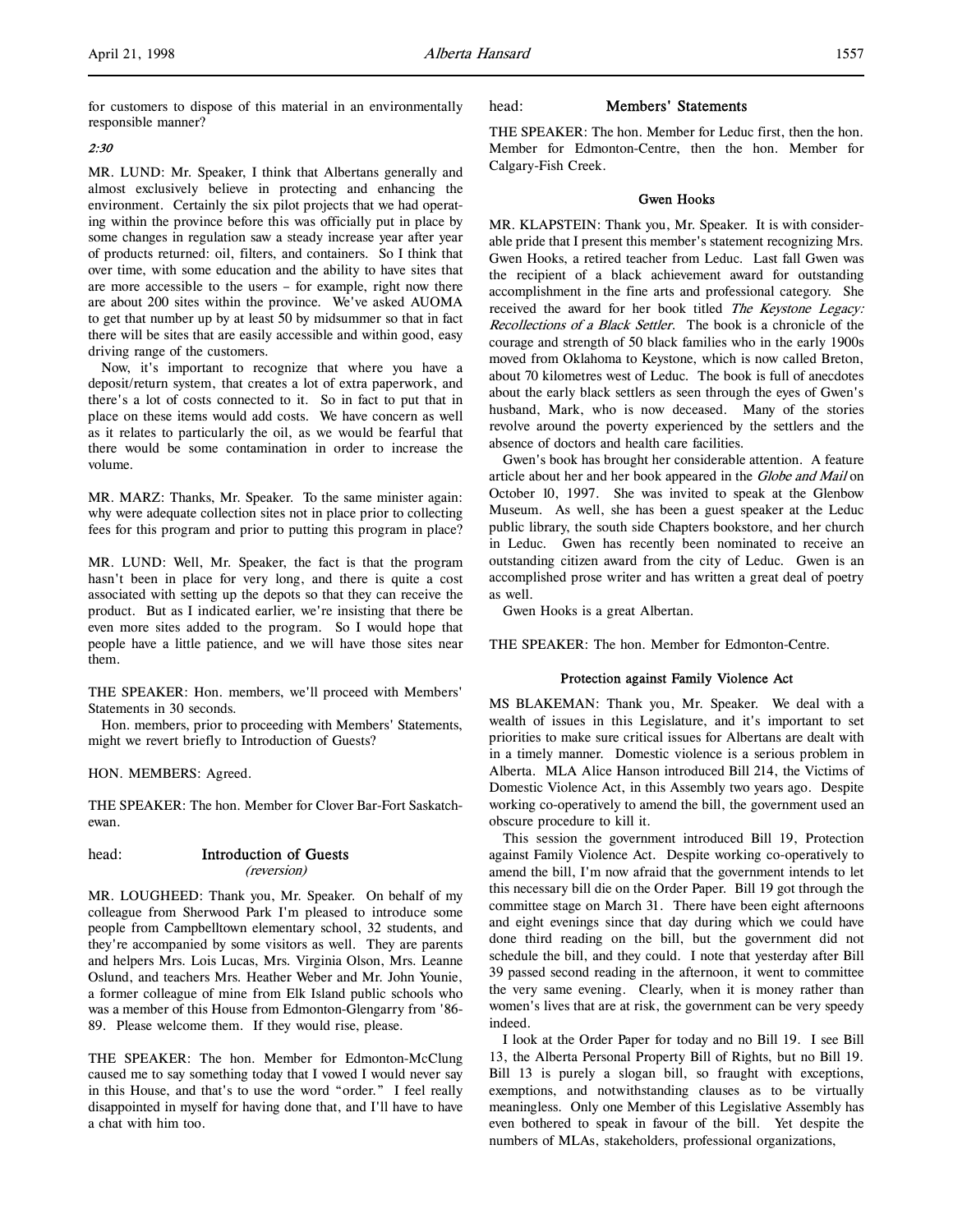community groups, and Alberta citizens who have spoken about the need for family violence legislation, it is Bill 13 and not Bill 19 that is scheduled to be dealt with this week. I had been led to believe that this was going to be a flagship bill of the government, but clearly the safety of women and children is not a priority for this government.

Thank you.

THE SPEAKER: The hon. Member for Calgary-Fish Creek.

#### Organ and Tissue Donor Awareness Week

MRS. FORSYTH: Thanks, Mr. Speaker. It is with a great sense of accomplishment and pride that I wear this green ribbon today in recognition of Organ and Tissue Donor Awareness Week. This special week runs from April 19 to 25. It is particularly important to me because of Bill 206, my private member's bill, receiving Royal Assent and everyone in this Legislature recognizing the importance of organ donation. Alberta has again taken the lead.

I am standing here as an Albertan who has signed their organ donation card and ask every Albertan, every Canadian to talk with their loved ones about organ and tissue donation. I'm asking Albertans to sit down with their families and have an earnest discussion about donation. I'm quite certain that there are many of us in this Assembly who have never discussed this issue with anyone in their family.

Mr. Speaker, this is the week to change all that. This is the week to have a sit-down and talk with your family. Talking about organ donation is not an easy discussion, because in many cases it means that your loved one will have passed away, and this is certainly something none of us like to talk about. But without this talk, your life may end and your wishes may never be known. You may not be able to pass on the greatest gift of all: the gift of life.

In closing, Mr. Speaker, I would like to thank and congratulate each and every person who is part of the organ and tissue donation process whether they are part of the surgical team, part of an organ or tissue foundation, or the family who has talked about organ donation. These people save lives. They do make a difference.

Thank you.

# Speaker's Ruling Bills Containing Similar Provisions

THE SPEAKER: Before the Clerk calls Bill 213, I have a statement, a ruling in effect, with respect to the duplication of bills.

Hon. members, on your Order Paper we have two bills: Bill 35, which has now received second reading, and then private members' Bill 214. As this is the time in the business of the House to address private members' bills, the chair would like to make a statement concerning Bill 214, Post-Secondary Education Statutes Amendment Act, 1998, which is sponsored by the hon. Member for Edmonton-Mill Woods. In essence, this bill attempts to place a limit on the amount that can be charged for tuition fees under three acts, which is the object of Bill 35, Colleges, Technical Institutes and Universities Statutes Amendment Act, 1998. Bill 35 received second reading on April 9, 1998, and Bill 214 has not yet come up for debate at second reading.

#### 2:40

It is a well-established principle of parliaments that the same

question is not to be raised twice during the same session. Beauchesne, sixth edition, is quite clear on this subject at paragraph 653, where it is stated:

There is no rule or custom which restrains the presentation of two or more bills related to the same subject, and containing similar provisions. But if a decision of the House has already been taken on one such bill, for example, if the bill has been given or refused a second reading, the other is not proceeded with if it contains substantially the same provisions.

This section of Beauchesne has been relied on by former Speakers of the Legislative Assembly of Alberta to rule bills out of order at second reading on October 15, 1973, and October 26, 1994.

Members are also referred to Erskine May, 21st edition, at pages 468 to 470, which outlines the historical evolution since 1610 of the prohibition against two bills of the same subject.

Accordingly, Bill 214 will not proceed to debate at second reading and will be removed from the Order Paper.

The chair would also like to remind members that the principle prohibiting the same matter from being debated twice during the same session applies to all bills. Accordingly, the situation could arise someday where a decision on a private member's bill at second reading could affect a government bill.

head: **Orders of the Day** 

head: Public Bills and Orders Other than head: Government Bills and Orders head: Second Reading

Bill 213

# School (Computer Instruction) Amendment Act, 1998

THE SPEAKER: The hon. Member for Lacombe-Stettler.

MRS. GORDON: Thank you, Mr. Speaker. Before I begin today, I wish to acknowledge the expertise and the help that I've received from one of my hon. colleagues, the hon. Member for Calgary-Egmont. This gentleman is certainly well versed in computer technology, and I thank him for his assistance.

Alberta's ability to capitalize on the opportunities presented by the emerging economy relies upon information-literate Albertans using innovation to create business success. Education is central to the future competitiveness of the Alberta economy. It is the wellspring of innovation in knowledge-based industries. Our schools must provide students with the best possible and most relevant education to prepare them to live and work in this rapidly changing environment.

Students who wish to participate in the new economy need to be immersed in the effective use of information and telecommunications technologies to compete effectively and successfully for information-related, high productive jobs. The workforce of the future will face challenges unlike those seen by previous generations, and it needs the tools to meet them.

The new economy is rapidly evolving, and today's workers and employers are also challenged to upgrade their skills and knowledge to take advantage of the new opportunities. Many Albertans today are changing careers more often than their parents changed jobs. This creates new challenges for our education system, as these new learners often hold down jobs and attend to the needs of their families at the same time as they are going to school. They need a learning environment with the flexibility to let them learn at their own pace, on their own schedule, and if necessary in their own home. Educational institutions, parents, and students who recognize these needs look to the promise of the information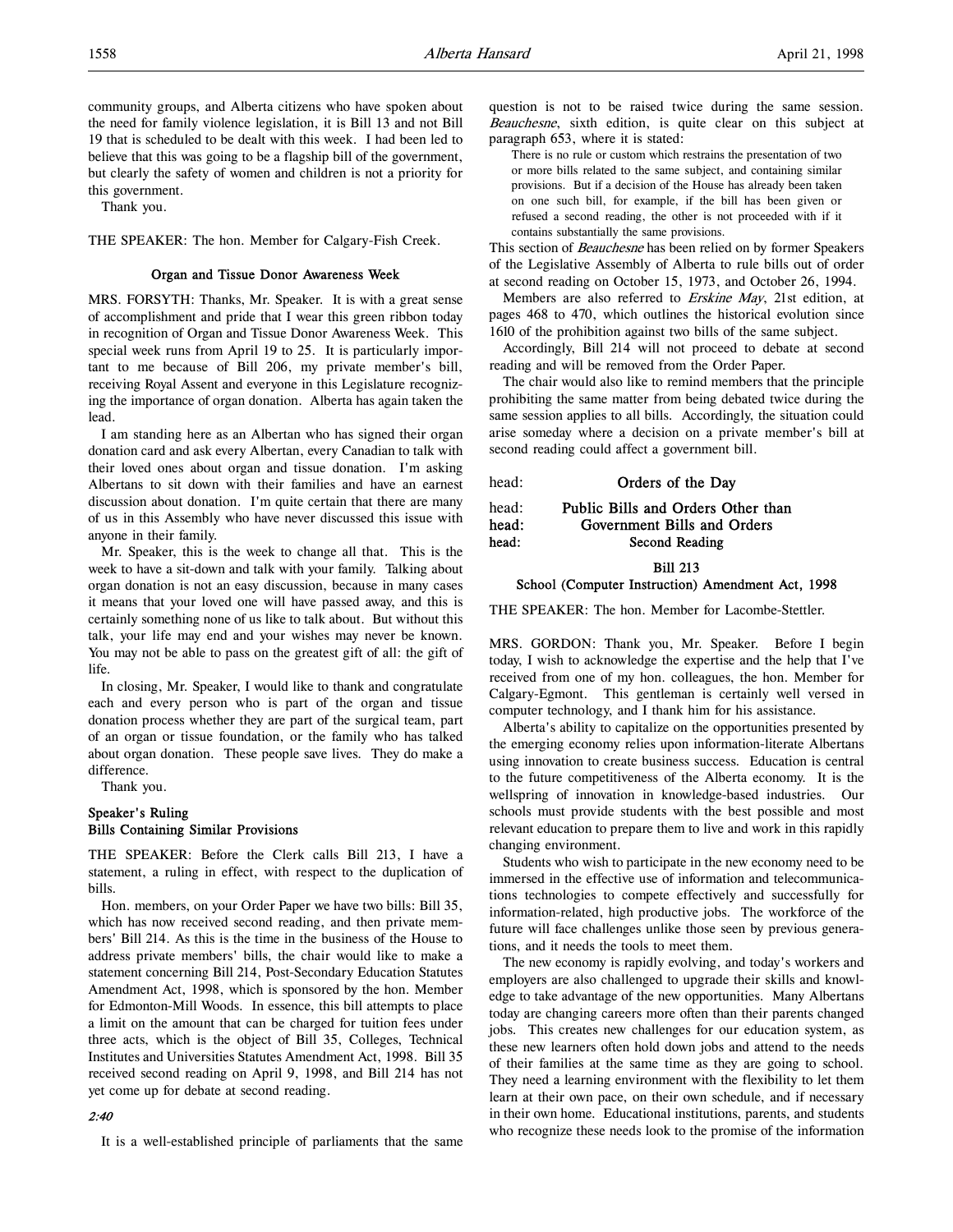highway. Through telecommunication-based applications like distance learning, telelearning, and educational networking, educators can provide anytime, anywhere education in support of the lifelong learner.

I consider this bill, Bill 213, to be very important for ensuring our students' futures in a highly competitive world. The aim of this bill, Mr. Speaker, is to establish a basic level of computer literacy among Alberta students and teachers. This is consistent with steps this government has already taken with the Framework for Technology Integration in Education report in 1996 and the Learner Outcomes in Information and Communication Technology announced by the Minister of Education last November. Similarly, I believe that the objective of Bill 213 is consistent with the overall mission of the Department of Education, which is

to ensure that all Alberta students have the opportunity to acquire the knowledge, skills and attitudes needed to be self-reliant,

responsible, caring and contributing members of [our] society. Improving access to information technology was specifically identified as a key priority area for improvement in the department's recently published three-year business plan.

Mr. Speaker, the importance of technology in education was also discussed in the recent Speech from the Throne. The speech emphasized continued commitment on the part of this government to help students learn through technology. It outlined the provincial standards of knowledge and technical skills which are being established. The throne speech also made mention of the fact that quality of access was improved upon by eliminating the requirements for school boards to match government funding for technology. Certainly it is not only this government which recognizes the need for our students to well acquaint themselves with information technology, but parents, employers, and industry leaders also acknowledge the importance of education in current technologies.

We are constantly moving away from the industrial age and are well into the information age, Mr. Speaker. This period in history, which began about 40 years ago, is now based on computers and their connections with human beings. If we can describe the industrial age as a time in which we developed great skill in manufacturing and transporting physical goods, the information age could be described as a time in which we begin to develop skill in the manufacture and distribution of information, or bits. Our most important commodity in the present is knowledge and is likely to become even more important in the future. Many traditional jobs are disappearing or changing substantially, and new jobs are being created. Professions that are currently in high demand, such as systems analysts, computer engineers, and programmers, have been created as part of our transformation in a technology-dependent, information-based society. Alberta has become a leader across Canada and the world in so many, many areas.

One of the most important elements of the Alberta advantage is the highly educated workforce that exists in this province. There are opportunities for Albertans not only to compete in existing industries and markets involving technology but, in fact, to be instrumental in developing new ones. Our ability as a province and as a country is to capitalize on these opportunities. These opportunities in a changing global economy are dependent upon members of our society who are informed, literate, innovative, and creative.

Technologies, particularly computer and communication technologies, are now integral to our daily lives. They affect us in an immediate and an immensely greater way than they ever have before, and this trend shows no sign of weakening.

Computers have become central in almost every sector of our economy, including manufacturing, medicine, agriculture, energy, retail, and many, many others. Mr. Speaker, these sectors rely heavily on the presence of a workforce skilled in the operation of technology, of which computer and communication technologies are the most prevalent. I have only made mention of those technologies which are widespread and important today. We are not sure what the future holds, but there are also more technical changes and advances to come, including the expansion of artificial intelligence technologies. Not only must we be adept in using contemporary technologies, but we must also be able to adapt to those which are yet to come. As such, it is imperative that we ensure our children have a strong foundation in computer technology before they enter the workforce and that they continue to upgrade their skill sets and knowledge throughout their working lives.

2:50

Mr. Speaker, reading, writing, and arithmetic have long been considered the three Rs. They certainly were when I went to school. A basic level of knowledge in these three areas used to provide a useful level of skills to secure employment and to function in the real world. Later a high school diploma was needed, and now students almost definitely and surely need some form of postsecondary education to be competitive. Competence in these areas will continue to be a central focus in the classroom, but the environment in which these skills are taught has been undergoing a metamorphosis. Instead of writing with pen and pencils, students now have the option of writing with a word processor and utilizing such features as spell check and thesauruses. Math can now be studied using calculators and graphing programs, even allowed for use on many exams. Computers are fast altering how we approach these traditional courses of study. Not only are computers changing how we approach reading, writing, and arithmetic, but they are becoming an essential element of study in their own right. Computer literacy is fast becoming the fourth R for our children, as important as reading, writing, and math.

The United Kingdom has taken this approach to education, committing to the development of the information and communication technology skills of Britain's children. A national goal has been set to permeate every aspect of the education system with these technologies within 10 years. A proposal was also made to institute an exam in information technology alongside the other compulsory national tests in English, math, and science, effectively recognizing these skill sets as on par, one with another.

It is this strong level of commitment that Bill 213 proposes for our province's education system, Mr. Speaker. It is important that we establish and maintain standards and consistency across Alberta in this particular area of education. The Minister of Education recently announced a new initiative, which defines the knowledge and skills Alberta students are expected to acquire, entitled Learner Outcomes in Information and Communication Technology. General and specific learning expectations for students in grades 1 to 12 are provided by this framework. These expectations range from the development of simple skills, such as keyboarding or creating and editing text, to complex skills such as the independent use of multimedia technology for presentations.

Mr. Speaker, the Department of Education has taken the approach that computer skills should be learned by students within the context of their other courses. In other words, the framework represents a curriculum within a curriculum, allowing students to apply their computer skills in very practical ways as they learn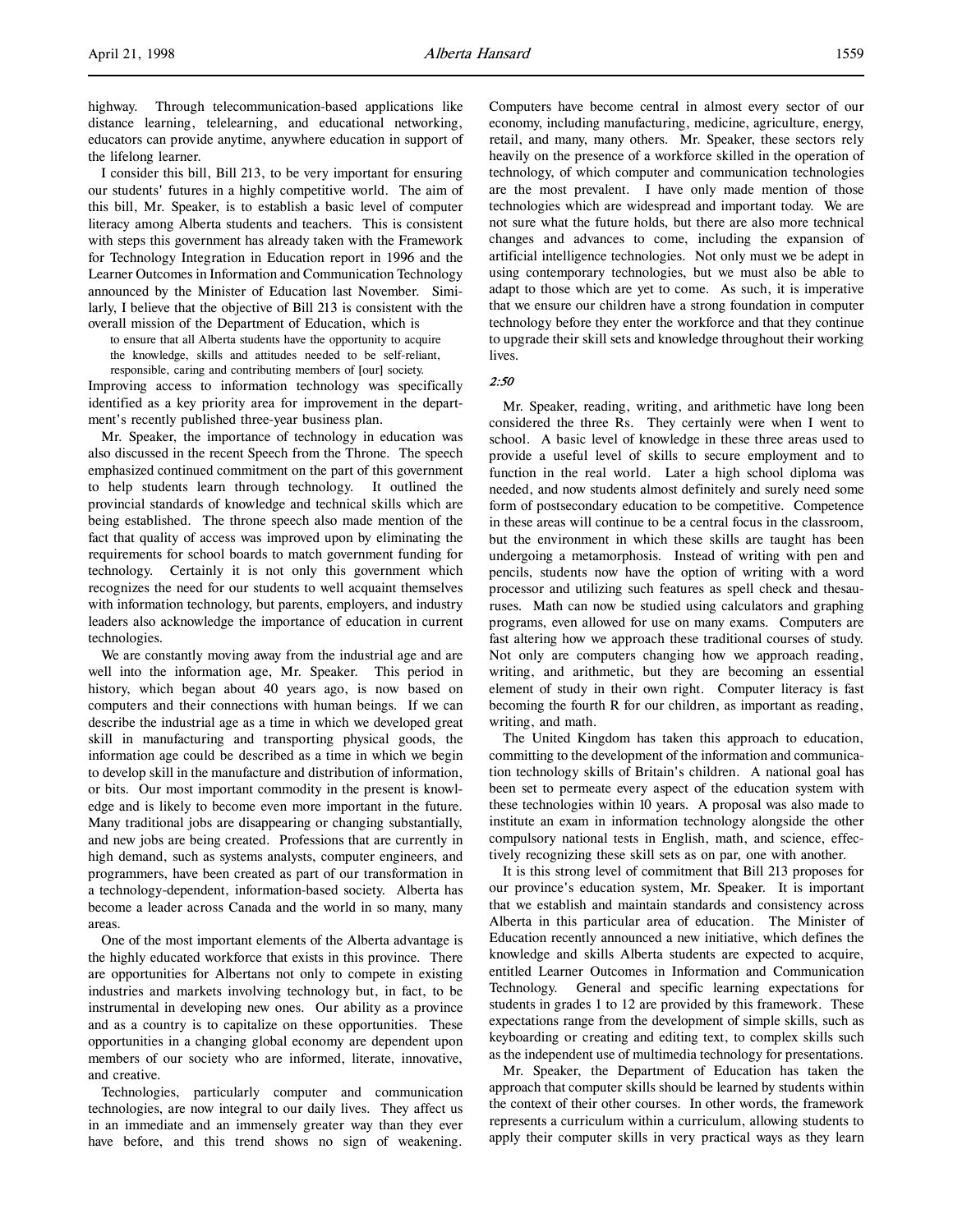new concepts or search the Internet for information on a particular project. I would like to commend the minister and his department for this integrated approach.

In light of this framework, however, some might be inclined to ask: why are you bringing this bill forward if the government is already taking action to ensure that our children are well versed in using computers? Doesn't the recent framework make this bill redundant? My answer to that question is that Bill 213 is complementary with the recent government initiatives, Mr. Speaker, not redundant. Both Bill 213 and the learner outcomes framework recognize the importance of integrating computer technology within a school curriculum in order that Alberta students learn the skills they will need in a highly competitive global workplace.

As such, during the Committee of the Whole I will be bringing forward an amendment that is more reflective of our department's policy and what I want to achieve from this particular bill. Instead of prescribing standardized courses of study in computer technology, I will be proposing an amendment to the wording of the bill so that the minister may prescribe standardized outcomes in the study of computer technology. These technology outcomes must reflect knowledge, skills, and attitudes that are integrated and applied within the context of most programs and core areas of study within the school system. This bill will ensure that this happens.

What Bill 213 is about is entrenching a firm commitment to the ideas I've been discussing within this debate, demonstrating to Albertans how serious we are about our students becoming knowledgeable technology users and lifetime learners. It puts technology education on an equal footing with other elements of the curriculum. It must be integrated so that it cannot fall by the wayside should some other resources or pressures on class time arise.

Mr. Speaker, there's a great deal of inconsistency in the area of computer technology education as we look across this province. Presently there are 25,000 teachers in Alberta of various ages and with different educational backgrounds, possessing differing skills as far as computer competency goes. It is important that all of these teachers have the necessary level of education to deal with common software programs, E-mail, and Internet so that their students may benefit from their knowledge. Albertans acknowledge, as was reported in the Framework for Technology Integration in Education, the necessity of computer literacy and competence in the use and application of technology for Alberta's students. In order to facilitate teachers' skills in these areas, it is important that supports be available to help them upgrade their knowledge base and skill sets on an ongoing basis.

There is also a level of inconsistency with respect to the number of computers and Internet connections in each school across the province. Mr. Speaker, there appears to be a clear rural/urban split in access to these technologies in schools. There are several reasons for this. Market forces direct corporate sponsorships to school districts in urban areas, where there is a higher population density. In rural Alberta, where there are fewer students over a broader area, the involvement of the private sector will not be as great. We must acknowledge this disparity and resolve to address it. Government must take a leading role here in order to ensure that rural and urban students have comparable levels of access to these technologies.

More than the number of computers is the disparity that exists between rural and urban areas with respect to infrastructure. In particular, band width size creates a definite equity issue. Schools

in urban areas have access to a greater band width than rural schools, which means that far more students at one time can access the Internet in urban areas. In fact, the speed that many rural areas have access to only permits up to about half a dozen users at a time, while a city school that uses a wider band width can provide for the whole school. This allows students in urban schools to access information faster and more frequently than their peers in rural Alberta. This is certainly a problem for which we need to provide solutions, Mr. Speaker, so that the rural students are not at a disadvantage.

What do I want to achieve from this bill, Mr. Speaker? I want to show Albertans that this government and this Assembly are committed to technology within the school system. This bill would help to address many of the inequities and challenges I've raised today. Understandably, this isn't something that can be overnight, as I believe it is very, very important to involve the private sector in partnerships in the work that we must do in technology in the future. But by entrenching the government's commitment to this bill and making integrated technology in Alberta schools a commitment, I think we will have made a start. We must do this for the sake of our children's future and our future as a province.

I would urge all members of this Assembly to support second reading of Bill 213.

#### 3:00

THE SPEAKER: The hon. Member for Edmonton-Mill Woods.

DR. MASSEY: Thank you, Mr. Speaker. I would like to make a few comments about Bill 213. Before I do, I'd like to thank the Member for Lacombe-Stettler for the courtesy of sharing with me the thoughts and the reasons for this bill prior to this afternoon's debate.

The purpose, as the member has indicated, is to allow the Minister of Education to prescribe a set of standards. As I understand, it's going to be amended to read: a set of standards for information technology or computer courses. I would remind the House that the minister already has that authority. Under section 25(1) of the School Act it states that a minister may do the following:

- (a) prescribe courses of study or education programs, including the amount of instruction time;
- (b) authorize courses of study, education programs or instructional materials for use in schools . . .
- (d) approve any course, education program or instructional material that may be submitted to the Minister by a board or another operator of a school for use in a school . . .
- (f) by order adopt or approve goals and standards.

As I understand it, that's exactly what the member is proposing.

In conversation, I understand the member is aware that the minister already has the authority in the School Act to do what the bill intends and that the intention here is to make this an underlining bill, a bill, if you would, to highlight the importance of computer education and information technology education and to make sure that it's not overlooked and to again underline the necessity of such instruction taking place in our schools. So given that that's the intent, we would probably support this bill but urge that it be dealt with quickly and moved through the House.

Thank you, Mr. Speaker.

THE SPEAKER: The hon. Member for Calgary-Egmont.

MR. HERARD: Thank you, Mr. Speaker. It's my pleasure to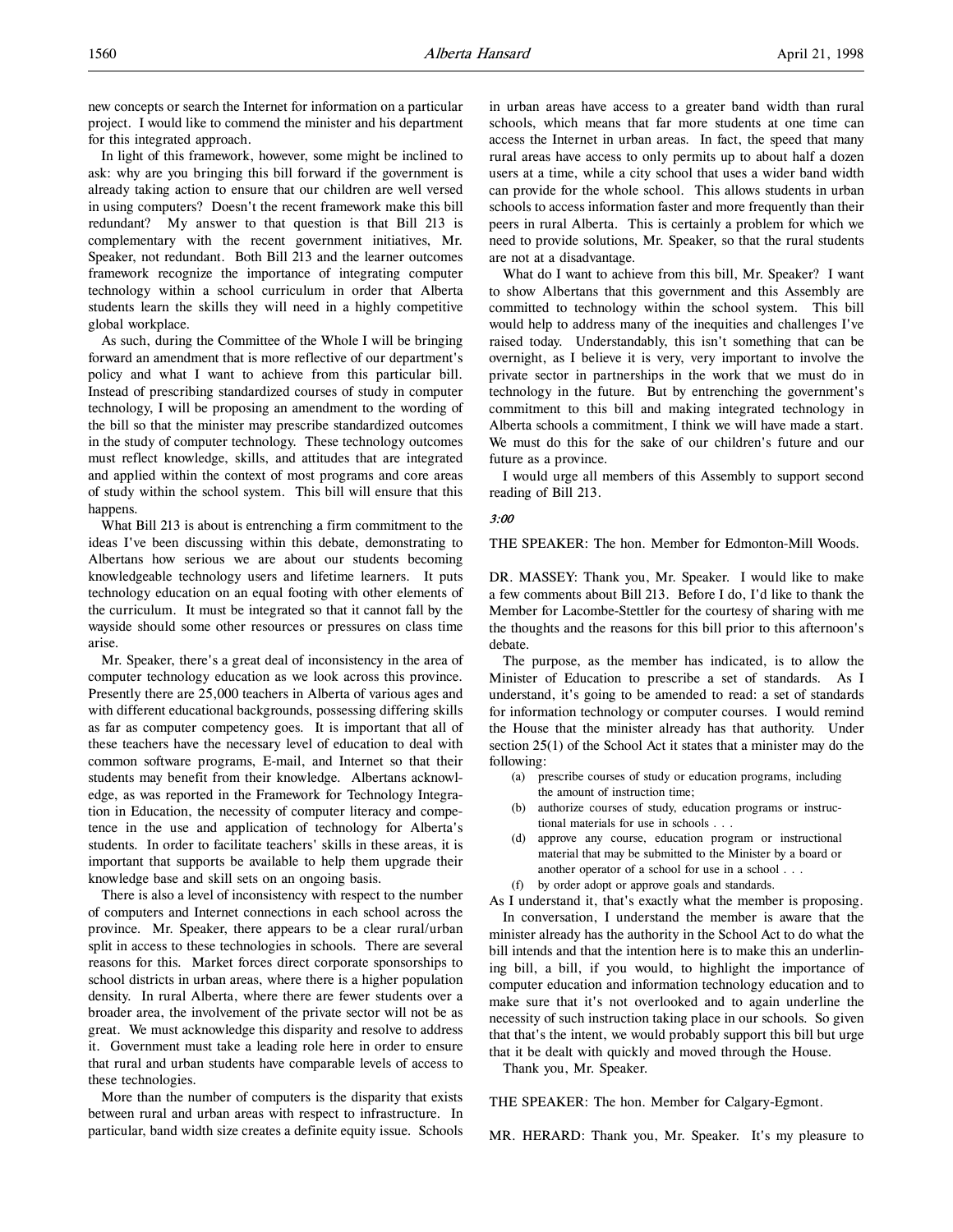rise today in this Assembly and indicate my full support for Bill 213. The purpose of the bill, as the Member for Lacombe-Stettler so well indicated, is to better prepare Alberta's students for the future by ensuring that our schools provide them with the tools to achieve computer literacy, in other words technology outcomes.

Almost exactly two years ago, Mr. Speaker, I helped to produce a report called Framework for Technology Integration in Education. This report was the result of two years of work by a great committee that I had the honour to chair and that also included my colleague from Calgary-Montrose. We reviewed technology integration initiatives in other jurisdictions, both nationally and internationally, to gather ideas on where Alberta should be heading as we educate our children.

We also prepared a discussion paper that was distributed to Albertans that proposed a vision and a strategy for technology in education. The response to this discussion paper was impressive, Mr. Speaker. We received over 600 responses and 40 briefs from interested Albertans who showed a great deal of interest and support for integrating technology into Alberta's education system. I would like to share with the House some of the recommendations that came out of the MLA team's investigation, for I believe they are quite relevant to what Bill 213 is trying to achieve.

We found through the consultation process that 86 percent of Albertans believe skill in the use of technologies and knowledge in the use of information retrieval and processing are very important for the future of Alberta's students. None of the respondents believed these skills to be unimportant. Albertans recognize that the education our children receive needs to reflect our information and knowledge-based society in order for students to succeed when they enter the workforce.

The amount of information we possess and the rules under which industries operate are changing at an incredibly fast rate, Mr. Speaker. In order to keep pace with this change, our definition of learning also needs to change accordingly. Employers need graduates who have the capacity and flexibility for independent lifelong learning. The word "independent" is of particular significance because it speaks to a student who has taken ownership of his own lifelong learning. Now, this doesn't happen all by itself. It requires a set of values or attitudes that require nurturing from a very early age by both parents and educators. Independent lifelong learning also requires a person who is turned on by something, because it takes effort and a burning in the belly. In fact, the word "vocation" is a calling from within, and students need to tune in to that burning in the belly.

Mr. Speaker, the body of knowledge required by industry is always changing. As a result, critical thinking, problem solving, working in groups, accepting criticism, getting along with others, and communication skills that allow easy adaptation to changing information are becoming more and more crucial. These human skills also speak volumes to the values and attitudes that our children must attain before venturing out into the world of work or the world of higher education.

One of the most basic recommendations in our framework report was that the benefits of technology should be available to all Alberta students in an equitable and affordable manner. It is important that minimum provincial standards are in place in order to ensure that rural students have the same access as urban students and that students in less affluent areas have access equal to students in wealthier neighbourhoods. Particularly in the case of very small or remote schools, Mr. Speaker, access to technology can tremendously expand the resources available to both

student and teacher. For example, a small or remote school may not have the resources to equip their library with the same volume of books and periodicals as a large urban school. Hooking schools up to the Internet, however, can provide teachers and their students with access to much greater amounts of information on almost any subject imaginable to which they may not otherwise have access.

Mr. Speaker, Albertans also believe that access to technologybased learning resources, such as multimedia programs, can be of great assistance in helping students learn difficult concepts. Such resources help students to learn in a very different way, by showing them practical application of theories or ideas, stimulating their imaginations, and requiring their active participation. One of the greatest advantages to using these resources is that it allows for more individualized learning. There is a wide range of talents and abilities in every classroom, and it is tremendously challenging for teachers to address the needs of those who are struggling to keep up simultaneously with the students who are itching to move ahead at a faster rate. Integrating technologies into the core curriculum assists teachers and students in this challenge. Such an undertaking means that teachers need to have a solid background in the use and application of technology and communications and that learning resources are available to assist these teachers.

In addition to the wealth of information that access to computer technologies provides and the advantage they provide as students tackle difficult concepts, knowledge of the skill with those technologies themselves opens many doors. There are few industries now in which information technology does not play an integral role in operations. Looking through the classified ads in the papers or trade magazines or wandering through any career fair demonstrates how essential it is to have a solid background in information technology.

Previous generations of school kids, of which I am one, did not have access to computers in the classroom and may have only encountered computers as part of an optional computer programming course. As a result, we had to learn computers at a later date and attempt to synthesize this new knowledge with our existing skill set. Most are learning to adapt, but some have faced greater difficulties in doing so. One only has to look around this Chamber on any given day to see how many of our colleagues of my generation are plugged in compared to the later generation. Mr. Speaker, ensuring a commitment from this government that all Alberta students will have access to technology from the early days of their education is to ensure them a more prosperous, brighter future. I believe Bill 213 is a means to make sure that we remain competitive with other jurisdictions across the globe.

# 3:10

Mr. Speaker, Albertans are greatly interested in how we compare with other jurisdictions, what direction we are headed, and how Alberta plans to take a leadership position in technology integration in education. There are concerns within the educational community that Alberta may be behind other provinces and some parts of the United States. Both the United Kingdom and the United States have committed themselves to providing technology education as an integral component of their education systems, recognizing that in today's world technology skills are as essential as knowing how to read and write. This is a realization that we in the province of Alberta have also come to. We know that computer skills must become the fourth R for our students if we are to maintain the Alberta advantage. From that realization must follow commitment, and I applaud the government for the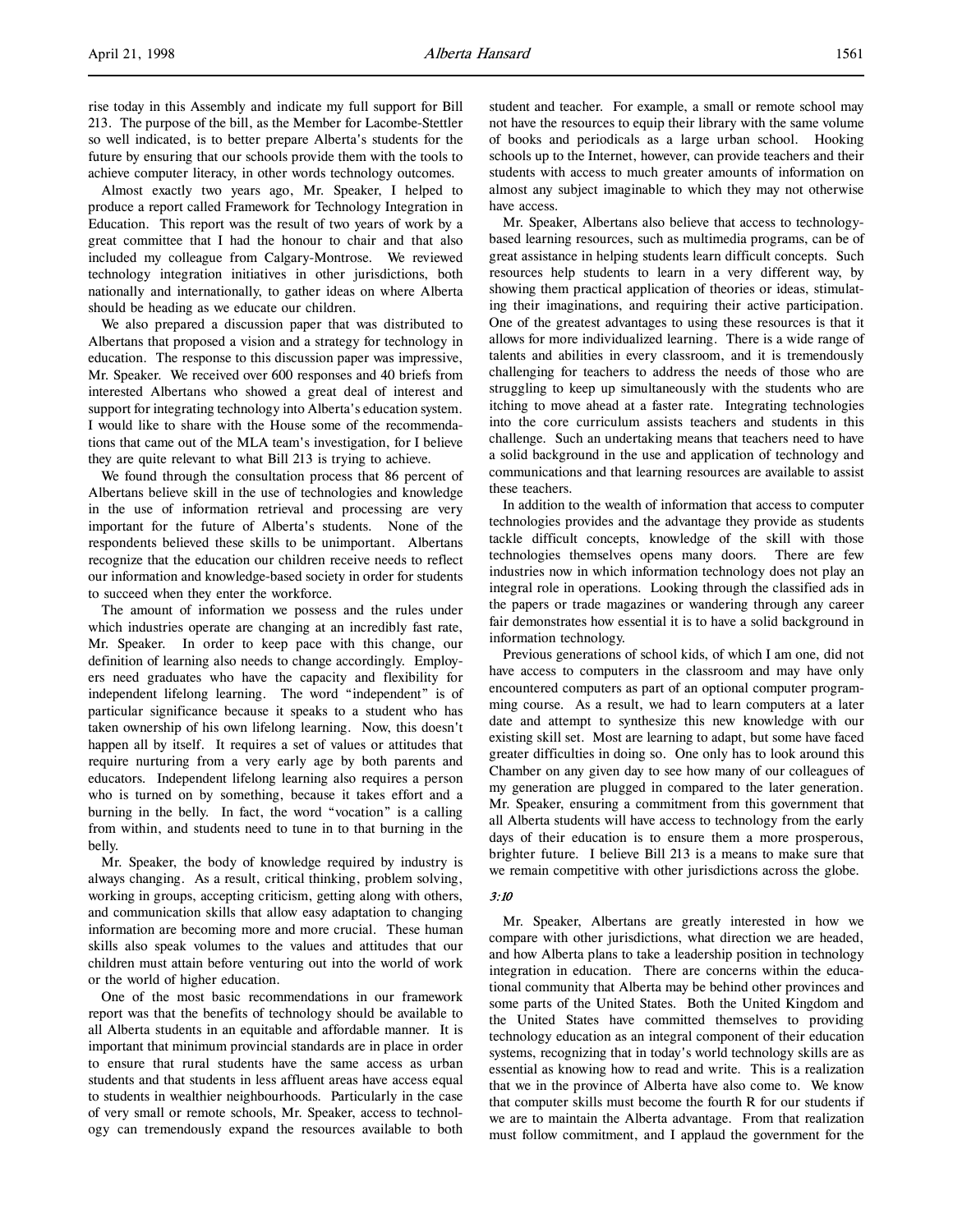steps that have been taken thus far to integrate technologies in the classroom. Bill 213 serves to strengthen that commitment by putting into law the importance of computer skills in our education system.

Mr. Speaker, I want to refer to a study done in 1996 entitled Alberta Careers Beyond 2000, by Roger J. Goodman and William R. Lee of Kernow Enterprises Inc. This multivolume study is available from the Learning Resources Distribution Centre. I would encourage all hon. members to read these and other documents to enhance their insight with respect to the importance of information technology on the future quality of life for our children. I refer to the volume that deals with 25 of Alberta's most important economic activities, entitled Industry Sector Profiles. This volume deals with agriculture, food processing, the oil and natural gas industry, the coal industry, the forestry industry, printing and publishing, fabricated metals industry, electric and electronic products, telecommunications and computer equipment, industrial equipment, chemical industries, construction industry, electric and gas utilities, retail trade, wholesale trade, health care, education, business services industries, personal services, finance, insurance and real estate, tourism and travel, communications industries, trucking and rail transport, amusement and recreation, and finally, government services.

I think most of you would agree that this list of sectors is very comprehensive, and the point that I'm trying to make is that in describing the growth potential of all of these sectors, the study cited information technology as a most important factor that will influence its growth and productivity and profitability in the next century. It stands to good reason, then, that our parents, students, teachers, and, yes, our politicians must recognize the importance of information technology skills and take appropriate action to ensure that Alberta children will prosper as knowledged workers in the 21st century.

Mr. Speaker, information technology is now available to essentially minimize the competitive edge of one company over any other in virtually all sectors of the economy. In other words, a firm can have the same technology and efficiencies as the competitor across the street or the competitor located halfway around the world. The difference in success will be in the skills and knowledge of its people. If all productivity factors are essentially equal in a global economy, the difference will be in the skill of the knowledged workers.

I trust that both sides will take this bill seriously for the sake of the future of Alberta's children. With a minor amendment to be proposed in committee, I'm very pleased to support this bill in second reading and urge all hon. members to support the hon. Member for Lacombe-Stettler in this important bill.

Thank you.

THE SPEAKER: The hon. Member for Lacombe-Stettler to close the debate.

MRS. GORDON: Thank you, Mr. Speaker, and I'd like to thank the members of the Assembly. Bill 213 entrenches in legislation our commitment to integrating technology in Alberta schools for Alberta students, the future citizens of the province. I ask you to support this bill in second reading.

[Motion carried; Bill 213 read a second time]

# Bill 215 Highway Traffic Amendment Act, 1998

THE SPEAKER: The hon. Member for Redwater.

MR. BRODA: Thank you, Mr. Speaker. One life lost as a result of a senseless, preventable accident is one too many. Bill 215 is about safety and prevention on Alberta streets. As the sponsor of this bill I'm pleased to rise today and begin second reading.

Mr. Speaker, Bill 215, the Highway Traffic Amendment Act, 1998, would allow photographs taken by unmanned red-light enforcement systems to stand alone as evidence in a court of law should a ticket issued be challenged by the person who has committed the violation of running a red light. Currently the Highway Traffic Act certificate states that the result of a test of a speedometer, a tuning fork used to determine the accuracy of the radar set, or a device used in connection with establishing the speed of the vehicles is permitted to be used

in evidence as prima facie proof of the facts stated in the certificate without proof of the signature or appointment as a tester of the person signing the certificate.

Red-light cameras are not included.

Mr. Speaker, a red-light camera is an automated traffic enforcement system which consists of a film-based camera, computer, inductive loops, and a connection to the traffic signal or controller. The camera records vehicles running red lights and information such as the time, date, location, code violation number, the time elapsed since the light turned red, and the speed of the vehicle. After the light turns red, the camera is triggered by any vehicle passing over the sensors after a specified time period while exceeding a predetermined threshold speed. A second photograph is taken approximately one second later to show the offender in the intersection. To be clear, as you enter an intersection on a yellow light and the light changes to red, your vehicle will not be photographed. As an example, motorists who are in an intersection waiting to turn left when the light changes are not considered to be running a red light.

An electronic flash enables the camera to produce a clear image regardless of the weather conditions, and afterwards the photograph is verified and a \$50 ticket is sent to the registered owner by mail. There would not be any demerits against driving records. I should also mention that the costs associated with this technology would be the responsibility of the police service installing the equipment and not the government of Alberta. With that in mind, Mr. Speaker, it is recognized that start-up costs will be high but can be offset by the fines paid by the offenders, savings from crash preventions, and by freeing police to focus on other enforcement efforts.

Mr. Speaker, there are a number of objectives that can be achieved by the implementation of the red-light camera program. There would be a reduction of accidents – lives would be saved – a reduction in insurance rates and health care costs, and increased police officer safety and ability to respond to pressing public concerns. If you take a moment to think about the police resources required to monitor every high-risk intersection, it becomes clear that it is impossible for the police to efficiently monitor these intersections as well as others that may require attention. Police officers would be more able to monitor areas such as school and playground zones, thus ensuring greater traffic safety for our children.

#### 3:20

At the same time, Mr. Speaker, Bill 15 is not suggesting the abandonment of conventional methods of catching violators of the law. What the red-light enforcement devices would do is supplement the resources of the police force, allowing them to respond to situations that require immediate attention and assistance. In actual fact, using red-light cameras to monitor the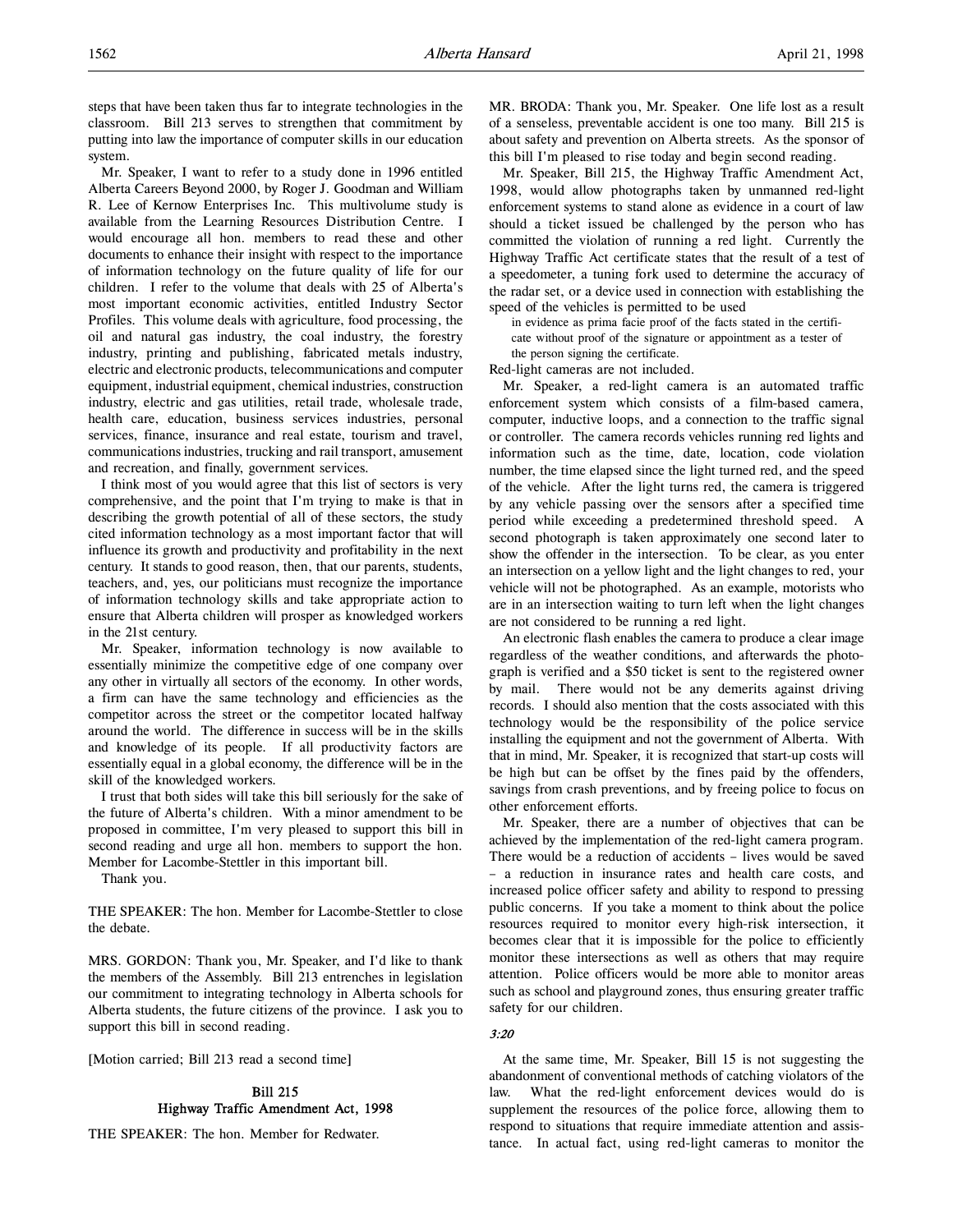specific intersections will lead to more comprehensive coverage of all the intersections. What we see happening without the use of red-light cameras is that while police officers may be issuing a large number of tickets for red-light violations, they are in effect catching only a small percentage of the violators.

Mr. Speaker, we know that countless traffic accidents have occurred as a result of running red lights. There is no doubt that these types of instances will continue to occur unless we take a proactive approach in getting them under control. In Alberta in 1995 collisions involving motorists running red lights totaled 901. There were 11 fatal collisions and 890 injury collisions.

Mr. Speaker, when an accident occurs, whether it be at a traffic light, crosswalk, or on the highway, the victims are numerous. When I say victims, I am speaking not only of those who have unfortunately been injured or even killed; I am talking about the families and friends of those people as well as those in the life of the person who has committed the offence.

There are also financial effects of accidents in addition to the lives that are affected both emotionally and physically. There are the hospital bills, costs of emergency crews, repairs to property, and possible criminal actions, depending on the severity of the accident. One thing to remember, Mr. Speaker, is that regardless of the severity of the accident, there are always consequences. The fact of the matter is that in addition to safety, fewer accidents mean fewer costs to other areas like health care and the justice system. But that is only one factor, a factor that actually comes as a bonus through the creation of the awareness of these potential violations as well as the lives that may be saved.

Mr. Speaker, every parent's worst fear is answering the knock on the door to find police officers standing there to tell them that their child was involved in a car accident. No one wants to be on the receiving end of such tragic news, and certainly police officers do not want to be the ones to have to deliver the message. Unfortunately, this does happen and has happened many times as a result of someone running a red light.

With this bill we are looking at the toll that driver behaviour at intersections takes on human lives and property. I cannot stress strongly enough that red-light violations are preventable. There is a way to reduce, if not prevent, red-light violations and related collisions, injuries, or fatalities that can occur. The use of redlight cameras has been proven successful in serving as a deterrent for drivers who run red lights, and consequently they have helped to prevent collisions.

Since the introduction of the bill I have encountered several issues in discussions I've had regarding the use of red-light cameras. These include the issues of the potential for violation of privacy, the fact that the tickets are sent to the owner of the vehicle, whether or not the owner was driving, as well as the money taken in by the fines that are issued.

Mr. Speaker, to address the issue of the violation of privacy, I would start by saying that the use of red-light cameras does not violate anyone's privacy. Driving is a regulated activity that takes place on public roads. When a person chooses to obtain a driver's licence, that same person is agreeing to abide by certain rules that have been established pertaining to the operation of a motor vehicle. One such rule is to obey traffic signals. It would seem to me that a person who violates any of these rules and perhaps causes an accident or is involved in a collision is the one that has violated the rights of other motorists and pedestrians by jeopardizing their safety.

I have to say, Mr. Speaker, that I do not see how a bill such as this one is in violation of privacy. If you break the law, you have waived your rights to privacy. Now, some may say: what about the photographs that are taken? Well, the answer is that the photographs are taken of the licence plate, not of the driver or occupants of the vehicle. Therefore, visual identification of the driver or occupants is not documented.

My next point is to address the issue of who receives the ticket in the mail. I have heard concerns from people saying: "Well, what if I wasn't the one driving the vehicle? Why should I have the ticket issued to me?" Mr. Speaker, there was a study done which looked at the relationship between drivers running red lights and the ownership of the vehicles. The study determined that it is likely that drivers who ran red lights are either the owner of the vehicle or reside in the same household as the owner. Therefore, sanctions against the vehicle owner for running a red light could be expected to deter any potential violations. I would also put forth this question: as an owner of a motor vehicle, am I not responsible for the use of that vehicle? If I choose to lend my car to my neighbour, there has to be an element of trust between us and an understanding that the vehicle be used with care and that I accept responsibility for anything that may happen.

In reference to the issues of costs surrounding the cameras and the revenue brought in by the fines paid by violators, I would first mention that there are two parts of a red-light camera system. There is a portable enforcement unit that can be alternated between intersections. This is the part that contains the camera, computer flash, and digital signal process. The stationary part includes a pole upon which a housing unit sits and wiring and detection loops that are permanently installed underneath the road surface. The portable unit costs approximately \$70,000, and the hard wiring at the intersection for all four intersections costs about \$180,000.

In looking at the costs of collisions or accidents, one example is the region of Peel, Ontario, where in 1994 intersection accidents cost \$26,451,000. That is a significant price to pay for something that can be prevented. I would also like to point out that there have been pilot projects conducted with red-light cameras that have looked at the reduction of violations and accidents at specific intersections. In 1992 in Victoria, B.C., there was a 75 percent reduction in red-light violations. In Los Angeles, California, there was an 84 percent reduction in violations and in Jackson, Michigan, an 80 percent reduction in accidents at intersections.

Mr. Speaker, the implementation of a red-light system is about increasing traffic signal compliance, which leads to intersection accident reductions. We have to look at the fact that running red lights and other traffic devices like yield or stop signs is the most frequent cause of collisions in urban crashes. I put it to you simply: how many injuries or fatalities do we have to go through before we move from reactionary measures to choosing prevention strategies? With Bill 215 and the consequent use of red-light cameras we have the opportunity to prevent tragedy, to save lives. Is there anything more important than that? In 1997 there were more than 3,740 tickets issued to drivers running red lights, and I have already mentioned that we are only catching a fraction of those violators using the conventional method of ticketing.

There is a problem, Mr. Speaker. I have become more aware of these violations since introducing this bill, and there does not seem to be consistency in the prevention of red-light violations. I've also seen people running red lights at numerous different intersections and at all times of the day. It is not suggested that we install these cameras at every red light, but surely we can take a look at the strategies, determine the high-risk intersections, and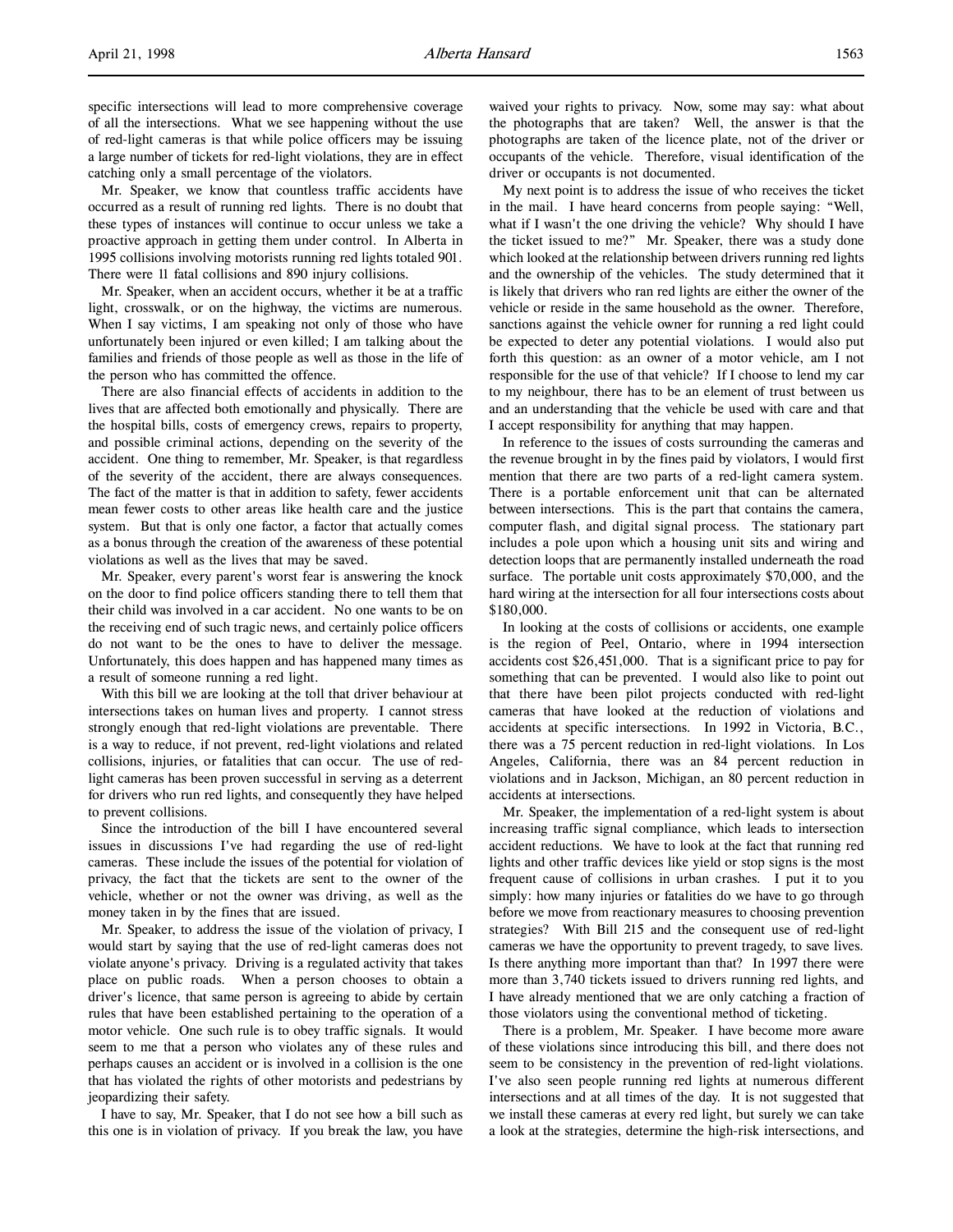use these cameras as a deterrent at these locations. We must realize that the conventional method . . .

THE SPEAKER: I hesitate to interrupt the hon. member, but the time limit for consideration of this business has now concluded for today.

Before we go to the next item, just a point of information. Earlier this afternoon the House dealt with Bill 213, the bill by the hon. Member for Lacombe-Stettler having to do with the computer instruction amendment. Hon. members should know that when we began this session, there were less than half a dozen members in this Assembly who were, quote, wired into the system. As of today there are currently 31, and three additional members have also requested access to it. That's a very, very high proportion I suspect, but by this time next year virtually all members will be.

Another note of interest is that the American Senate, which is the most powerful body in the world in terms of a democratic institution, voted recently to disallow laptop computers.

#### head: Motions Other than Government Motions

# 3:30 Rohypnol

511. Mrs. Forsyth moved: Be it resolved that the Legislative Assembly urge the government to strongly encourage the federal government to move the drug flunitrazepam, Rohypnol, and its related drug family from schedule 4 of the Controlled Drugs and Substances Act to schedule 1 in light of its use as a sedative to render a person unconscious for the purpose of sexual assault; properly educate the general public, targeting high school and postsecondary students, about its effects and the need to seek medical and police attention if it is believed they were a victim of an assault; provide detailed information about this drug to travelers leaving Canada for destina-

tions where this drug is currently legal; and work cooperatively with other governments to ban the use, distribution, and manufacture of this drug.

[Debate adjourned April 7: Mrs. Forsyth speaking]

THE SPEAKER: The hon. Member for Calgary-Fish Creek.

MRS. FORSYTH: Thank you, Mr. Speaker. When I had this motion drafted, I had only one concern, and that was: did it go far enough? Did this motion address those things I believe needed to be addressed in regards to the drug Rohypnol? I believe it does. But as with all motions it only encourages a government to do something; it does not force them. However, I hope in this instance the federal government will act quickly in banning this drug.

#### [Mrs. Gordon in the chair]

This motion, as members can see, addresses four main areas in relation to the drug Rohypnol, including moving it from schedule 4 of the Controlled Drugs and Substances Act to schedule 1, to educate the public on its effects, to provide information to travelers who will be entering a country where this drug is legal, and to work with other governments to ban the use, distribution, and manufacturing of this drug.

This is not a short wish list, Madam Speaker, but when I detail

some of the stories related to this drug and its effects on people's lives, I believe all members will agree that something needs to be done and it needs to be done now. This drug looks remarkably like an ordinary aspirin. It has no taste, no odour, no colour. It dissolves quickly in a drink and is absolutely terrifying. This drug has 10 times the sedative power as valium, and because of its sedative powers it can be used to knock a person unconscious. Once unconscious these people, who are mostly women, are raped.

The drug has many street names, with its most popular being the date rape drug. I personally do not feel this name is accurate because, quite simply, it is a rape drug. It can be used by anyone at any time. This small white pill is dropped into a person's drink, and because of its properties it's not detectable. The person, most often a woman, who consumes the drink will, within three to 30 minutes, begin to feel and act very drunk, eventually blacking out.

Madam Speaker, I have heard and read many stories about this drug, and I would like to relate one of those stories to the members of the Assembly today. Before I do, however, I would remind members that this drug was not widely known about and certainly when this story took place was not in the media's eye. But once I have finished, the Assembly will understand the reason we need to educate the public, especially women, about the drug as soon as possible.

The woman in this story did not have the benefit of knowing this drug existed before her ordeal, so let's give others this knowledge before they fall victim. A young woman was traveling to Mexico with friends for a getaway, and as with most young people, they were there for sun and relaxation. On the woman's last night in Mexico she was at a bar with friends she was traveling with as well as those she had met while in Mexico. Soon after arriving at the bar, the woman began to look and act very intoxicated. Some of the Canadian men she had met down there offered to take her home because she wasn't feeling well and they were on their way back to the hotel anyhow.

Madam Speaker, these men drugged this woman and then took her back to the hotel and raped her. She was gang-raped in a foreign country by despicable people who certainly knew about the effects of this drug. During the rape this woman awoke a few times, realized what was happening, but blacked out again before she could even say anything. That unfortunately is not the end of the story.

In addition to this drug causing blackouts, it also causes memory loss for between eight and 24 hours. This woman being raped could not even remember that it happened until she was on the plane home, on the same plane as the men who had raped her. And even then it was a vague memory that she could not be sure of. Madam Speaker, I cannot think of anything more terrifying.

This is a terrible and tragic story, but it's not the only one. Many hundreds, perhaps thousands, of women have similar stories but may never fully remember what has happened to them. These women, as with many rape victims, will never believe justice has truly been served, and the uncertainty that it even took place makes it even more difficult.

The story I related occurred in a foreign country where the laws and justice system are different than we are used to, and even if the woman was cognizant of the rape, it is unlikely she would have gone to the authorities because of the uncertainty, the uncertainty of their legal system and the uncertainty of what happened to her.

Madam Speaker, the terrors of this drug seem never to end. In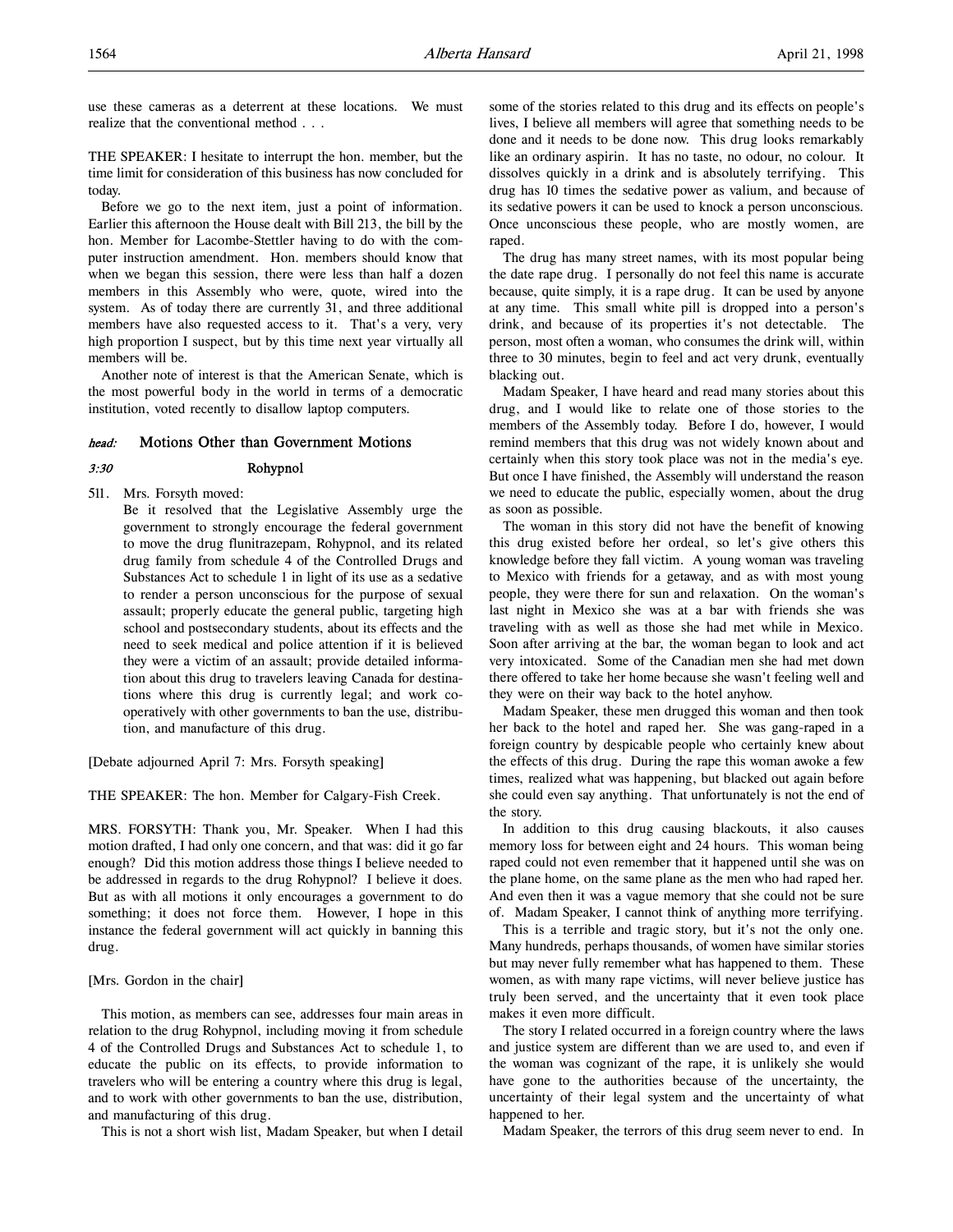addition to it causing blackouts and temporary amnesia, it can only be detected in a person's system for up to 72 hours, and that even has to be done by special test. So it is entirely possible that a woman could be raped and have the drug out of her system before she even remembers, if she remembers at all. That is what has to be addressed.

The use of Rohypnol in the commission of an assault or a sexual assault has not been reported to police here in Alberta, but it has been reported in Toronto, Vancouver, Montreal, and all across the United States. Several sexual assault centres in Alberta have had reports but not the police, which is absolutely terrifying, Madam Speaker. There may be victims, but they are not even sure a rape has taken place because of the effects of this drug.

Madam Speaker, this drug is coming to Alberta, if it is not already here, and we need to protect and educate our children about its effects and how to best defend themselves against becoming a victim. When we were children, our parents told us over and over again not to take rides from strangers, and the same holds true for accepting an open drink from a stranger today. Yes, it may be part of the dating ritual for someone to buy you a drink, but the consequences may be more than a hangover. Women – and I highlight women because most often they are the victims of an assault – should go in pairs. Each woman should be aware of how the other is behaving. If one seems to be out of sorts or acting intoxicated too quickly, then the other friend needs to be able to step in and take control of the situation.

On a recent vacation I met a young couple from London, England, and during our conversation we began talking about this drug. The young woman asked if I as a politician had heard of this drug or if anything was being done about it in Canada. Before I even met this couple, Madam Speaker, my motion had been drafted, but after talking with her, I realized that I needed to add to it. I needed to add a stronger educational aspect. This woman I met told me that she was terrified to go to a bar or to a cricket match by herself anymore because the drug is so prevalent in England.

Madam Speaker, I know that not only do we need to ban this drug from being manufactured and for it to be illegal in Canada, but we also need to educate Albertans. We need to educate our high school students and especially our university students about this drug, and we certainly need to educate Canadians who are traveling abroad for a vacation.

The story I related earlier was of a young woman who traveled to Mexico, the country where this particular drug is manufactured and sold legally. In Mexico and in other countries around the world it is used as a preoperative sedative or as a sleeping pill for insomniacs, but, Madam Speaker, this is a drug that is simply not needed. The U.S. drug enforcement agency is also in the process of having this drug moved to schedule 1 of their Controlled Substances Act. A drug under this section is considered to have the potential for abuse, to have no currently accepted medical use in treatment, and to lack accepted levels of safety for use under medical supervision.

Even the President of the United States is aware of this horrific drug. In 1996 President Clinton signed a law making the use and importation of Rohypnol a federal offence, and with the signing of this bill, the use of this drug as a weapon adds an automatic 20 years to a prison sentence. The state of Florida has such a problem with the drug that simple possession of Rohypnol in the state causes a 30-year state prison term. Canadians need similar protection. They deserve nothing less than our best effort in taking this drug out of circulation and ensuring that anyone who

uses it for sexual assault feels the full force of the judicial system and that under the Criminal Code anyone using a stupefying drug such as Rohypnol faces a sentence of life imprisonment.

An interesting fact is that although this drug is manufactured in Mexico, the parent company of this drug is Hoffmann-LaRoche Inc., which is headquartered in New Jersey, U.S.A. This company needs to be sent a strong message, Madam Speaker. They need to know that the drug is not needed or wanted in North America because its potential for abuse far outweighs any benefits.

I realize that there are many drugs currently in circulation that create dependency, such as crack, cocaine, or even alcohol, but these drugs are ingested by choice. They are not forced upon you unexpectedly as Rohypnol is. This type of drug seems to be the wave of the future. Designer drugs: we as a government need to send a strong, clear message to people who use these drugs that we will not tolerate it and will do everything within our power to make sure the drug is taken off our streets.

Madam Speaker, the effects of this drug have been discussed on television shows from *Oprah Winfrey* to  $20/20$ , and even pop culture teens such as in 90210 have done episodes on this drug as a way of educating young people that this drug exists.

The problem does exist, and I urge all members to support the passing of this motion. I would also urge members of the Assembly to begin educating their family about the drug. The education process needs to begin, and it needs to begin now. The University of Calgary and the University of Alberta have both done stories on the drug in their campus papers, and that is a start. But these students as well as our high school students need to be educated and educated properly about Rohypnol to allow Canadians the ability to protect themselves from becoming victims.

In closing, Madam Speaker, I'd like to thank my researcher, Jamie Davis.

Thank you.

THE ACTING SPEAKER: The hon. Member for Calgary-Buffalo.

#### 3:40

MR. DICKSON: Thank you, Madam Speaker. I'm rising to speak in support of Motion 511. Normally this member has some concerns when we're urging another level of government to do something, but I take from at least the core part of the motion a big focus on public education. For the most part, frankly, we don't have to wait for the government of Canada to embark on that kind of an education program. Education is a provincial responsibility, and I would like to think that the province of Alberta will also show some leadership in terms of dealing with Rohypnol, the date rape drug.

A couple of observations. One would be that although it's been banned in the United States and is supposed to be unavailable in Canada, there's still belief that it's smuggled into Canada from Mexico and other nations and sold on the street. I also have received confirmation from the Calgary and Edmonton sexual assault centres that as many as six to 10 cases have been identified as potentially involving Rohypnol. My understanding is that there have been no confirmed cases to date, but the speculation is there and that belief exists.

I'm encouraged to some extent – and I'm not sure whether the mover from Calgary-Fish Creek has mentioned this – by the notion that the manufacturer of Rohypnol, Hoffmann-LaRoche, is at least alive to the problem, and that's important, because I think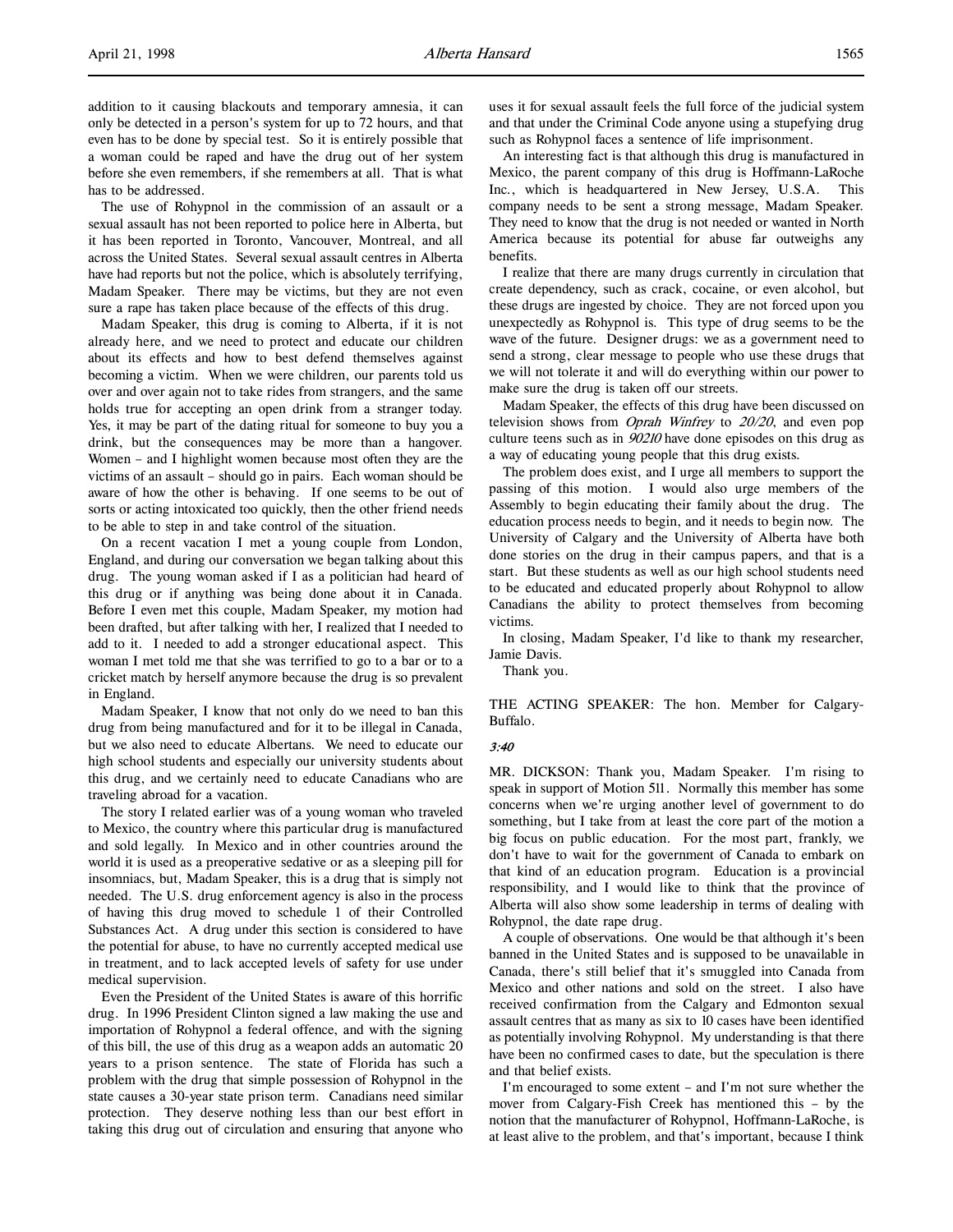there's a huge responsibility on a corporation that manufactures a product. Once you're invested with knowledge that a product you make can be used in the way that Rohypnol is being used, then I think there's a huge social, never mind legal, responsibility on the manufacturer to do things like adding odour or taste so that unsuspecting people would be alerted to the presence of the drug. So I'm encouraged by that.

The Member for Calgary-Fish Creek is quite accurate in terms of talking about the work that has been done by the University of Alberta's Sexual Assault Centre as well as by the Edmonton and Calgary sexual assault centres in terms of giving information. So while we wait for the manufacturer, Hoffmann-LaRoche Inc., to alter the presentation or the format of the drug, I think we have to take advantage of every opportunity we have to give people information. I think the motion recognizes the importance of that.

A couple of observations I'd want to make relative to it. The first one is to recognize that Rohypnol is the drug that has all of the notoriety, but there are a number of other drugs also that are used for exactly the same purpose, exactly the same application. While it's important to identify the problems associated with Rohypnol, I think we also have to acknowledge that GHB, Triazolam or Halcion, Burundaga, and Ketamine are also drugs in street form which have exactly the same kinds of dangerous properties that the Member for Calgary-Fish Creek has quite rightly identified. In fact, the American Academy of Forensic Sciences had announced earlier in 1998 that some 20 different substances have been identified as being involved with drugrelated rape. Some of them would be the obvious ones such as marijuana, cocaine, alcohol, but there are a number of other more exotic substances that have nowhere near the kind of notoriety that Rohypnol has attracted.

I support moving Rohypnol to schedule 1 of the Controlled Drugs and Substances Act. That does allow for stiffer sentences for anyone convicted of possession or trafficking. While higher penalties aren't always the answer, I think it's a useful part of a comprehensive strategy to address the concerns that have been identified.

The drug, however, is a tool or a means to perpetrate a sexual assault, and as offensive as the use of the drug may be, we're still left with the criminal activity associated with a sexual assault. We might just take this opportunity to consider the range of other things that are available to us as legislators and as a community to address sexual assault. Education continues to be hugely important in terms of creating awareness among women, particularly young woman. We continue to see the need for adequate funding of sexual assault centres. Services that treat the victims of date rape or any other form of sexual assault continue to be a major need. There continues to be need to educate medical professionals, people working in crises centres, as well as family physicians about the potential for injury with date rape drugs like Rohypnol. So if we see this as part of a broader strategy to reduce the risk of sexual assault, then I think Albertans are going to be advantaged.

I'll just conclude my comments. I started off by saying that I support the motion largely because I think there's an important education role and, frankly, just the fact that we're even having this debate. I thank the Member for Calgary-Fish Creek for creating the opportunity. It allows us as legislators to be better informed and, to the extent that we may have any influence outside these four walls, an opportunity to share some of that information, some of that concern with our constituents and other Albertans.

For all of those reasons, Madam Speaker, I'm pleased to support and vote in favour of Motion 511. Thank you.

THE ACTING SPEAKER: The hon. Member for Calgary-West.

MS KRYCZKA: Thank you, Madam Speaker. I, too, would like to make a statement regarding Motion 511. As has been said, there are four components to this motion. The motion addresses, first, the need to move the drug Rohypnol to schedule 1 of the Controlled Drugs and Substances Act; second, to develop an education program to inform Albertans and Canadians about this drug both in Canada and, third, while traveling abroad; and, finally, to work to ban the use, distribution, and manufacture of this drug.

I agree with all four aspects of the motion and encourage all members of the House to vote in favour of the motion, but we must realize that work will need to be done once this motion passes. We cannot let this issue fade into the sunset. We have to begin to form a plan as to how we can educate the public about this drug. We also need a plan to work with other jurisdictions to stop this drug from being produced. We need to ensure, further, that the federal government is made aware of the potential for problems with this drug and that those problems are addressed. In essence, we need a plan of action.

Yes, Madam Speaker, there are other drugs on the street that are killing people and destroying their bodies and their minds, but those drugs are taken knowingly. A person decides to take them. It is a conscious decision on his or her part. He or she may become dependent upon that drug, but initially the choice is theirs. Rohypnol is different in the case of sexual assault. The drug is slipped into a drink, as has been described, unknowingly, and the person is not given the opportunity to make that decision. They may not even be able to react once they realize something is going terribly wrong.

# 3:50

When reading about Rohypnol, I learned that some people think the drug reduces a woman's sexual inhibitions so that she will want to have intercourse. Madam Speaker, that is certainly not the case. What this drug does is knock its victims unconscious. They can't say "No" or "Stop," as they are incapacitated. This is a prime example of why we need to educate our children. There is too much false information or just a plain lack of information out there.

Madam Speaker, the Member for Calgary-Fish Creek mentioned that Rohypnol has been discussed many times on mainstream television as a means to educate the public. I'd like to take a moment and quote directly a few lines from a 20/20 interview from August 1, 1997, where the devastating effects of this drug were described. One rape victim said: "It makes you feel like you can't trust your own memory. Everything kind of blends together, but you know you were raped." To quote another rape victim: "This is not a lovemaking session. This is an act of violence, in which he could have killed me." Another victim stated: "I just have no memory at all. Like, it was a cape came over me. I don't remember anything."

A mother of one of the rape victims had this to say about the drug and its effect:

There's a perfect crime there waiting to happen. No fingerprints, no witnesses, no memory, no nothing. I mean, there's just absolutely nothing! And it gives the man the power to go in a bar and order a vodka tonic and say, "I'll have a vodka tonic and that blond right there," and get both and absolutely walk away from it – absolutely 100 percent walk away from it after it's all over.

This mother's daughter woke up in a fraternity house bed naked with only the knowledge that she had been raped. She never found out who it was. No one was ever tried for the rape. She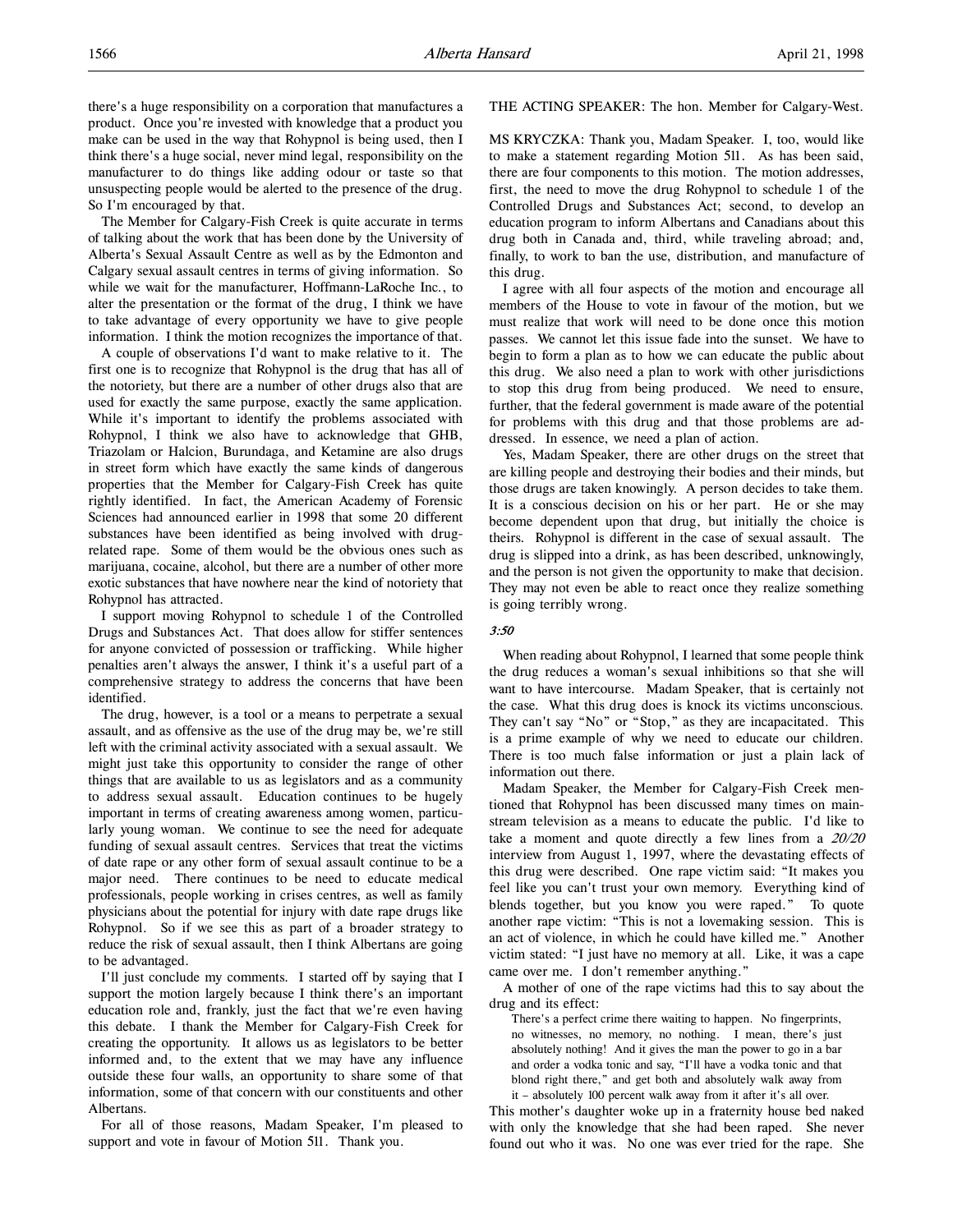had no memories of the assault. This young woman must spend the rest of her life with that knowledge.

Madam Speaker, the drug is terrifying. The stories we have heard today should scare us all, but we should not be so scared as not to go out again. What we really need to do is be sure that when our children, family, and friends go out, they have the knowledge that Rohypnol exists, what powerlessness it creates for the victim, and that it may even be here in Alberta. Not only must we initiate responsibility to educate our children about this and other dangerous drugs; we must educate them to make their own decisions. Our goal should be well-educated children who in particular are aware and confident enough to handle most any personally threatening situation and ask for help when they perceive they're unable to do so.

Any education program to deal with Rohypnol should focus on females but not exclude males, as they also need to know about this drug. Both sexes need to know that there are insidious people who will use this drug and that they need to inform the police immediately if they believe an assault has taken place. I say this because, for example, some fraternities apparently make a game of using Rohypnol, and these people need to be brought to justice for their actions. These people also need to know that there are consequences to using this drug in an assault: life in prison. That is the maximum sentence for using a stupefying drug in the commission of a crime such as sexual assault. People who use this drug to control others need to know this consequence. They need to know that they will go to jail, and they also need to comprehend how badly they will physically and emotionally devastate their victims of abuse.

Articles on Rohypnol have appeared in campus papers over the last few years, but my question is whether fully descriptive information is available at campus health centres, sexual assault centres, in doctors' offices, and in police stations. The existence and use of Rohypnol is a serious issue because it will affect us all. Whether this drug is used in coming off a stimulant high, as has been mentioned, or in the commission of an assault, there will be serious long-term repercussions, and people need to be fully aware and informed.

As I've said, Madam Speaker, access to information is the key. Providing our students and children in particular with the resources and confidence to make their own decisions will go a very long way in curtailing drug use, but at the same time, we must ensure that our children are sufficiently street smart to be able to tell friends and family when something has happened. In the case of Rohypnol, again, it leaves the person's system within 24 to 72 hours. This is not a long time to muster the strength and courage to tell a parent or the police that you believe you were assaulted.

Madam Speaker, as with all sexual assaults, the evidence disappears quickly, and the quicker the assault is reported, the better the chance a conviction will happen. A critical reference is that people have been tried in the U.S. for assault using Rohypnol and tried successfully.

I will be voting in favour of Motion 511, and I only ask that the Member for Calgary-Fish Creek ensure that this drug and motion be brought to the attention of the federal government.

Thank you.

THE ACTING SPEAKER: The hon. Member for Edmonton-Norwood.

MS OLSEN: Thank you, Madam Speaker. I'd just like to table

five copies of a pamphlet called Sexual Assault and Drug Misuse: What Should I Know to Protect Myself? It was put out by Hoffmann-La Roche Limited in conjunction with a number of other people. Is that appropriate? Can I do that? Thanks.

I would like to add a few more comments. I'm certainly interested in supporting this motion. I think that any effort to raise awareness and impose stricter penalties on an offender is welcome. However, I also am wondering if we should not be looking at what we can do within this legislative competence as well, at a number of those things, and actually they could be policy concerns that I would be pushing for. I'd like to stress the importance of public education, education programs that should focus on a variety of different areas, areas that will help create awareness of the possibility of drug use and sexual assault and actions people can take to reduce the risk of being drugged and sexually assaulted. I believe that pamphlet I've just tabled from the drug company talks about that, talks about public education and what people should be doing for themselves.

For many, many years as a police officer often I and my colleagues would attend a complaint where somebody had apparently been sexually assaulted, but they may have been drunk or drugged or something to that effect, and there's very limited ability to collect and gather evidence from this. One of the concerns I have is that Rohypnol has a short life span in the blood system, not like other drugs such as cocaine or marijuana, of which THC lasts eight days in your system – or if you were Ross Rebagliati, who knows how long it would be in your system? Months, I guess. However, I do also want to point out that the drug company has made an effort to make Rohypnol a little more detectable. They want to add a taste and they want to add a colour to it so that when it's mixed with alcohol, then people are going to know what this drug is. That will take an education process as well, an awareness that we should all have.

Certainly, looking at the Sexual Assault Centre and some of the initiatives that they are undertaking and have, I think that that's a good step. Certainly in our schools we should be looking at what's going on. We should be talking about what a person should do if they suspect they've been drugged and sexually assaulted, and given the necessity of timely reporting to confirm sexual assault that has involved drug misuse, additional supports must be in place to assist a victim that comes forward. The social stigma is still there – and we've heard this time and time again – that somehow the victim was looking for it or caused the incident to happen. So we have to be prepared to deal with that and the shame and the guilt that will often prevent a victim from coming forward in this type of incident. Certainly this government could do more in relation to drug awareness and traveling to other countries and what can be expected, not just that the drug's available but what it does, what the properties of these drugs are.

As my colleague from Calgary-Buffalo noted, there are a number of drugs that have indeed been on the market, at least on the black market, for a number of years. These particular drugs have also been given or put in somebody's drinks. I'll never forget a time as a police officer that this young man had totally, in my view, lost his mind. He was so violent and combative that it took I believe it was four police officers to tackle this young man to the ground. He was no more than about five foot nine and a very thin chap, but somebody had apparently given him some type of drug, a narcotic, in his drink in the bar. This was behaviour unbeknownst to him, and when the police arrived, he certainly wouldn't settle down. It took quite some time for him to come down and for him to understand what was happening to him.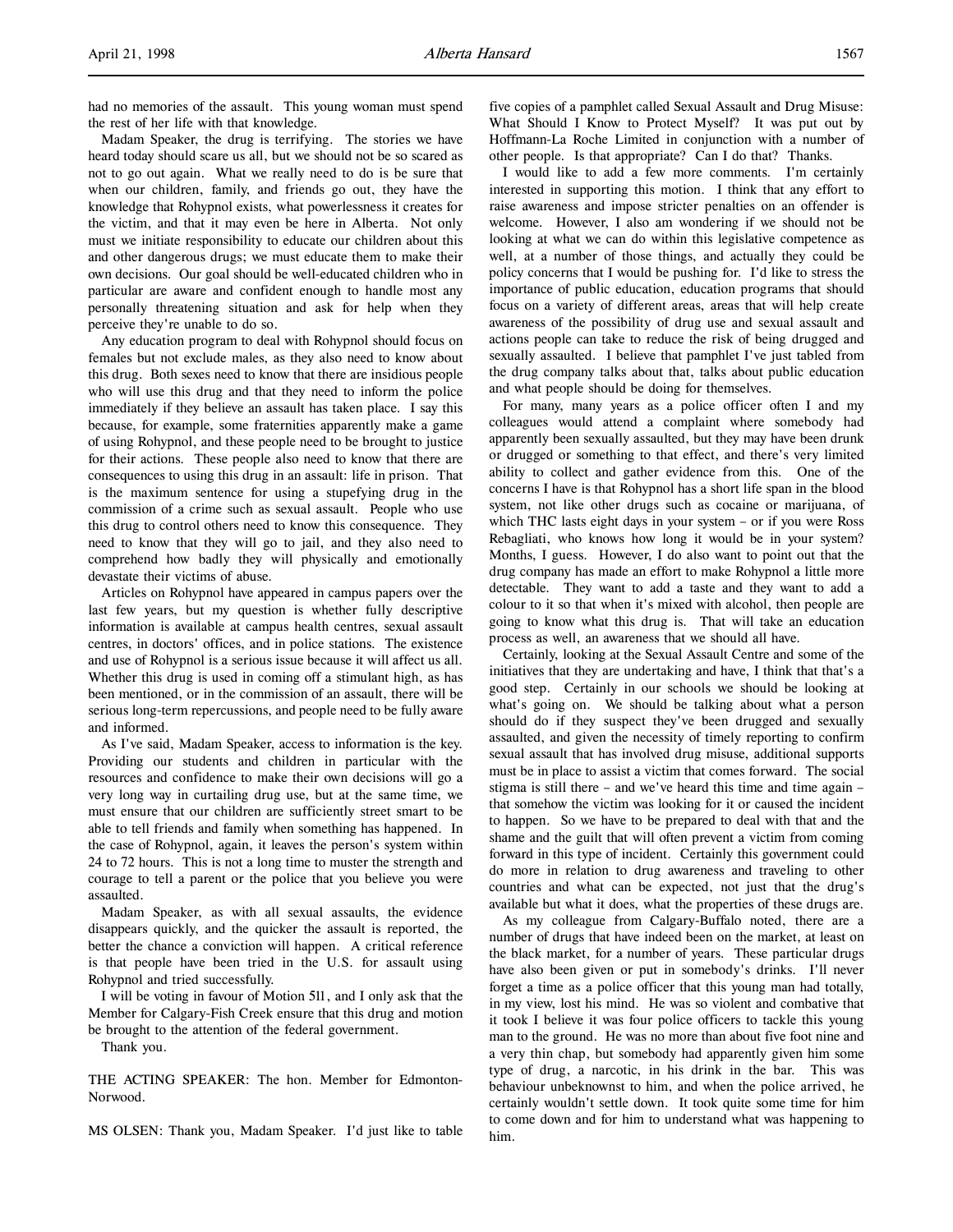#### 4:00

So, yes, the target is women, in this particular case, that we're trying to protect. The target is trying to prevent sexual assaults as well, but I just would like the Assembly to know that this is not uncommon, the use of drugs and putting drugs in people's drinks and that type of thing.

Now, I believe the last hon. member that was talking, Calgary-West, spoke about drugs. I'm not sure where in the Criminal Code the section is that she's talking about: life imprisonment for administering a drug that causes stupefying behaviour or whatever. In all of my years in policing I never used that particular section, and it might have come to light, given the sexual assaults that occur and the different types of things that occur with alcohol. So I'm just wondering where that particular section came from.

But we do have a number of sections in the Criminal Code that may or may not cover different types of drugs and things. We certainly have trafficking: section 4(1) of the Narcotic Control Act, trafficking in a narcotic. Certainly taking this particular drug to that level where it becomes a schedule 1 drug and where the penalty is increased is desirable. There are other sections for simple possession, and if that drug is not available in Canada, then certainly there still is the use of the Criminal Code as well, bearing in mind that there haven't been any actual convictions for the use of this particular drug.

I believe that drug companies have a huge, huge responsibility for the drugs that they produce and that they should be equally as responsible as any government who approves the drugs. So I think that although governments have a vital role to play through legislation, the police play an important role through enforcement. Drug companies, who are the people who profit from the sale of these drugs, also must be challenged to at least prevent the ability for these drugs to be used in the manner that Rohypnol is.

Certainly public education, as I spoke to earlier, can come from the government level. It can come from public health. It can come from certainly any other forums: in the schools and that type of thing. I think it's very important that we acknowledge that and free up the ability – be it funding, whatever resource is needed in the schools, especially in the high schools – to deal with these types of situations, not just this drug specifically but the broader public education package on illegal substances.

With that, Madam Speaker, I will take my seat and allow anybody else to speak on this.

THE ACTING SPEAKER: The hon. Member for Calgary-McCall.

MR. SHARIFF: Thank you, Madam Speaker. I would like to offer my thanks to the Member for Calgary-Fish Creek for bringing Motion 511 before us. I see this motion as a first step in fighting a drug that will soon be in Alberta if in fact it is not already here. When speaking to friends about this drug, they wondered why only this particular drug was being highlighted through this motion, because they said that there are other drugs that are equally damning such as crack, cocaine, LSD, or even alcohol. That is quite true. These drugs do exist, but these other drugs, whether they are legal or illegal, have existing laws surrounding their use. Most are illegal to possess and use, and while alcohol may be a part of people's daily lives, it too has its restrictions, such as the age limit and restriction of certain activities such as driving while under the influence of alcohol. But Rohypnol does not have such legal parameters. This particular drug truly falls through the cracks of our system.

Madam Speaker, there seems to be a contradiction with this drug and its legality in Canada. The federal government has said that it is illegal to prescribe or sell Rohypnol in Canada, but you are able to use and possess it if it was prescribed by a foreign doctor. It seems that the government has said it's not useful for medical purposes and therefore cannot be prescribed by a Canadian doctor, but if a foreign doctor has prescribed it, then it is all right. It is this contradiction in our laws which, if not fixed, may lead to its abuse in Canada.

As the Member for Calgary-Fish Creek has pointed out, this drug has been used in sexual assaults, and the story she highlighted should be a wake-up call for all of us. This drug and the people who may use it do not discriminate. Anyone, male or female, regardless of age, is susceptible to this drug and its effect. It is because of its strong sedative powers that educating people about its existence is one of the strongest components of this motion. I also agree that while all Canadians should be warned of this drug, those in high school and postsecondary institutions ought to be the focus of that education.

We all understand that attending a university or college can sometimes be a difficult transition. These young people are away from family and friends in a new environment, an environment where you may be alone and trying to fit in, lacking some of the supports you traditionally rely on. During the first few years of postsecondary education we all know that there is peer pressure to drink heavily and party at all times, but the consequences of these actions are never truly spelled out. With the advent of this drug a new reality exists. Drinking unwisely has become even more dangerous, because not everyone you meet in this world has honourable intentions, and the use of this drug can lead to some very dangerous situations.

In an effort to warn students, both young and old, universities across the province and across the country have done stories and columns in their campus newsletters. From the stories I have heard and the clippings I have read regarding this drug, I believe we must stress to the younger generation that if they must drink, they do so wisely and drink only with people they know and trust. As the Member for Calgary-Fish Creek said, growing up we were all told not to accept candy or rides from strangers. The same applies as we get older: don't accept drinks from strangers.

# 4:10

I am focusing on the use of this drug in combination with alcohol because that seems to be the most common setting where this drug is used. American colleges have reported cases where the use of this drug has turned into a game with fraternities. It seems that these fraternities will go out in groups and try and use this drug on as many women as they can in one night. This is absolutely frightening, frightening because these young men do not understand what they are doing or what the consequences of their actions will be on themselves and on others.

As I have said, this drug may or may not be in the province yet, but the reality is that it eventually will be here. It will eventually be accessible across the province, and there will very likely be an increase in the number of reports of sexual assault. The state of Florida has such a problem with Rohypnol that simple possession of this drug carries an automatic 30-year jail term. The reason for this strong crackdown comes from the increase in the number of sex-related doping crimes reported after Rohypnol surfaced in the state in 1991. In 1992 Florida had 11 reported cases of Rohypnol-related rape, and by 1995 that number had jumped to 342.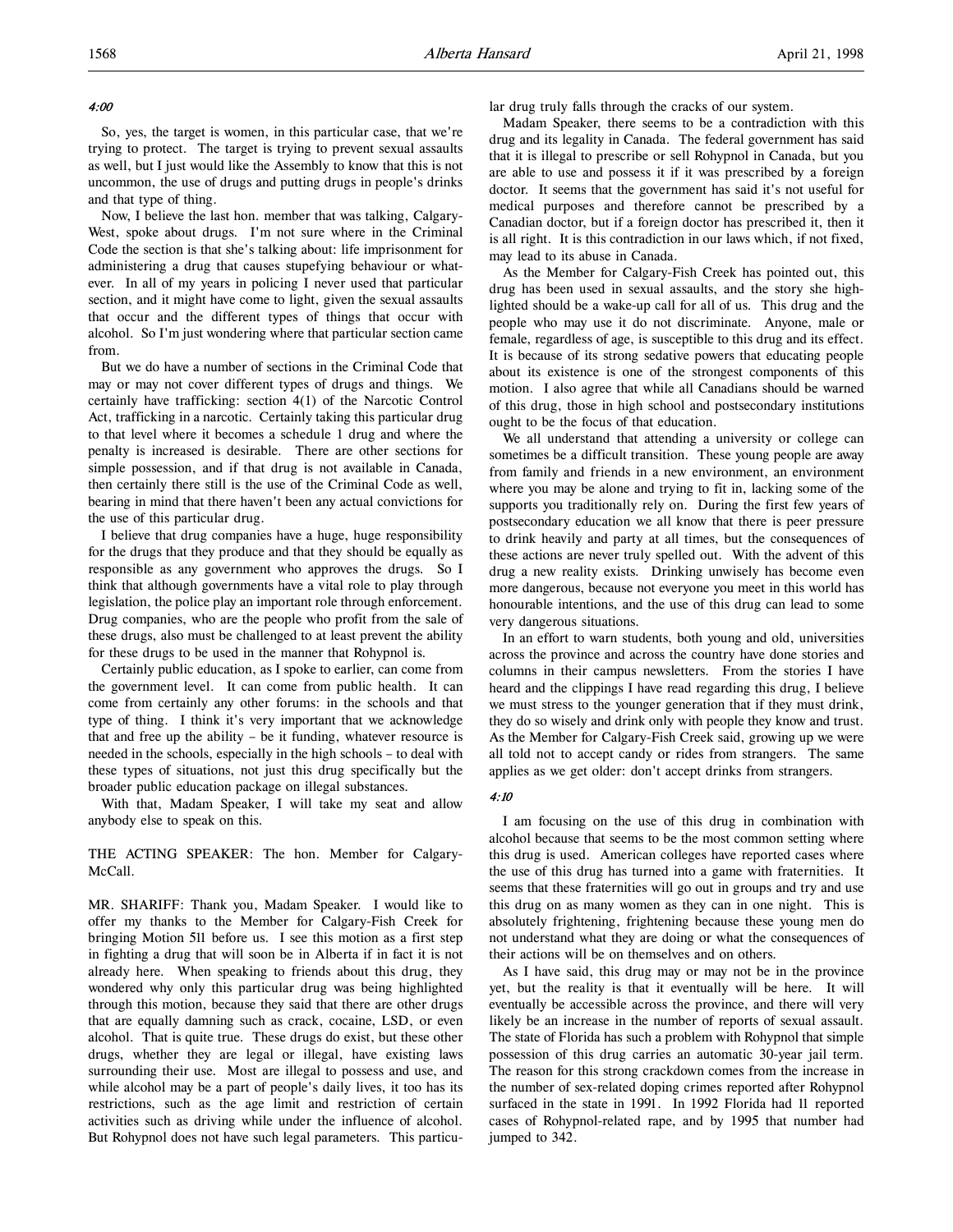Madam Speaker, I have spoken about one particular scenario for the use of this drug, but I must mention the other use of Rohypnol, which is equally as dangerous. Although this drug has been used in the commission of assaults, it is also widely used by drug addicts as a parachute drug. The blackout effects of Rohypnol are considered a remedy for the depression that follows a stimulant high from drugs such as heroin or cocaine. This is certainly another reason why this drug must be made illegal to possess in this country. If addicts are using this drug to temper their depressions, we must ensure that instead of turning to a \$2 pill for help, they should turn to a friend or AADAC for help.

In the United States, mainly in the south, Rohypnol is commonly used by high school students, who take the drug with alcohol or after using cocaine. To them it is seen as a safe drug because it comes in a bubble pack, as many legal drugs do, and secondly, they believe that the drug cannot be detected by urinalysis. The reason this particular point is important is because, as it has been said, this drug has similar effects to alcohol. Therefore a person on this drug will act and feel as though they are extremely intoxicated, and if the drug was not detected by urinalysis or breathalyzer, a person could realistically take the drug and drive and not be charged for driving under the influence. They most certainly will have the same reduced motor skills and much slower reaction time, but if pulled over, they will pass any breathalyzer test.

Madam Speaker, the drug Rohypnol is not a needed drug here in Canada or anywhere in the world. We do not allow Canadian doctors and pharmacists to prescribe this drug, but we will allow a foreign doctor to, which personally strikes me as very odd. We need to have this drug banned here in Canada, and we need to give our police services the right to confiscate this drug when they find it. We must also work with other countries, such as the U.S., to ban the manufacture of this drug.

That is why I will be voting in favour of Motion 511. I encourage everyone to support and vote in favour of this motion. Thank you.

THE ACTING SPEAKER: The hon. Member for Airdrie-Rocky View.

MS HALEY: Thank you, Madam Speaker. I won't take very long, but I wanted an opportunity to just speak briefly on Motion 511. The Member for Calgary-Fish Creek is requesting that the government of Alberta urge our federal government to do something about the drug Rohypnol, or the date rape drug. Mainly, this drug should be moved from schedule 4 of the Controlled Drugs and Substances Act to schedule 1.

At this time our police literally have no ability to deal with this drug other than if they feel somebody has enough quantity that they could be trafficking it. Otherwise, there's virtually nothing that they can do. We need to give the police the tools necessary to deal with this ongoing problem. In fact, Madam Speaker, I would suggest that the Member for Calgary-Fish Creek should send a letter and a copy of the Hansard debate on Motion 511 to our federal Minister of Justice requesting that this drug be taken out of circulation and also that they go forward with a public awareness campaign against this drug. Included in that campaign

we must stress that if a person believes they may have been assaulted because of this drug, they need to contact the authorities as quickly as possible.

The company Hoffmann-La Roche knows the problem with the drug exists, so much so that the company offers free testing in the United States to see if in fact the drug is present in someone's system. I'd like to find out if the company has a similar arrangement with Canadian law enforcement agencies, and if not, then why not. The United States is trying to move Rohypnol to schedule 1 of the Controlled Substances Act. A drug in this category is ranked with drugs such as heroin and cocaine, illegal to use and illegal to possess. Madam Speaker, we need to follow the American lead and begin the transition of Rohypnol to schedule 1 of our Controlled Drugs and Substances Act.

While today we talk about this particular drug, Madam Speaker, I'm also concerned about the use, abuse, and easy availability of other illegal drugs not just in our country but in our province, our cities, our towns, and our villages. Marijuana, crack, cocaine, heroin, LSD, to name just a few, are all relatively easy to acquire in our province. I know that they're available without a great deal of difficulty in the city of Airdrie, and I'm sure they're just as available out in the communities of Beiseker or Irricana or over in Bearspaw. I'm concerned about them not just because they exist – they've existed for years – but because basically as a society we seem to not talk about them anymore. That's what really bothers me. I don't believe we put enough resources into combating these drugs, and I'd like to encourage my colleagues, especially Calgary-Fish Creek: we get behind a concern such as Rohypnol, but we must never forget that we have other problems out there.

Right now it's fashionable to talk about smoking and why people shouldn't smoke, but we rarely talk about what happens to kids that have access to LSD. In Airdrie right now you can buy what they call three tabs of LSD for \$5. That's an incredible drug for that price, and the vast majority of our young people have access to \$5. It's not hard for them to find, it's easy for them to hide, and it's easy for them to use. So along with the Rohypnol, Madam Speaker, I hope that we as a government and as a province take the other drugs just as seriously and attempt to do something about them.

Thank you.

[Motion carried]

MRS. BLACK: Madam Speaker, I request the unanimous consent of the Assembly to waive Standing Order 8(2) so that the House can consider third reading of government bills prior to 4:30 today.

THE ACTING SPEAKER: Having heard the motion by the Deputy Government House Leader, are you agreed?

HON. MEMBERS: Agreed.

THE ACTING SPEAKER: Opposed? It's carried.

| head: | Government Bills and Orders |
|-------|-----------------------------|
| head: | Third Reading               |
| 4:20  | <b>Bill 20</b>              |
|       | Fair Trading Act            |

MR. DUCHARME: I'd like to pose the question on the bill, please.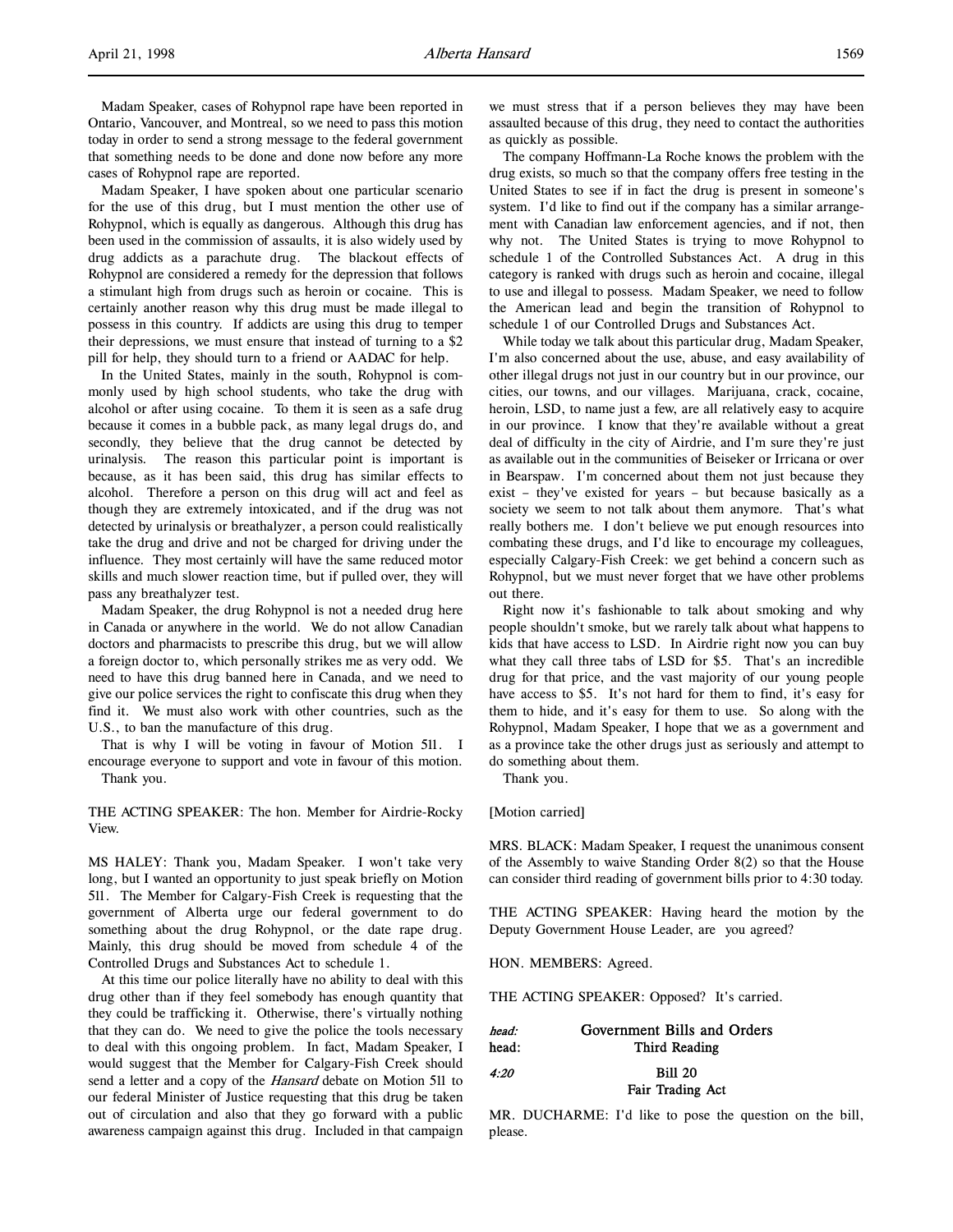THE ACTING SPEAKER: Hon. member, you must move third reading of the bill, please.

MR. DUCHARME: Madam Speaker, I'd like to move third reading of Bill 20, the Fair Trading Act.

THE ACTING SPEAKER: Thank you.

The hon. Member for Calgary-Buffalo.

MR. DICKSON: Thank you very much, Madam Speaker. On Bill 20, the Fair Trading Act, just if I can summarize it at third reading, the sense had been certainly from my colleagues in the Liberal opposition that it was important to consolidate a number of different consumer legislation items in a single bill, and that's an extremely positive move. Anything that makes it easier for Albertans to find out what their rights and what the remedies are as consumers and to be able to do that in a single statute is salutary. That's a very positive step forward.

On the flip side, some major concerns continue with Bill 20, the Fair Trading Act. We have a bill, as has been demonstrated at second reading, at committee, that's rife with delegated power. I don't remember, but at one point I'd counted the number of sections that confer regulation-making power on other bodies, and it's huge. It's absolutely huge. So that continues to be a major concern. The fact that in this province we still don't have any allparty legislative control over the way we make subordinate laws, over the way we make regulations continues to be a major concern.

Madam Speaker, I know that at third reading we're not entitled to speak of amendments moved and defeated, but when we look at Bill 20, one of the glaring weaknesses in the bill is the fact that so much of the detail of the bill is not going to be found in these 105 pages. So much of the detail is going to be found in regulations. One may say: "Well, okay; for the regulations, at least now when we go to the *Alberta Gazette*, we only have to look in the index under one statute. We don't have to look under the index and trace down five or six different statutes." But the point is that too much of the real control is outside the scope of this bill. So that continues to be a concern, and this may be an old lament . . .

MS CARLSON: But it's still valid.

MR. DICKSON: But it's still perfectly valid, as my colleague suggests.

The other concern that continues has to be the attempt of the provincial government to regulate the Internet. Through all of the debate around Bill 20 I still haven't heard, at least to my satisfaction, an explanation of how that particular provision is going to be reasonably enforceable, and to the extent it isn't, it creates a bit of a problem. What it does, Madam Speaker, is it allows people to think that in some fashion the Internet is now going to be regulated and that advertising on the Internet is going to be regulated. The reality is that it cannot effectively be done under this bill by a provincial government minister with all of the regulations that are going to be passed. This brings home, surely, the concern that has been expressed before.

I see the Minister of Energy is engaged, sharing no doubt some of the same concerns about subordinate lawmaking. I'm happy to always, anytime, make common cause with the Minister of Energy. It happens too few times in our respective overlapping legislative careers, but when I can make common cause with the

Minister of Energy and when he expresses some sympathy and some shared concern about regulation-making run amok, then I'm happy to go shoulder to shoulder with that gentleman and fight to ensure . . . [interjection] No, no. To fight with the minister; not to fight the minister. To fight with the minister to ensure that we make our legislation simpler.

There's a huge irony, Madam Speaker, with Bill 20. It's the Fair Trading Act, and it's put forward as a vehicle to make it simpler for consumers to know what the remedies are, but the irony is that to find out what your remedies are, you're going to have to go and wade through, I'd expect, something in the order of 70 pages of regulation to find out what's there. So the refrain from consumers' groups, the Consumers' Association of Canada (Alberta) – what they want is plain language legislation, to be able to go to a place and find out what laws bind you. You're not going to find it in Bill 20, not because the wording is cumbersome but because all of the details are going to be in the regulations. You know, regulations in Public Works, Supply and Services are no different than any of the regulations in Bill 20.

MR. WOLOSHYN: They're all very good.

MR. DICKSON: But they're difficult to find. The regulations are difficult to find. How many Albertans have ready access to the Alberta Gazette? Can we do a little show of hands in the House right now, Madam Speaker? How many Albertans in their constituencies have got ready access to the Alberta Gazette? Too few. Too few. We have a very computer-literate Assembly. I look at the laptop computers flashing and winking away on the 34 desks of MLAs. Very impressive. But, you know, we have a lot of Albertans that aren't wired. We have a lot of Albertans that don't have access to the Internet, and it still continues to be tough for those people to find out what their consumer protection is and what the remedies are.

The detailed analysis has been done by my colleague for Edmonton-Manning, who has, I think, shared his very thorough analysis of Bill 20. I just express my regret that more of the excellent ideas offered by the Member for Edmonton-Manning have not been carried forward as positive additions, amendments to Bill 20.

I'm confident that there are other people also who want to mark the final stage of a bill that really, in one sense, holds out great hope to consumers yet dashes that hope in the next moment by making it tough. I know that the plain language advocates sitting in close proximity to and further away from this member probably want to join and register their concerns.

Thank you very much, Madam Speaker.

THE ACTING SPEAKER: The hon. Member for Edmonton-Glengarry.

MR. BONNER: Thank you very much, Madam Speaker. I would also like to say a few words in regards to Bill 20, the Fair Trading Act, this afternoon and again thank the Member for Bonnyville-Cold Lake for bringing me up to speed on Bill 20. His efforts were certainly considerate. They were well received, and they were valuable. I probably will be echoing a number of the thoughts that the Member for Calgary-Buffalo did expound on.

Certainly the first thing that I liked about Bill 20 was that it did consolidate seven different acts into one. It was no small feat, and in many regards I believe that the job done was a job well done, and I do like that about Bill 20. It is a good move, a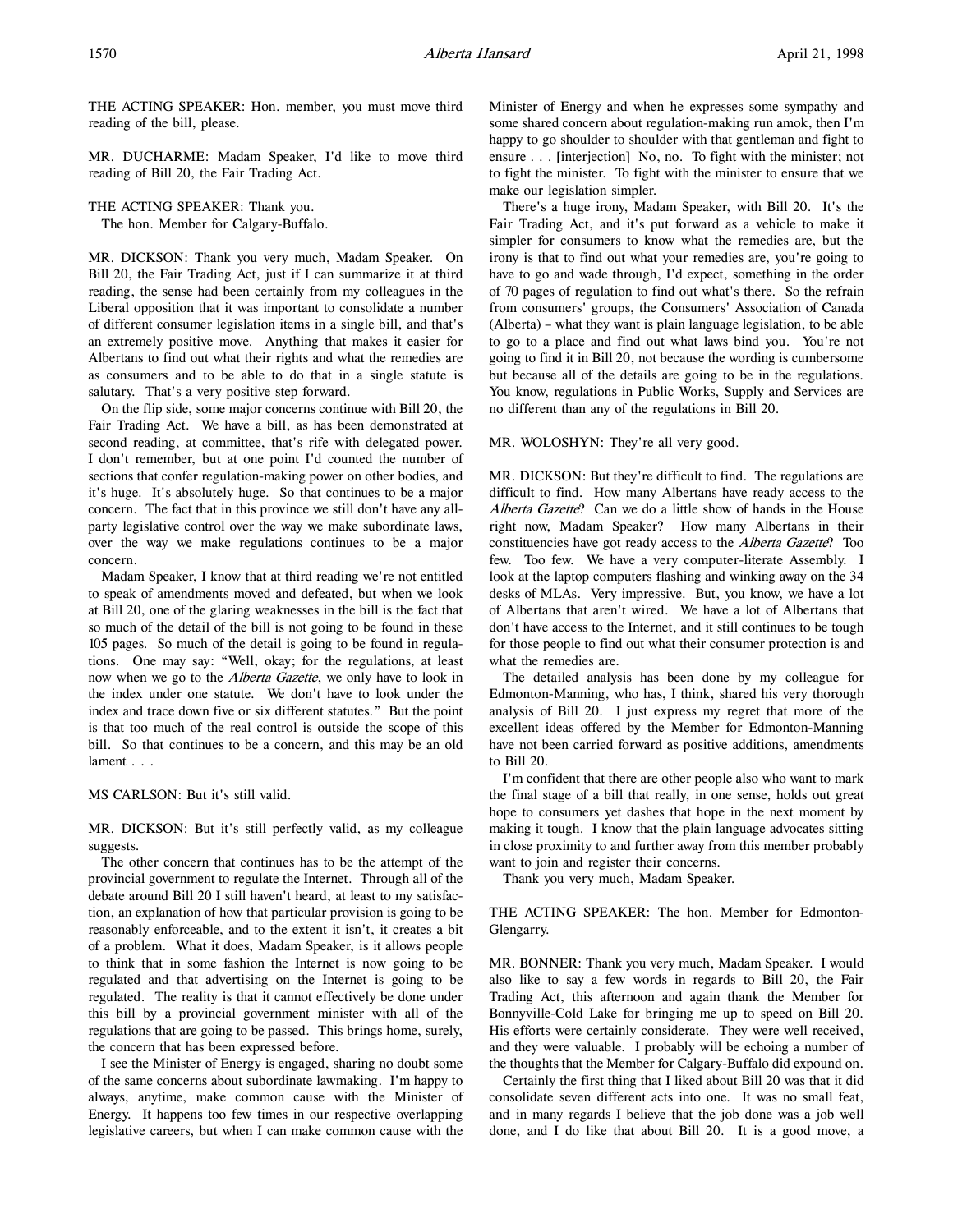positive move for Albertans, because it is very relevant to the way consumers shop and the way they pay for goods and services. [interjection] Madam Speaker, we'll give lessons in catching later, if you would care for those.

Carrying on with Bill 20. Another strength of Bill 20 is that it will also protect our businesses and our consumers not only at this time but had the foresight to look into the future and see new methods of doing business, how the people and the businesses will be protected down the line. Another strength of this bill is that it protects consumers in Alberta when we have unethical telemarketers in other parts of the country. It also protects consumers in other parts of the country when we have unethical business practices here in Alberta. In both regards, I do like this bill. Another strength of this bill, Madam Speaker, is that it harmonizes Alberta's legislation with other Canadian jurisdictions.

I must agree with the hon. Member for Calgary-Buffalo that in reading through this bill, if there is one criticism that I have of this particular bill, it is the great amount of delegated power in the bill. It is enormous. In order to protect the people that this bill is meant to protect, the businesses and the consumers of Alberta, I would certainly like to also see an all-party legislative panel.

Apart from these few concerns, Madam Speaker, I would like to take this opportunity to conclude my comments at this particular time on Bill 20.

Thank you.

#### 4:30

THE ACTING SPEAKER: The hon. Member for Bonnyville-Cold Lake to close debate.

MR. DUCHARME: I'd like to call the question, please.

[Motion carried; Bill 20 read a third time]

# Bill 23 Railway Act

THE ACTING SPEAKER: The hon. Member for Fort McMurray.

MR. BOUTILIER: Thank you, Madam Speaker. I'd like to move third and final reading of the Railway Act.

THE ACTING SPEAKER: The hon. Member for Calgary-Buffalo.

MR. DICKSON: Thank you very much, Madam Speaker. Bill 23, the Railway Act, is what I wanted to speak to. Of the 39 pages, for the most part, there's nothing in the bill I disagree with until I get to section 56(1). There's been extensive debate at the committee stage prefaced by some debate at second reading about the problem with section 56(1). That's the section that says:

The Lieutenant Governor in Council may make regulations for any matter that the Minister considers is not provided for or is insufficiently provided for in this Act.

I just wanted to reflect again that we had offered the Member for Fort McMurray two alternate more satisfactory and narrower wordings, that still would have allowed the cabinet the flexibility it needs in dealing with a novel bill but not allowing regulation to expand the scope of the act. I think if we look at the three other statutes that have been cited by the government, somehow the government has slipped these by. I'll blame it on the former Member for Fort McMurray. I counted on him to pick out those

regulations. Somehow some of those broad regulation sections escaped his keen attention. Lest that be regarded as some sort of a precedent, maybe we should establish something of a benchmark right now on Bill 23 and make it clear that the opposition is going to continue to be vigilant when we see this kind of improper delegated authority.

I'd not want any member or any minister of the Crown to come back, if we have a fall session or at next spring session, and try and bring in a bill that has something that the former Member for Fort McMurray would describe as odious, something as offensive as section  $56(1)$  is. I don't know how we got down this very wrong road, but the notion that you can by regulation do anything that the minister deems appropriate – you could expand the scope, and we used the example of armadillos being kept along a rail line. As outrageous as that situation might be, it was illustrative of the nonsense that you could find with somebody using section 56 improperly. It may be that the current minister of transportation would never abuse that authority, but it's an absolutely awful precedent, absolutely awful, and if Parliamentary Counsel want to make better legislation, then surely to goodness they and ministers and members should stop bringing this kind of a provision into an Alberta statute, because it's incredibly offensive. It is so absolutely disrespectful of parliamentary democracy that I still find myself amazed that we would even have to debate it, even have to raise the concern.

After proposing some amendments to the Member for Fort McMurray that would have achieved a better balance than what's in there, to find those amendments spurned was incredibly disappointing. It might even be hurtful, Madam Speaker, that those constructive amendments were rejected and, may I say, rejected summarily.

That's the concern I had with respect to the Railway Act. It continues to be a concern, but I'm going to undertake to the current Member for Fort McMurray that I now have developed a keen interest in Bill 23, an area that hasn't been of particular attention to my constituents in Calgary-Buffalo, but I'm particularly concerned now. These are going to be the regulations that I'm going to see first when I look at my computer screen and I see the next round of orders in council with regulations going through. The minute I see Railway Act and see precisely what kinds of regulations, I want to see the extent to which this section is used or misused. This may be worthy of a private member's bill at another time to specifically attack any abuse of the jurisdiction of the Railway Act. So I just wanted to assure the Member for Fort McMurray right now so that he knows the kind of concern and the extent to which people are going to be watching very carefully to see what kind of regulations come out of the act.

So those are the comments I wanted to make. Thanks very much, Madam Speaker.

# THE ACTING SPEAKER: The hon. Member for Edmonton-Mill Woods.

DR. MASSEY: Thanks, Madam Speaker. Just a few comments at third reading on this bill to underline the concerns that have been raised throughout the debate, and that is section 56(1) and the power that is conferred upon the Lieutenant Governor in Council to make regulations for any matter not included in the act. I think the sponsor has been forthright and has tried to assure us that the context in which the bill was developed was one where good intentions prevailed. He's tried to assure us that we are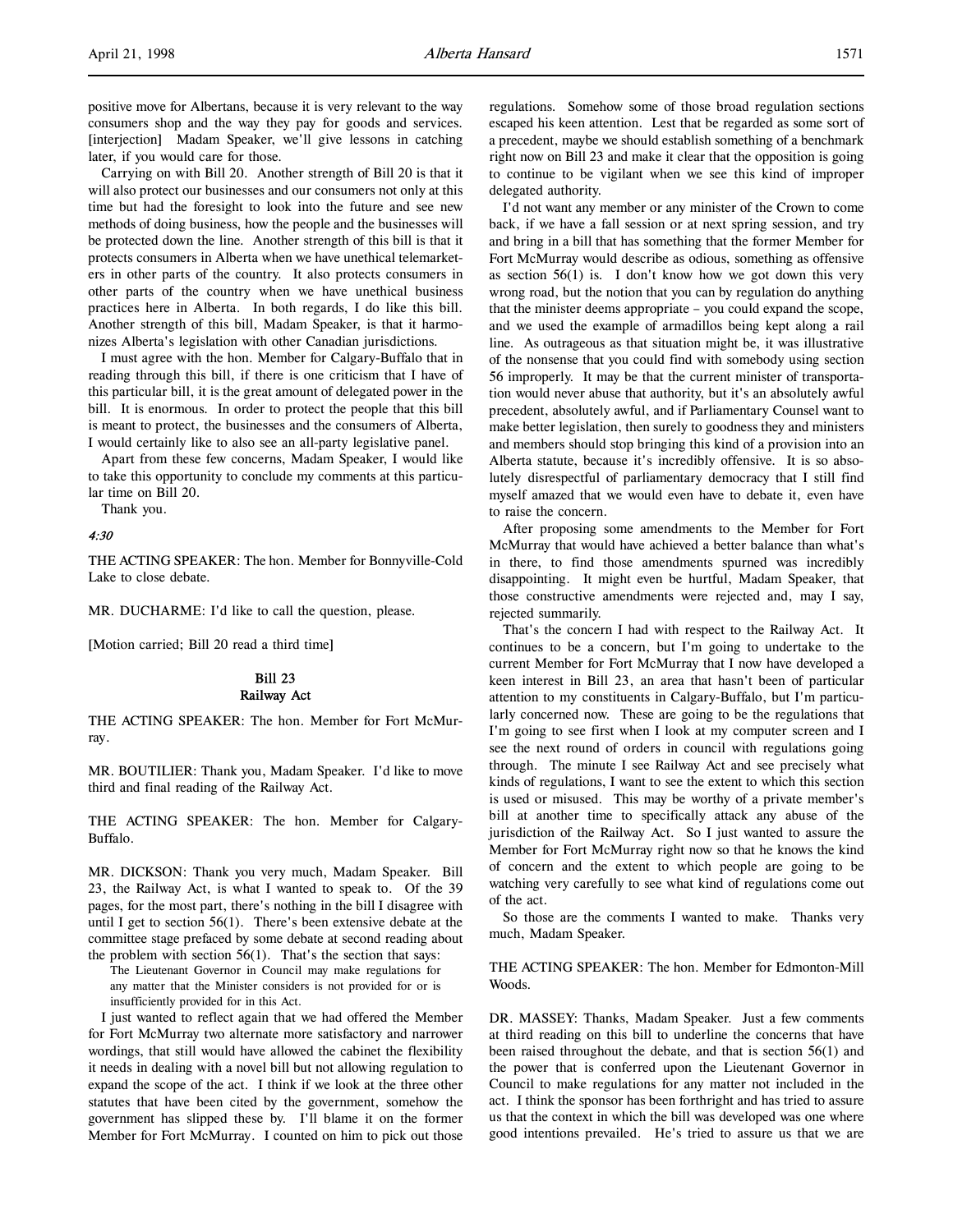reading far more into this provision of the act than actually was intended or that will ever be used.

I take those assurances with the good reputation of the member in mind and would like to think I might leave the bill comfortably, but there's the nagging provision that that may not be the case. I think that there will be people who follow us who will not have had the benefit of the context in which this bill was developed and who will be looking at the words on the page staring back at them, the actual provisions of the act. It will be handed on to other people for interpretation, those, again, who weren't privy to the context in which this provision of the act was generated, and they may put on it the very connotation and understanding that the members of the opposition have placed upon it. That understanding in the literal reading of the provision is that it gives to the minister and to the cabinet a tremendous scope in terms of the kind of regulations that they might make, a scope that is really quite unacceptable in legislation.

# 4:40

I think there's something else that's happened this session that gives us cause to reflect carefully upon the kinds of provisions such as this. That has been the uneven crafting of legislation. We have seen examples of bills being presented and soon to be followed by pages and pages of amendments to try to rectify the original shortcomings in the crafting of the legislation. We've seen bills withdrawn and bills that have caused a great deal of public outcry being left to die on the Order Paper. So the context in which the provisions of this bill are put forward is not confidence inducing. It's for those reasons, Madam Speaker, that we have such grave reservations about the bill and this particular section, section 56(1).

So with those comments I would conclude my remarks. Thank you, Madam Speaker.

THE ACTING SPEAKER: Thank you. Edmonton-Glenora.

MR. SAPERS: Thank you, Madam Speaker. I have just a few comments to say about Bill 23. I will reference the section of Bill 23 which gives the minister this power to make regulations, that my colleagues have spoken about.

I just want to say that this bill forms part of a disturbing trend, where there are broad powers given to a minister. In a bill that the Minister of Advanced Education and Career Development has before the House that affects the Students Finance Board, the role of that board is really usurped by the minister. We see that when the Minister of Justice is confronted with issues in Bill 25, he tells us that he'll be addressing those concerns through the form of a comfort letter; in other words, writing a letter saying: "I'm from the government. Just trust me. It will all work out okay."

We see that there is another bill in front of the Assembly where we're being told: it's really not what we mean to do; we'll fill in the blanks later. That's the deregulation bill, where we don't really know what we're going to accomplish necessarily, but again, "We're from the government, so trust us." This is a very, very disturbing trend. This is legislation on the run. This is the kind of thinking, Madam Speaker, without putting too fine a point on it, that leads us to the point in this Assembly where we would be dealing with the kind of legislation that Bill 26 represented, legislation that started a sentence with the words "sterilization victims" and ended that sentence with the word "notwithstanding."

This is lazy thinking on the part of a government, and it is inexcusable that this kind of legislation continues to come before

the Assembly. I don't think Albertans need to be constantly put in the position of being told by their government: really, we mean no harm; take us at our word. It's incumbent on the government to do a better job of protecting the interests of Albertans by saying what they mean in law the first time and not just leaving it to the murky world of regulations and ministerial order.

Thank you.

THE ACTING SPEAKER: The hon. Member for Fort McMurray to close debate.

MR. BOUTILIER: Thank you, Madam Speaker. I want to say first and foremost that my comments – it's the Railway Act not the railroad act. It must be my Fort McMurray accent that I picked up from the former member who used to sit here from Fort McMurray. To the hon. members: I will relay all of their unflattering comments to the former Member for Fort McMurray.

I want to conclude debate by saying that some concerns were raised about section 56(1). I want to remind all the members that this is a 90-year-old act that we are ultimately rewriting. Very few acts from 90 years ago have been rewritten. I do want to say that these regulations, Madam Speaker, will only be effective for two years at most. So within two years the government would have to bring back the interim provisions to this House for debate to formally add the sections back to the act. Otherwise, the provisions would die. This type of clause is commonplace. I would like to conclude by saying that it's long overdue, the updating of a 90-year-old piece of legislation.

I thank the members for their comments, and now I ask that we call the question for third reading.

[Motion carried; Bill 23 read a third time]

# Bill 28 Drainage Districts Act

THE ACTING SPEAKER: The hon. Member for Little Bow.

MR. McFARLAND: Thank you, Madam Speaker. I'd like to move third reading of Bill 28, the Drainage Districts Act.

This bill constitutes an updated, streamlined act. I would like to thank the members from the opposition for their questions and for partaking in discussions on this bill, and I would like to urge all members to vote in favour of this bill at this time.

Thank you.

MS CARLSON: Madam Speaker, we were happy to support this bill and the approach which the government took in consulting the people in the community, the participation that the community had in developing this bill. In fact, it was promoted from that perspective and brought forward to the government's attention, and they worked together for some few months to put together this information in a way that came to this Legislature in a very proper fashion. It required very little debate, it required no amendments, and it was easy for us to support.

I would contrast that to Bill 25, the Justice Statutes Amendment Act, which has come forward in this Legislature in a very different process. They came from similar kinds of backgrounds. They were community driven in the first instance. The government needed to react . . .

THE ACTING SPEAKER: Hon. member, we are discussing Bill 28. That is what is in third reading.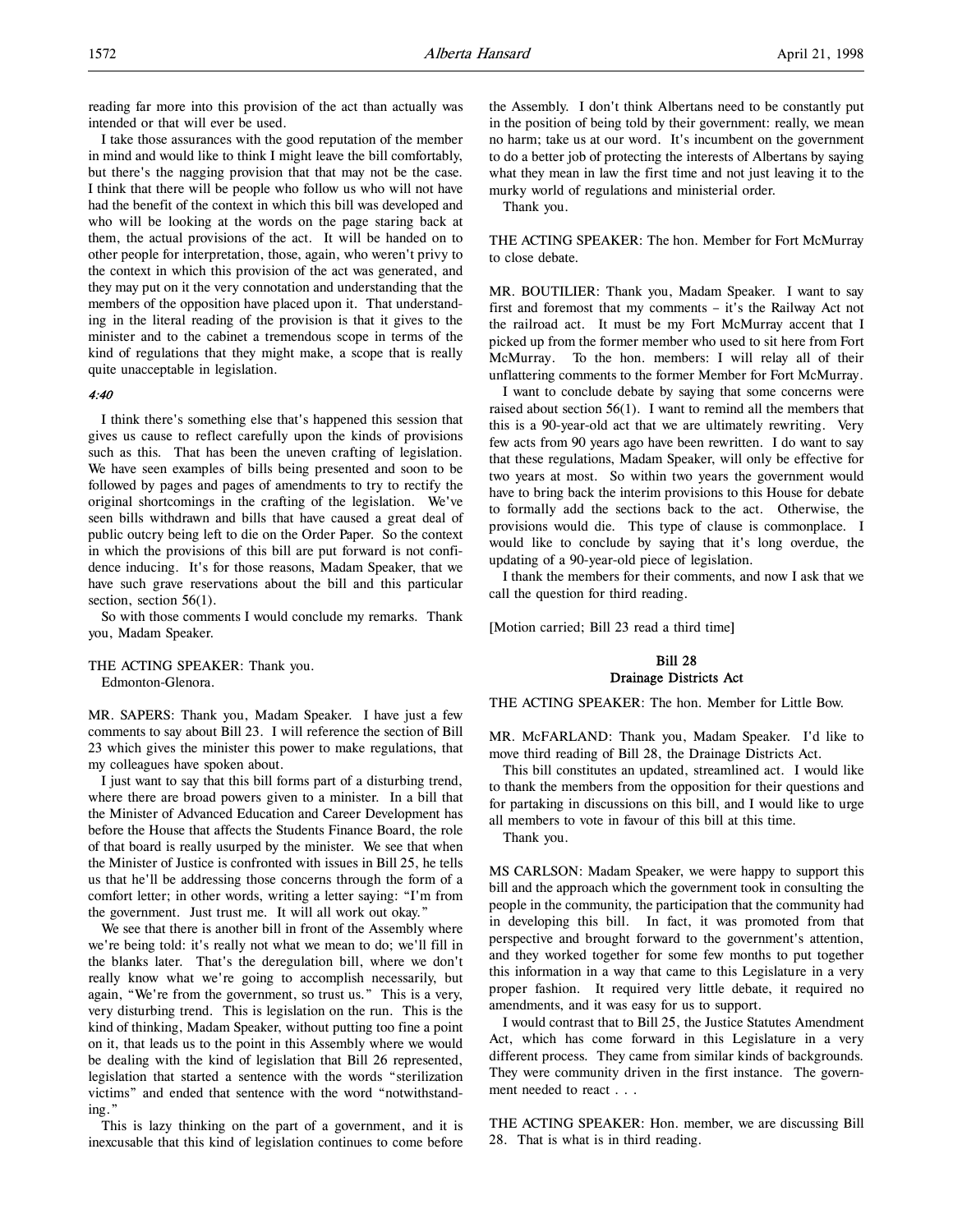MS CARLSON: I am very relevant in terms of talking about the nature of the process in which the bill was brought forward, debated, and discussed.

MR. DICKSON: Contrast is a legitimate form of analysis.

MS CARLSON: Contrast is a legitimate form of analysis in this House, Madam Speaker, and I think this is very legitimate.

We can see one member having had a completely different approach to bringing forward a bill as compared to another member. I think that that's important to take a look at as we wind down the end of this session and we take a look at how the government is going to approach legislation that is being brought forward for the upcoming session. This is important to note. It is very possible to listen to consumer needs, to adjust and adapt to the outside environment, to consult on a thorough basis, to write proper legislation, to bring it forward into the House in a manner that is easily and readily understood and debated, and to not have to bring forward 34 different amendments, like we see on that bill, and to not have to look forward in the future to any kind of miscellaneous amendments that are going to need to come up in the next session.

We're not going to see that happen with the drainage bill. It was very well done. It was properly consulted on in the community. There was enough feedback and input on it so that we could just bring it in here, discuss it in a very short format, and have both sides of the House agree to it.

Madam Speaker, I would suggest that other members from the government side also take that into consideration.

[Motion carried; Bill 28 read a third time]

# 4:50 Bill 29 Students' Financial Assistance Statutes Amendment Act, 1998

THE ACTING SPEAKER: Can I just remind all members that when I do call on a member to speak, they do have the floor. We are getting a little noisy in here.

The hon. Member for Wetaskiwin-Camrose.

MR. JOHNSON: Thank you, Madam Speaker. I would like to move third reading of Bill 29, the Students' Financial Assistance Statutes Amendment Act, 1998.

THE ACTING SPEAKER: The hon. Member for Edmonton-Mill Woods.

DR. MASSEY: Thanks, Madam Speaker. In speaking at third reading of the bill, I think it's only fair that we review what the bill actually does and some of the reservations we have about the movement of the student loans program back to the department.

The consolidation of the operations of the functions of the student loan program under the department of advanced education is still a concern to us. It's going to leave students in the position of having to appeal to the very department that has made decisions to which they may take objection. Even though the loans program of the past was not arm's length, there was the feeling on behalf of students that there was some independence and that should they have an appeal, they would have at least two forums in which that appeal might be heard. This bill narrows those appeals now to the department itself.

There are some aspects of the bill that we see as being neces-

sary. It makes it easier – and we think this is a good thing – for Alberta students studying outside of the province to get Alberta student loans. That's only good for our students because it encourages them to look elsewhere for opportunities and to enhance the kinds of education that they eventually end up obtaining. The Alberta government of course has to have the right to add funds to the heritage scholarship fund. It's a provision that we fully support. The scholarship fund has been a very worthwhile fund in this province and has helped and aided a number of students who need it and who are worthy of support.

The provisions of putting the Students Finance Board strictly under the minister as an advisory board, again I say, we take issue with. We don't think it's the right move, but we do support the bill.

Thank you.

THE ACTING SPEAKER: The hon. Member for Edmonton-Glenora.

MR. SAPERS: Thanks. This bill is one of those Trojan horse kinds of bills, because it kind of gets inside your camp, sneaks up on you, and bites you on the posterior.

DR. MASSEY: Is that what a Trojan horse did?

MR. SAPERS: Well, I'm stretching – it's just because I was provoked by the Minister of Energy.

The issue with this bill is that the role of the Students Finance Board substantially changes, and the amount of power that the minister controls is exponentially increased. This should be a concern to all of us, particularly those members that represent small communities where there are skill training and career development issues.

The way that it works right now is that the Students Finance Board will make decisions around the tuitions that are paid on behalf of students who are clients of the provincial government, either directly or through HRDC, through the agreement that was reached between the federal government and the provincial government. So when one of these clients – they may be an EI recipient, or they may be somebody else – comes through and is seeking tuition to go to an approved course for skills development or training or upgrading of some sort, there is a payment made on behalf of that student and usually through the student, a form of tuition to the approved school or the place of instruction. Those places get, I think, in the order of \$7,500 per student, and if it's more than a 13-week course, they get . . .

MRS. BLACK: Yeah, yeah.

MR. SAPERS: Well, if you know all that, Madam Minister, what is the amount?

MRS. BLACK: Why are you repeating all this?

MR. SAPERS: Why am I repeating all of this? The Minister of Economic Development – is it still: and tourism? No, I guess you're not responsible for tourism anymore; are you? [interjections] Well, you'd never know it, Madam Minister. You'd never know it.

[The Speaker in the chair]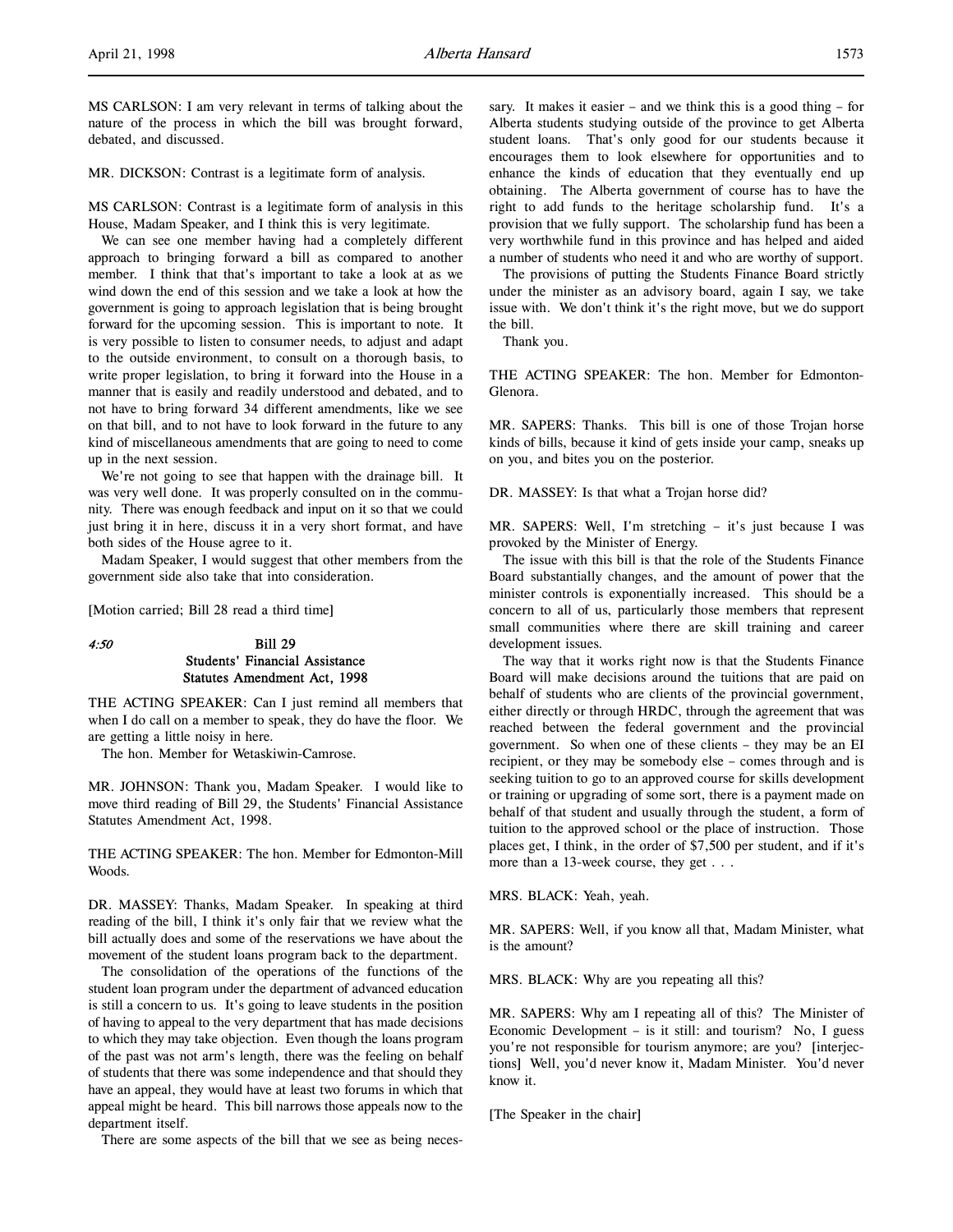Anyway, the reason why I'm repeating all of this is because there is a very real issue, particularly outside of the major cities, where Albertans are being denied access to career upgrading, career development and training, skills development and training. The reason why they're being denied access is because there is bad information or no information on what the market conditions are. There's not a lot of dialogue or intelligence sharing between those people in the field and the Students Finance Board and the minister's department and the policy development mechanisms in the province in terms of providing access to training and skills development. So what you have is a policy change coming at this particular point in time which is going to add to the confusion. It's going to add to the backlog, and it's not going to do anything to enhance the ability of the Students Finance Board to provide financial support to those students who are seeking this kind of training and skill development enhancement. So I am very concerned, and I think it bears repeating.

As I've said, it may not be so important, Madam Minister, in Calgary-Foothills, just like it may not be the most important issue in Edmonton-Glenora, but you know, in Cypress-Medicine Hat and in Little Bow and in Airdrie and in Whitecourt it's very much alive. It's very much an issue, because the way that the money flows right now because of the way that the department is managing the agreement, the federal dollars, is that the schools and the courses of instruction don't get any more block funding. They only get the funding through students, and because they need a critical threshold of a number of students before they can offer their courses and keep them going on an ongoing basis, some of these schools are shutting down. That drives up the sources of instruction. Of course, there are fewer options for training in smaller communities, so that just creates this cycle of more people needing the services but, because of an administrative decision on the part of the government, fewer services being available.

The real downside of all that is that there are probably 100,000 Albertans who could use job training and skill development and upgrading. The money is there because it's federal dollars that have been given to the province, and those 100,000 people aren't getting the skills that they need. They're not getting the upgrading that they require. The money isn't being spent; it's being left on the table. Certain aspects of the market are not being supported through government policy. There are critical shortages in many, many labour areas in this province, and nothing is being done about those shortages. That is a shame, and I think it should concern us all in this Assembly.

So this bill, which appeared at first to be a bill that was really administrative and minor in nature, is really a bill that speaks right to the heart, to the government strategy. I remember the Premier of the province campaigning at one time by saying that he's going to be creating 110,000 new jobs. I would guess, with the way that this government has sort of abandoned a lot of the career development and job upgrading and skill development field, that they no longer care about the role of the government and government policy in the creation of employment and in upgrading employees, Albertans, particularly those Albertans who have been most affected by other government policy: the downsizing of government departments, the cutbacks in health care and education and the cultural industries and in social services. These men and women want to work. These men and women lost their jobs not because of any lack of confidence or need for their services but because of government cutbacks. Now these men and women want to be retrained to enter into other market areas, and they are being denied that opportunity as well, which I think is quite a slap in the face.

#### 5:00

So I would hope that the minister, who is intent on seeing this bill become law, understands the implications of what he's done, understands the eight ball that he's put these students behind and the way in which he's now constricted and constrained the role of the Students Finance Board, and I hope he will move administratively to quickly sort all that out. I will offer my support to that minister to help him do that, to help him accomplish that, and if it means remedial legislation coming to the Assembly, I can pledge on behalf of the Official Opposition that that remedial legislation would be quickly reviewed and adopted. We would be very happy.

In fact, I've been hearing that there is some rumour that the government is anxious to close down the Assembly, that it could happen Thursday, that it could happen Tuesday, but, Mr. Speaker, I'm here to tell you that the Official Opposition is willing to stay in the Chamber until we get the job done, until we get meaningful legislation passed in this area of career development, until we get the family violence bill passed, until we get conflicts of interest legislation dealt with. There's a whole legislative agenda out there well beyond Bill 29, and I'd be happy to stay here and debate that and help the government be as good as it can be. You know, it's a daunting task, but the Official Opposition is up to that task.

So I would hope that the Minister of Advanced Education and Career Development will be able to review Hansard, that he'll be made aware of the concern we have around Bill 29 and the role of the Students Finance Board, that he will pay attention, and that he will take action. I'll be more than happy to help him more fully understand those concerns that are being brought to my attention from around Alberta and, as I said, particularly from the smaller communities in this province, which would like to participate in the economic growth of Alberta but are being denied that opportunity. The citizens of those small communities are being forced to leave those communities, travel to Edmonton, travel to Calgary, to try to find whatever kinds of operators they can who are providing these career development and upgrading courses.

You know, what's interesting, Mr. Speaker, is that when it comes to licensing these career development schools, there isn't really even a process of reviewing them in a proper way. So what you have is a whole bunch of interim licences granted with no oversight. The school is up and running one day and can be gone the next, and there's no recourse. Of course, what's happened in the interim is that that school has taken those public dollars, purported to offer a course, and may go out of business because they didn't have enough students enrolled, and that circles back to the policy, and then they're gone. There doesn't seem to be any recourse, any accountability. There doesn't seem to be any concern on the part of the government about that either.

So lots of things to be concerned about. Bill 29 is far from a perfect approach to this issue. It's at third reading, and of course the government's going to use its might and its power to ensure that this bill passes, but it's important that we get these concerns noted on the record.

Thank you, Mr. Speaker.

THE SPEAKER: The hon. Member for Wetaskiwin-Camrose to close debate.

MR. JOHNSON: Thank you, Mr. Speaker. The concerns raised today were largely addressed in earlier readings, but I would like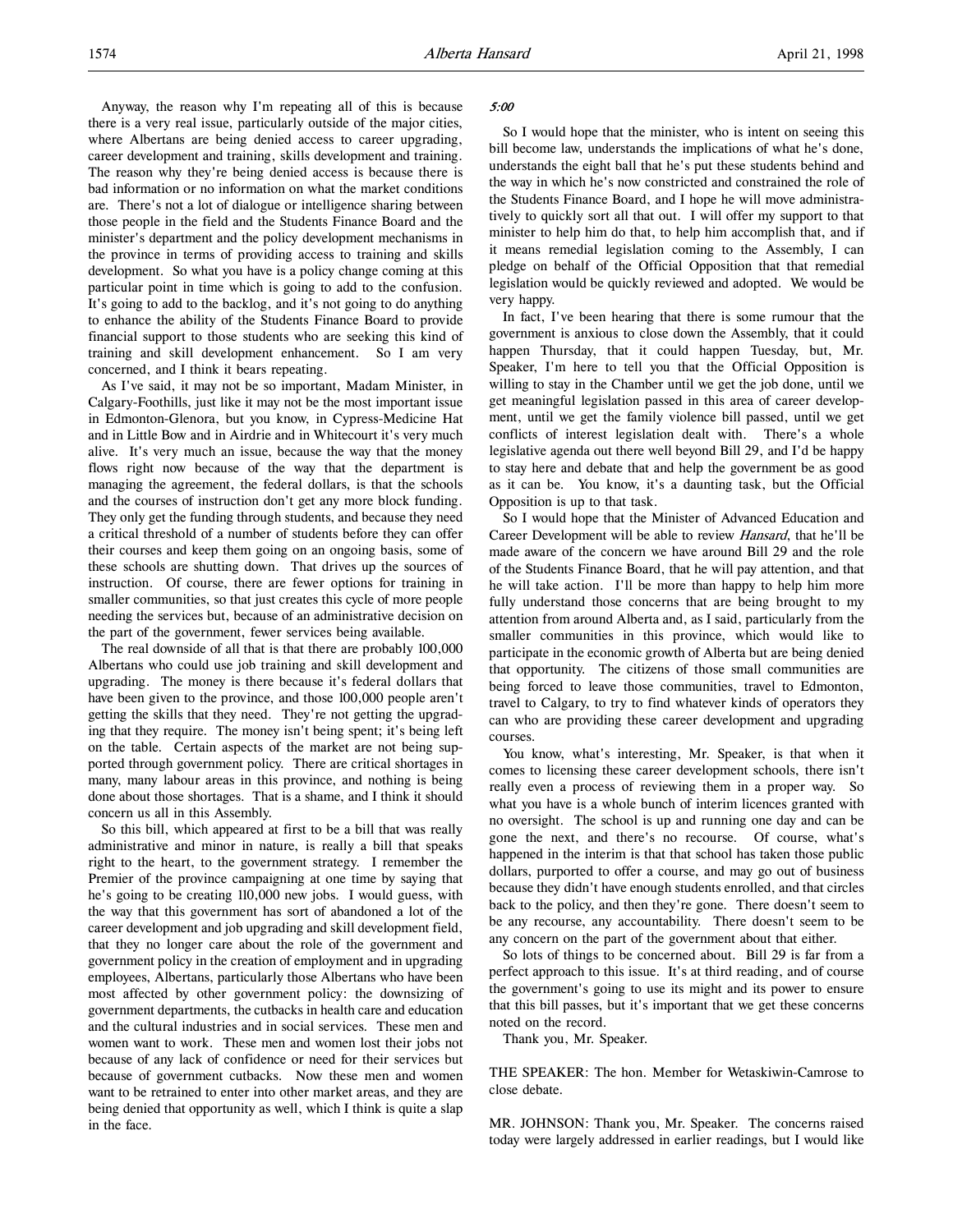to conclude the debate by maybe stating the main objectives of this bill once again, because it's some time ago now that we actually did go through second reading and committee.

The bill clarifies and better defines the role of the minister and the Students Finance Board in line with today's realities, the changes that have taken place over the years. So in other words it updates the bill. It provides for a more portable financial assistance program in terms of interprovincial programs between the various provinces. It allows for the use of modern electronic technology in terms of loan transactions, again bringing it up to date. Finally, it makes provision for additional funds to be placed in the Alberta heritage scholarship fund, making more funds available, more loans available for our Alberta students. These are the main objectives of the bill.

I appreciate the debate, and I encourage all members to support the bill.

[Motion carried; Bill 29 read a third time]

# Bill 30 Cemeteries and Funeral Services Statutes Amendment Act, 1998

THE SPEAKER: The hon. Member for Calgary-Bow.

MRS. LAING: Thank you, Mr. Speaker. I'm very privileged this afternoon to rise and move third reading of Bill 30, the Cemeteries and Funeral Services Statutes Amendment Act, 1998.

I do realize that there's still some concern on the direct sale of preneed services. However, the majority of stakeholders and the public as seen through the Angus Reid poll do support this prohibition, and I think it's time to move on.

I would like to thank very much the hon. Member for Edmonton-Glengarry for his co-operation and thoughtful analysis of Bill 30 and also Helen Hanson and Frances Cruden from the Department of Municipal Affairs for their support and their assistance.

I would urge all members to support this bill when the vote is taken. Thank you.

THE SPEAKER: The hon. Member for Calgary-Buffalo.

MR. DICKSON: Thank you very much, Mr. Speaker. Just a couple of observations I wanted to make to Bill 30. The first one is a question. There's a concern that's been expressed to me in terms of the current regulations dealing with people who die who have been infected with HIV. I received a number of concerns that I understand have been shared with – I'm not sure which minister of the Crown, whether it's the Minister of Health, whether it's treated as a public health issue. There are some real concerns that I wanted to flag in terms of some regulations that frankly reflect neither current public health practice in terms of risk of infection and are seen as representing something less than treatment with dignity of people who have died with HIV. It's not in any way expressly addressed in Bill 30, but I'm hopeful that either the Member for Calgary-Bow or those members responsible for implementation of the bill subsequent to passage would address that concern.

The other thing that I find interesting with Bill 30 is that once again the regulation power is massive. Under the Cemeteries Act, section 59.74(6) right through new section 60, there are more than 30 subsections dealing with delegated regulation power. If you look at the funeral services act, there are fully seven pages of Bill 30 dealing simply with the funeral services act regulation. For

those of us concerned that regulations are getting away on us without adequate oversight, without adequate monitoring, this is one of those bills like Bill 20, which has an enormous number of regulations.

I'd just remind members that every year the ministers who sit opposite to me generate something in the order of 700 to 900 regulations. In this province, almost unique among parliaments and democratic systems on the continent, there's no all-party oversight of those regulations. So when we see a bill like Bill 30, which for the most part may be seen as remedial and not a big deal, it forces us one more time to ask people like the Minister of Health or the minister of intergovernmental affairs or the Minister of Economic Development: why is it that we see such broad power accreted to cabinet ministers, deputy ministers, and why so little sharing of power with others who have also been elected? Why wouldn't we want an open system?

5:10

It may be that when we look at Bill 30, Mr. Speaker, we can balance all of the comments and promises around openness and accountability and . . . [interjections] I see that other members share the concern. This won't be reflected in *Hansard*, but I hear some supportive comments from the far row, from the Calgary Conservative caucus. And that's great. I always like to work with my colleagues in the Calgary Conservative caucus. I know there's some concern around excessive regulation-making. I don't want to embarrass the member by citing him by constituency, but that's okay. We're happy to lump in all 20 Calgary Conservative MLAs, because I know they're feeling a little uncomfortable about this trend that's happening in the Legislature. The Minister of Health may be frowning, but that's because he probably can't understand why his colleagues don't support a more open system of dealing with regulation, and I understand that.

Mr. Speaker, it would be so amazingly easy for us just to remain in our seats at third reading, say nothing as a bill like this goes through, and it just moves on and the Member for Calgary-Bow is able to turn it over to the respective ministers. But then they start the regulation factories. As soon as the lights are turned off in this place, there are people in those departments that are going to start sitting down at their keyboards, cranking out regulation after regulation after regulation. And who's going to look at them?

DR. TAYLOR: Maybe Law and Regulations will look at them.

MR. DICKSON: Well, finally the Member for Cypress-Medicine Hat, one of the brightest lights in the Conservative caucus, identifies how easy it would be to remedy this problem, just to assign the regulations to the Standing Committee on Law and Regulations. If I might be so bold as to speak for the opposition members on that committee, we would be prepared to meet, I daresay, on an hour's notice.

Mr. Speaker, there's a misconception that opposition members simply like making work for themselves as well as for members in the front bench. Nothing could be further from the truth. What we're offering, one time only . . .

# Speaker's Ruling Third Reading Debate

THE SPEAKER: Hon. member, the only misconception or confusion that I'm hearing in the House today is that we're dealing with third reading of a particular bill, and if we concentrated and focused on the essence of third reading, we'd probably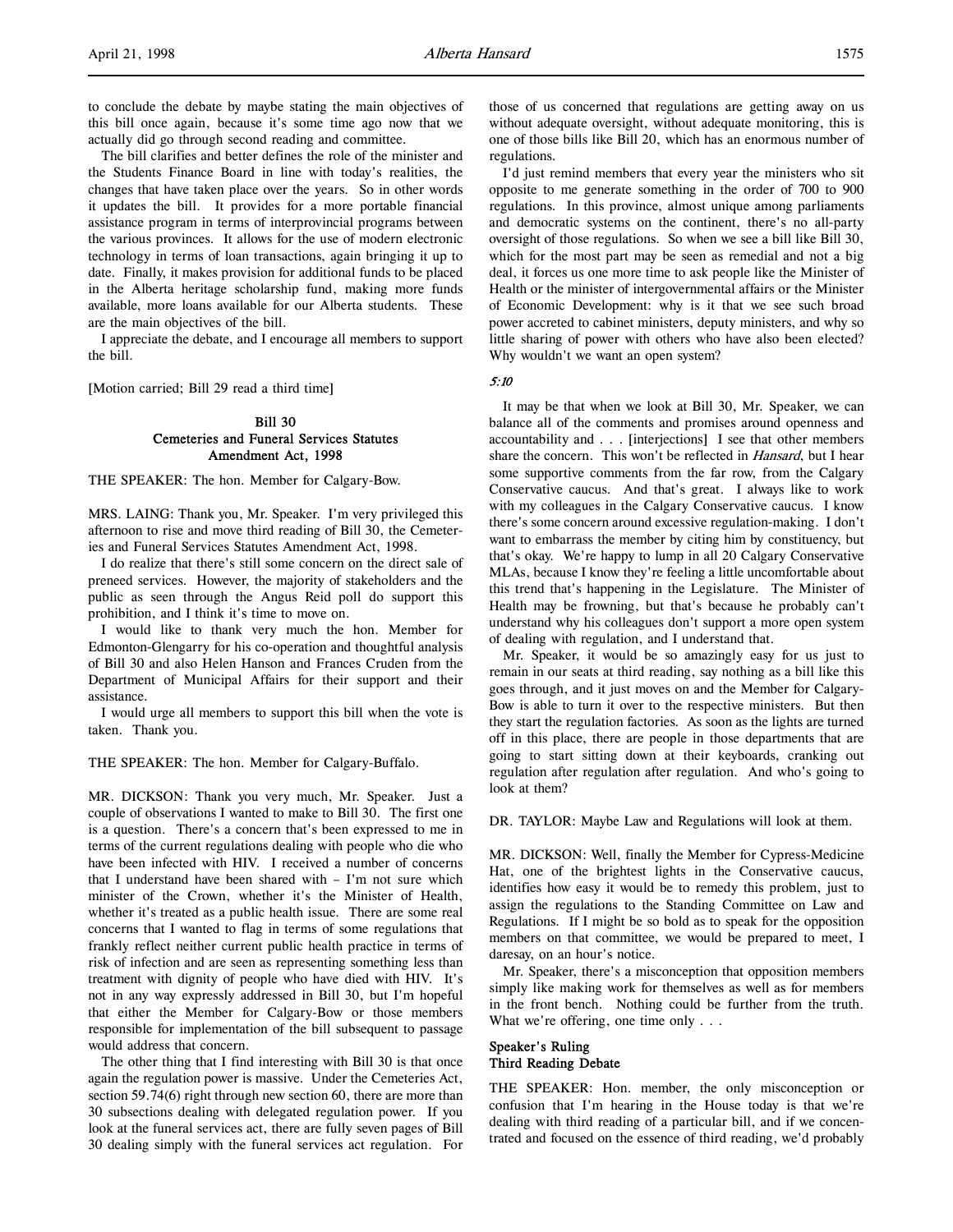not have any of that misunderstanding. So would you please proceed.

MR. DICKSON: I certainly will, Mr. Speaker, and thanks very much for that advice.

# Debate Continued

MR. DICKSON: As I'd started off saying, in Bill 30 there is a huge principle at stake, and the principle is very much one of delegated lawmaking. I just wanted to make that point, sir. It detracts from what otherwise I think would be a very positive bill and a bill that people – it's no fun being a curmudgeon, Mr. Speaker. It's no fun always raising concerns with bills and always appearing to find the glass half empty. But there are some issues that are so important that they just have to keep on being reinforced time after time after time until maybe the members opposite will just decide it is far easier to take a key element of Bill 30, a key principle, which is delegated lawmaking, and task that to a committee, a committee that is going to move with lightning speed, a committee that is going to pare regulations. Deputy ministers will be quivering, anticipating the scrutiny of that all-party Committee on Law and Regulations, taking knives and aggressively cutting out regulations that are inappropriate, that would expand a jurisdiction. And that's going to happen, not just under the cemeteries and funeral services act, but we're going to move to economic development and tourism. There'll be no deputy minister that will be safe from the keenest scrutiny that will ever have been exhibited in this province.

When will that time come, Mr. Speaker? Well, the government teases us. Bill after bill members of the opposition come in excitedly, anticipating, waiting for a nod, just a small nudge, a wink, any suggestion that there's going to be some movement, not to be seen yet.

In any event, those are the concerns I wanted to record on Bill 30. I'm expecting that there are other members who share that concern with that fundamental principle of Bill 30 and the excessive regulation. I'm hopeful that point will be reinforced by others, because it's clear that there's a need to reinforce this.

Thank you very much, Mr. Speaker.

THE SPEAKER: The hon. Member for Edmonton-Glengarry.

MR. BONNER: Thank you, Mr. Speaker. I would also like to speak to Bill 30, the Cemeteries and Funeral Services Statutes Amendment Act. I want to again take the opportunity to thank the Member for Calgary-Bow for the effort she made in bringing me up to speed on this particular bill, how good her staff was and how patient they were in dealing with all of my questions and concerns. One of the strengths of this bill is that is does harmonize what is happening in the funeral and cemetery business with other pieces of legislation currently being used in the province.

It deals particularly with prearranged funerals. In a poll conducted by Angus Reid, Albertans certainly indicated their concern about door-to-door and telephone solicitation for prearranged funeral services and cemetery supplies and services. So what Bill 30 has done is address many of these concerns for the majority of the stakeholders in this particular business. As well, what this bill does, Mr. Speaker, is it will now hold money in trust for people that do prearrange these services. A change will be that these people who do have their money held in trust will be paid interest on that money, and only those services that they use will be paid for out of this trust fund when they use them . It also

allows for a very fair settlement if, for example, somebody wants to give up their particular cemetery plot because they've moved, because of divorce in the family, or whatever.

Another very good part of this bill, Mr. Speaker, is that it protects the most vulnerable people who would use these services. That, of course, is our seniors. It allows extra time for these people, a lengthening of the cooling-off period when they have purchased particular services from either the cemeteries or funeral services. It gives them time to talk over with their families and to reconsider what has happened and what they have done. That again is a strength of this bill.

I would be remiss if I did not mention that I do support the majority of the comments by the Member for Calgary-Buffalo in that I also have some concerns with the regulations that are stated in this particular bill. But overall, Mr. Speaker, in conclusion I would again like to thank the Member for Calgary-Bow for doing a good job on Bill 30.

Thank you.

THE SPEAKER: The hon. Member for Edmonton-Glenora.

MR. SAPERS: Thank you very much, Mr. Speaker. While I share very, very deeply the fundamental concern that my colleague from Calgary-Buffalo mentioned about the aspect of this bill which delegates so many important issues to regulationmaking instead of debate in the Legislature, I won't take the time of the Assembly to repeat those concerns. What I do want to say about Bill 30 at this point is that in my own opinion and the feedback that I've had from my own constituency – and some members may be surprised to learn that I've actually had direct comment from constituents on a bill that maybe hasn't had the broadest public circulation or the most notoriety. But the feedback that I've had in Edmonton-Glenora indicates that there are some legitimate concerns about the government casting perhaps too broad a net over what could have been and in the past has been a problem. I'm referring specifically to the telephone sales of advance or prearranged funerals.

#### 5:20

While it is laudable that the government would like to oversee this industry and ensure that there is dignity and respect and that people are not harassed, there is another side to the coin. I know there's a particular sensitivity to seniors and those whose health may be fragile for one reason or another, ensuring that they're not targeted, particularly in an aggressive or unscrupulous way. That other side to the coin is that prearranged funeral sales is a legitimate business. It's not an illegal business. It's not an unethical business. It's a legitimate business that is practised by legitimate businessmen and women whose success would suggest that there is a market for the product they're selling. The primary means this business is conducted through is usually the telephone.

There are different categories of sales agencies. You can have a prearranged funeral sales entity that does nothing but sell prearranged funerals, or you can have one that works arm in arm with a funeral home, which would primarily be in the business of meeting funeral needs at the time of death. So what's happened is that because of this legislation those businesses which are primarily or exclusively involved in telephone sales of prearranged funerals and have no other business are put at a significant disadvantage when compared to those businesses which also work with a funeral home, because the funeral home still has that part of its business and has other means and methods of attracting business or creating a business interest.